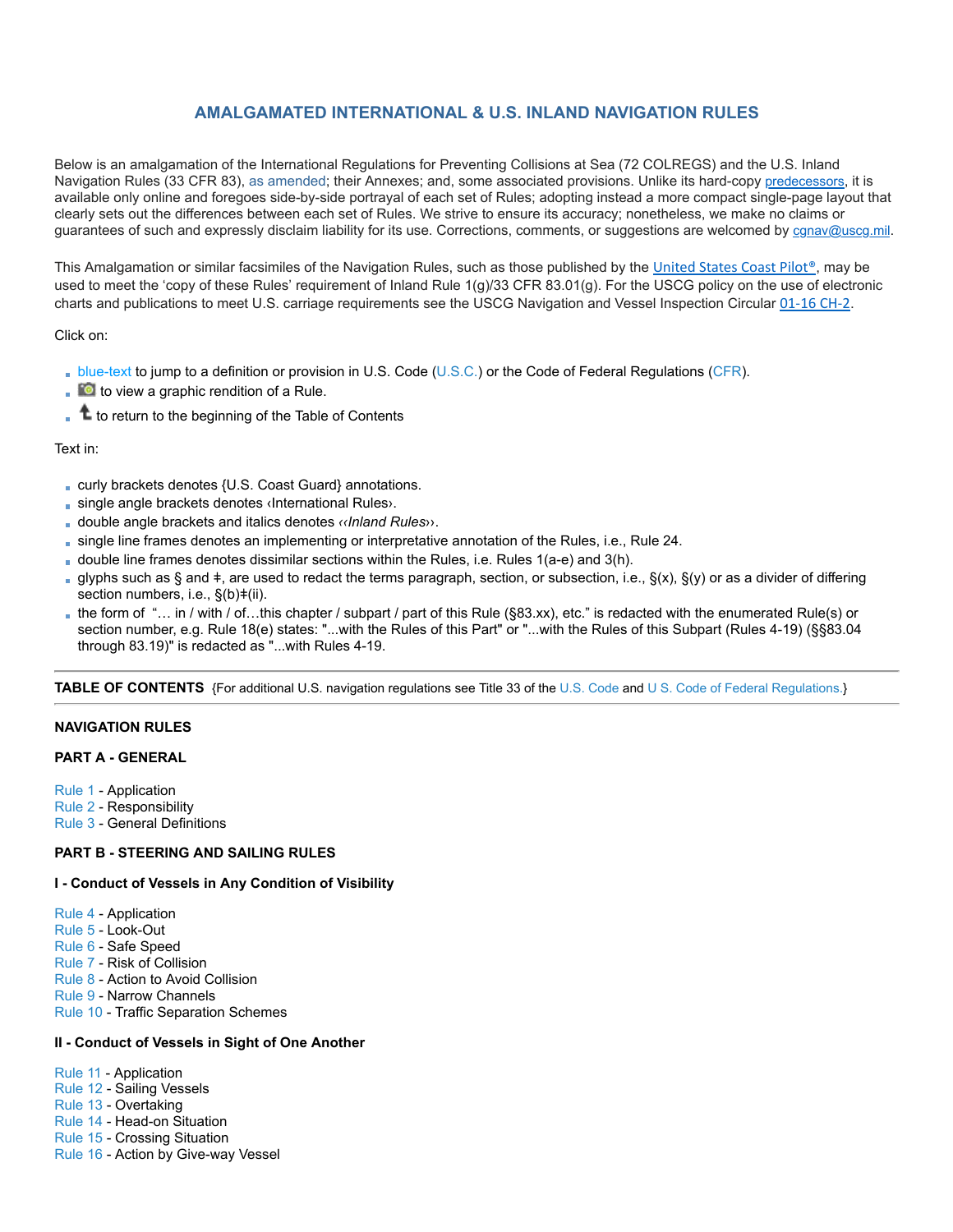# **III - Conduct of Vessels in Restricted Visibility**

[Rule 19](#page-9-0) - Conduct of Vessels in Restricted Visibility

# **PART C - LIGHTS AND SHAPES**

- [Rule 20](#page-9-1) Application
- [Rule 21](#page-10-0) Definitions
- [Rule 22](#page-10-1) Visibility of Lights
- [Rule 23](#page-10-2) Power-driven Vessels Underway
- [Rule 24](#page-11-0) Towing and Pushing
- [Rule 25](#page-13-0) Sailing Vessels Underway and Vessels Under Oars
- [Rule 26](#page-14-0) Fishing Vessels
- [Rule 27](#page-14-1) Vessels Not Under Command or Restricted in Their Ability to Maneuver
- [Rule 28](#page-15-0) Vessels Constrained by Their Draft
- [Rule 29](#page-16-0) Pilot Vessels
- [Rule 30](#page-16-1) Anchored Vessels and Vessels Aground
- [Rule 31](#page-17-0) Seaplanes

## **PART D - SOUND AND LIGHT SIGNALS**

- [Rule 32](#page-17-1) Definitions
- [Rule 33](#page-17-1) Equipment for Sound Signals
- [Rule 34](#page-17-1) Maneuvering and Warning Signals
- [Rule 35](#page-19-0) Sound Signals in Restricted Visibility
- [Rule 36](#page-20-0) Signals to Attract Attention
- [Rule 37](#page-20-1) Distress Signals

## **PART E - EXEMPTIONS**

[Rule 38](#page-21-0) - Exemptions

## **PART F - VERIFICATION OF COMPLIANCE WITH THE PROVISIONS OF THE CONVENTION {COLREGS only}**

[Rule 39](#page-22-0) - Definitions [Rule 40](#page-22-1) - Application [Rule 41](#page-23-0) - Verification of Compliance

# **ANNEXES**

[Annex I](#page-23-1) - Positioning And Technical Details of Lights and Shapes

- [Annex II](#page-27-0) Additional Signals for Fishing Vessels Fishing in Close Proximity {at [Rule 26\(f\)}](#page-14-0)
- [Annex III](#page-27-1) Technical Details of Sound Appliances
- [Annex IV](#page-20-2)  Distress Signals {at [Rule 37](#page-20-1)}
- [Annex V](#page-29-1) Pilot Rules {at [Rule 21](#page-10-0)}

# **AMMENDMENTS AND ASSOCIATED PROVISIONS**

- [. Ammendments to the Rules](#page-29-0)
- [. Special Rules with Respect to Additional Station and Signal Lights](#page-30-0)
- [. Alternative Compliance](#page-31-0)
- [. Civil Penalties / Violations of Inland Navigation Rules](#page-33-0)
- [. Penalties for Negligent Operations and Interfering With Safe Operation](#page-33-0)
- [. Vessel Bridge-to-Bridge Radiotelephone Regulations](#page-34-0)

# **CONVERSION OF LENGTHS USED IN THE RULES**

| <b>Meters</b> | Feet | <b>Meters</b> | Feet | <b>Meters</b> | Feet | <b>Meters</b> | Feet  | <b>Meters</b> | Feet  | Naut.<br><b>Miles</b> | <b>Meters</b> | Yards  |
|---------------|------|---------------|------|---------------|------|---------------|-------|---------------|-------|-----------------------|---------------|--------|
| 0.5           | 1.6  | 1.5           | 4.9  | 6.0           | 19.7 | 12.0          | 39.4  | 100           | 328   |                       | 1.852         | 2,025  |
| 0.6           | 2.0  | 2.5           | 8.2  | 7.0           | 23.0 | 20.0          | 65.6  | 150           | 492   | າ                     | 3.704         | 4,051  |
| 0.9           | 3.0  | 3.5           | 11.5 | 8.0           | 26.2 | 25.0          | 82.0  | 200           | 656   | 3                     | 5,556         | 6,076  |
| 1.0           | 3.3  | 4.5           | 14.8 | 9.0           | 29.5 | 50.0          | 164.0 | 1.000         | 3,281 | 5                     | 9,260         | 10,127 |
| 1.3           | 4.2  | 5.0           | 16.4 | 10.0          | 32.8 | 75.0          | 246.1 | 2,000         | 6,562 | 6                     | 11,112        | 12,152 |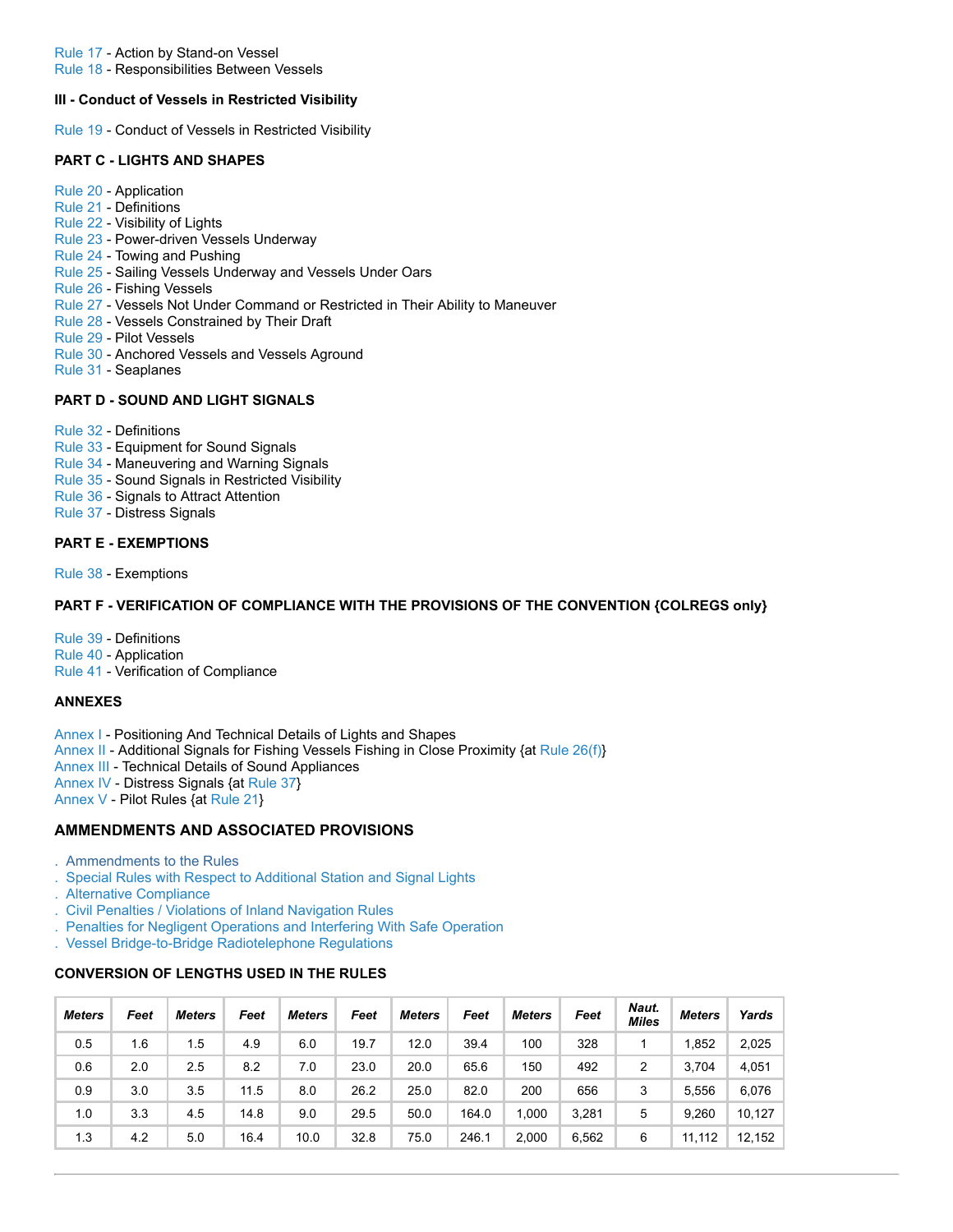### **PART A - GENERAL**

#### **IMPLEMENTING RULE ([33 U.S.C 1607](https://uscode.house.gov/view.xhtml?req=granuleid:USC-prelim-title33-section1607&num=0&edition=prelim)) Implementation by rules and regulations; authority to promulgate**

The Secretary of the department in which the Coast Guard is operating is authorized to promulgate such reasonable rules and regulations as are necessary to implement the provisions [33 U.S.C. 1601-1608](https://uscode.house.gov/view.xhtml;jsessionid=432D2961857CBD0C0C88B24F1EBF5821?req=granuleid%3AUSC-prelim-title33-chapter30&saved=%7CZ3JhbnVsZWlkOlVTQy1wcmVsaW0tdGl0bGUzMy1zZWN0aW9uMTYwNw%3D%3D%7C%7C%7C0%7Cfalse%7Cprelim&edition=prelim) and the International Regulations proclaimed here under.

## <span id="page-2-0"></span>**Rule 1 - Application**

#### **IMPLEMENTING RULE ([33 U.S.C 1603](https://uscode.house.gov/view.xhtml?req=granuleid:USC-prelim-title33-section1603&num=0&edition=prelim)) Vessels subject to International Regulations**

Except as provided in [33 U.S.C. 1604](https://uscode.house.gov/view.xhtml?req=granuleid:USC-prelim-title33-section1604&num=0&edition=prelim) of this title and subject to the provisions of [33 U.S.C. 1605](https://uscode.house.gov/view.xhtml?req=granuleid:USC-prelim-title33-section1605&num=0&edition=prelim) of this title, the International Regulations, as proclaimed under [33 U.S.C. 1602](https://uscode.house.gov/view.xhtml?req=granuleid:USC-prelim-title33-section1602&num=0&edition=prelim) of this title, shall be applicable to, and shall be complied with by—

(1) all vessels, public and private, subject to the jurisdiction of the United States, while upon the high seas or in waters connected therewith navigable by seagoing vessels, and (2) all other vessels when on waters subject to the jurisdiction of the United States. (Pub. L. 95–75, §4, July 27, 1977, 91 Stat. 309.)

**(**a) These Rules shall apply to all vessels upon the ‹ high seas and in all waters connected therewith navigable by seagoing vessels › ‹‹ *[inland waters](#page-4-0) of the United States, and to vessels of the United States on the Canadian waters of the [Great Lakes](#page-4-1) to the extent that there is no conflict with Canadian law. These Rules have preemptive effect over State or local regulation within the same field* ››.

| International                                                                                                                                                                                                                                                                                                                      | <i><b>Inland</b></i>                                                                                                                                                                                                                                                                                                                                                                                                                                                        |
|------------------------------------------------------------------------------------------------------------------------------------------------------------------------------------------------------------------------------------------------------------------------------------------------------------------------------------|-----------------------------------------------------------------------------------------------------------------------------------------------------------------------------------------------------------------------------------------------------------------------------------------------------------------------------------------------------------------------------------------------------------------------------------------------------------------------------|
| (b) Nothing in these Rules shall interfere with the operation<br>of special rules made by an appropriate authority for<br>roadsteads, harbors, rivers, lakes, or inland waterways<br>connected with the high seas and navigable by seagoing<br>vessels. Such special rules shall conform as closely as<br>possible to these Rules. | $(b)(i)$ These rules constitute special rules made by an<br>appropriate authority within the meaning of Rule 1(b) of the<br>International Regulations for Preventing Collisions at Sea,<br>1972, including annexes currently in force for the United<br>States ("International Regulations").<br>(ii) All vessels complying with the construction and<br>equipment requirements of the International<br>Regulations are considered to be in compliance with<br>these Rules. |

(c) Nothing in these Rules shall interfere with the operation of any special rules made by the ‹ Government of any State › ‹‹ *Secretary of* the Navy » with respect to special rules with respect to [additional station and signal lights](#page-29-0) and shapes or whistle signals for ships of war and vessels proceeding under convoy, or ‹‹ *by the Secretary* ›› with respect to additional station or signal lights or shapes for fishing vessels engaged in fishing as a fleet. These additional stations or signal lights, shapes or whistle signals shall, so far as possible, be such that they cannot be mistaken for any light, shape, or signal authorized elsewhere under these Rules. ‹‹ *Notice of such special rules shall be published in the Federal Register and, after the effective date specified in such notice, they shall have effect as if they were a part of these Rules* ››.

(d) Traffic separation schemes may be ‹ adopted by the Organization › ‹‹ *established››* for the purposes of these Rules*. ‹‹ Vessel traffic service regulations may be in effect in certain areas* ››.

| International                                                   | <i><b>Inland</b></i>                                            |
|-----------------------------------------------------------------|-----------------------------------------------------------------|
| (e) Whenever the Government concerned shall have                | (e) Whenever the Secretary determines that a vessel or          |
| determined that a vessel of special construction or purpose     | class of vessels of special construction or purpose cannot      |
| cannot comply fully with the provisions of any of these Rules   | comply fully with the provisions of any of these Rules with     |
| with respect to number, position, range or arc of visibility of | respect to the number, position, range, or arc of visibility of |
| lights or shapes, as well as to the disposition and             | lights or shapes, as well as to the disposition and             |
| characteristics of sound-signaling appliances, such vessel      | characteristics of sound-signaling appliances, the vessel       |
| shall comply with such other provisions in regard to number,    | shall comply with such other provisions in regard to the        |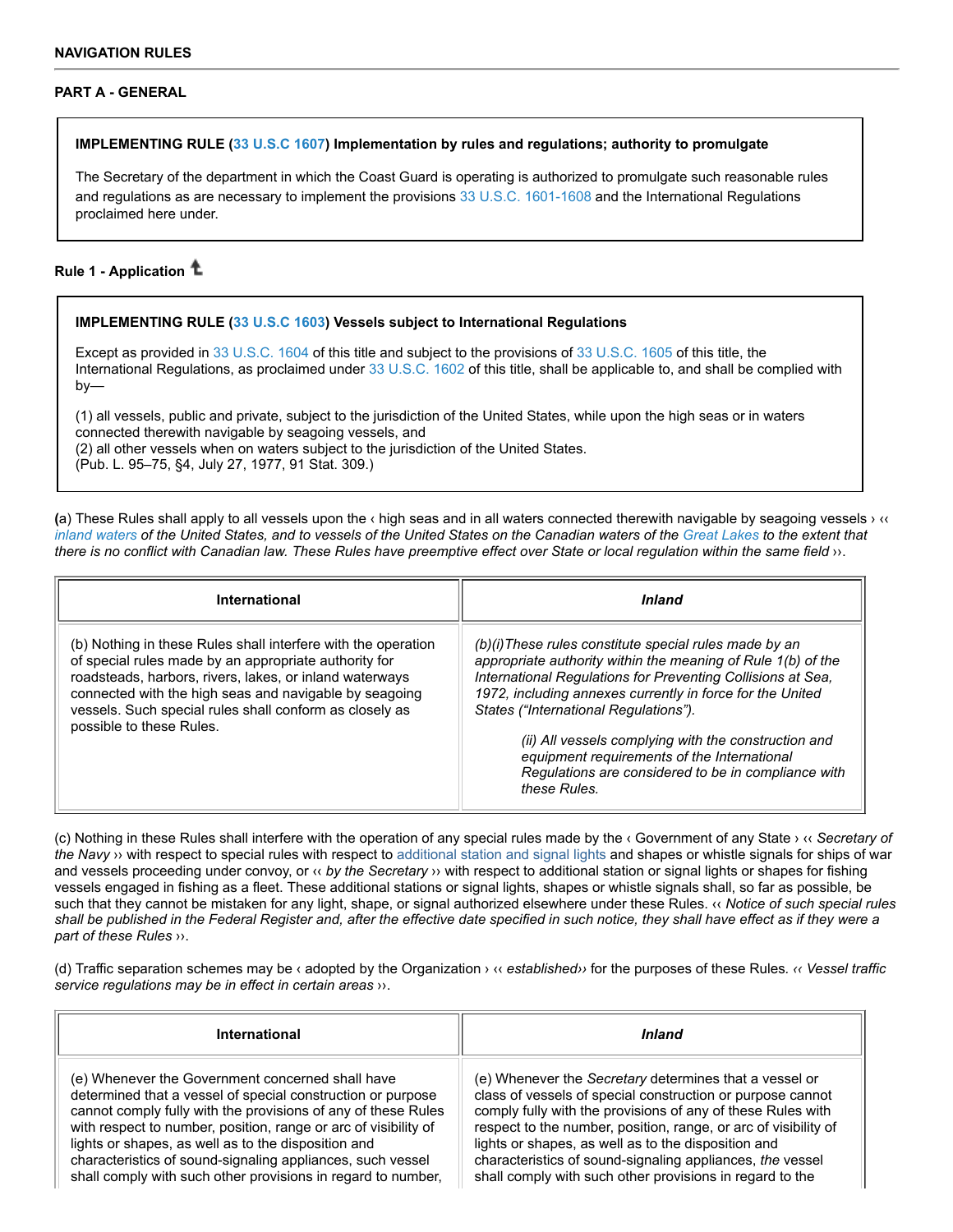position, range or arc of visibility of lights or shapes, as well as to the disposition and characteristics of sound-signaling appliances, as the Government shall have determined to be the closest possible compliance with these Rules in respect to that vessel.

number, position, range, or arc of visibility of lights or shapes, as well as to the disposition and characteristics of sound-signaling appliances, as the *Secretary* shall have determined to be the closest possible compliance with these Rules. *The Secretary may issue a certificate of alternative compliance for a vessel or class of vessels specifying the closest possible compliance with these Rules. The Secretary of the Navy shall make these determinations and [issue certificates of alternative compliance for vessels of the](https://www.ecfr.gov/cgi-bin/text-idx?SID=00e0c50de8fa5cd2dedf4f031b6d710b&mc=true&tpl=/ecfrbrowse/Title32/32cfr706_main_02.tpl) Navy.*

#### *Inland*

*(f) The Secretary may accept a certificate of alternative compliance issued by a contracting party to the International Regulations if it determines that the alternative compliance standards of the contracting party are substantially the same as those of the United States.*

*(g) The operator of each self-propelled vessel 12 meters or more in length shall carry, on board and maintain for ready reference, a copy of these Rules.*

{ This Amalgamation or similar facsimiles of the Navigation Rules, such as those published by the [United](https://nauticalcharts.noaa.gov/publications/coast-pilot/index.html) States Coast Pilot®, may be used to meet the 'copy of these Rules' requirement of Inland Rule 1(g)/33 CFR 83.01(g). For the USCG policy on the use of electronic charts and publications to meet U.S. carriage requirements see the USCG Navigation and Vessel Inspection Circular [01-16](https://www.dco.uscg.mil/Portals/9/DCO%20Documents/5p/5ps/NVIC/2016/NVIC_01-16_Ch-2_Final_2020-05-21.pdf?ver=2020-05-26-172404-563) CH-2. }

#### **IMPLEMENTING RULE ([33 U.S.C 1604](https://uscode.house.gov/view.xhtml?req=granuleid:USC-prelim-title33-section1604&num=0&edition=prelim)) Vessels not subject to International Regulations**

(a) The International Regulations do not apply to vessels while in the waters of the United States shoreward of the navigational demarcation lines  $(30 \text{ CFR } 80)$  dividing the high seas from harbors, rivers, and other inland waters of the United States.

(b) Whenever a vessel subject to the jurisdiction of the United States is in the territorial waters of a foreign state the International Regulations shall be applicable to, and shall be complied with by, that vessel to the extent that the laws and regulations of the foreign state are not in conflict there with.

## <span id="page-3-0"></span>**Rule 2 - Responsibility**

(a) Nothing in these Rules shall exonerate any vessel, or the owner, master, or crew thereof, from the consequences of any neglect to comply with these Rules or of the neglect of any precaution which may be required by the ordinary practice of seamen, or by the special circumstances of the case.

<span id="page-3-1"></span>(b) In construing and complying with these Rules due regard shall be had to all dangers of navigation and collision and to any special circumstances, including the limitations of the vessels involved, which may make a departure from these Rules necessary to avoid immediate danger.

### **Rule 3 - General Definitions.**

<span id="page-3-2"></span>For the purpose of these Rules, except where the context otherwise requires:

(a) The word "vessel" includes every description of watercraft, including non-displacement craft, WIG craft, and seaplanes, used or capable of being used as a means of transportation on water.

(b) The term "power-driven vessel" means any vessel propelled by machinery.

(c) The term "sailing vessel" means any vessel under sail provided that propelling machinery, if fitted, is not being used.

(d) The term "vessel engaged in fishing" means any vessel fishing with nets, lines, trawls, or other fishing apparatus which restrict maneuverability, but does not include a vessel fishing with trolling lines or other fishing apparatus which do not restrict maneuverability.

(e) The term "seaplane" includes any aircraft designed to maneuver on the water.

(f) The term "vessel not under command" means a vessel which through some exceptional circumstance is unable to maneuver as required by these Rules and is therefore unable to keep out of the way of another vessel.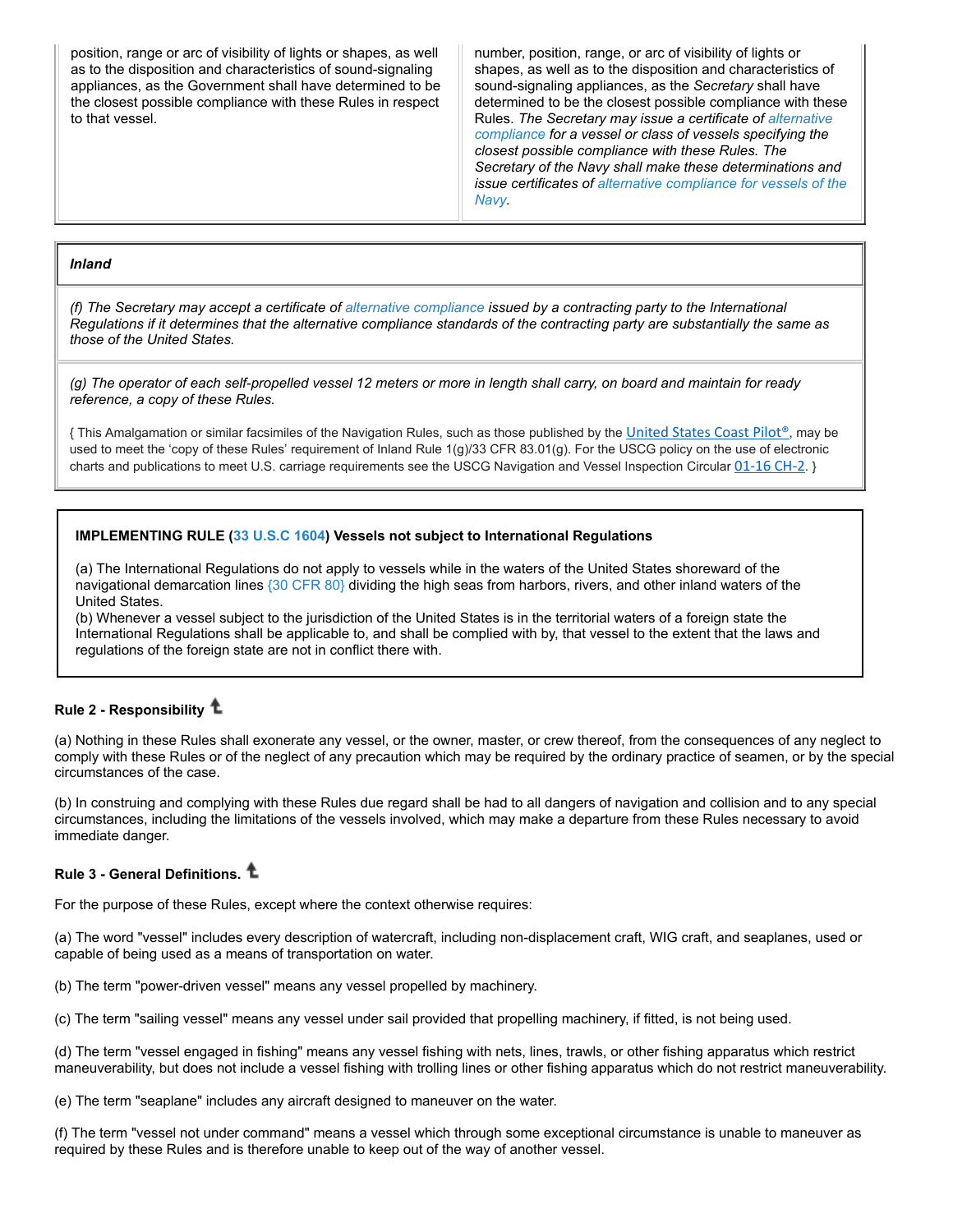(g) The term "vessel restricted in her ability to maneuver" means a vessel which from the nature of her work is restricted in her ability to maneuver as required by these Rules and is therefore unable to keep out of the way of another vessel. The term "vessels restricted in their ability to maneuver" shall include but not be limited to:

(i) A vessel engaged in laying, servicing, or picking up a navigational mark, submarine cable or pipeline;

(ii) A vessel engaged in dredging, surveying or underwater operations;

(iii) A vessel engaged in replenishment or transferring persons, provisions or cargo while underway;

(iv) A vessel engaged in the launching or recovery of aircraft;

(v) A vessel engaged in mine clearance operations;

(vi) A vessel engaged in a towing operation such as severely restricts the towing vessel and her tow in their ability to deviate from their course.

### **International**

<span id="page-4-5"></span>(h) The term "vessel constrained by her draft" means a power-driven vessel which because of her draft in relation to the available depth and width of navigable water is severely restricted in her ability to deviate from the course she is following.

<span id="page-4-3"></span>(i) The word "underway" means that a vessel is not at anchor, or made fast to the shore, or aground.

(j) The words "length" and "breadth" of a vessel mean her length overall and greatest breadth.

(k) Vessels shall be deemed to be in sight of one another only when one can be observed visually from the other.

(l) The term "restricted visibility" means any condition in which visibility is restricted by fog, mist, falling snow, heavy rainstorms, sandstorms, or any other similar causes.

(m) The term "Wing-In-Ground (WIG)" craft means a multimodal craft which, in its main operational mode, flies in close proximity to the surface by utilizing surface-effect action.

#### *Inland*

<span id="page-4-2"></span>*(n) "Western Rivers" means the Mississippi River, its tributaries, South Pass, and Southwest Pass, to the navigational demarcation lines* [{30 CFR 80}](https://www.ecfr.gov/cgi-bin/text-idx?SID=fee5a3b3f512e46f1353d260b93d91a1&mc=true&node=pt33.1.80&rgn=div5) *dividing the high seas from harbors, rivers and other [inland waters](#page-4-0) of the United States, and the Port Allen-Morgan City Alternate Route, and that part of the Atchafalaya River above its junction with the Port Allen-Morgan City Alternate Route including the Old River and the Red River.*

<span id="page-4-1"></span>*(o) "Great Lakes" means the Great Lakes and their connecting tributary waters including the Calumet River as far as the Thomas J. O'Brien Lock and Controlling Waters (between mile 326 and 327), the Chicago River as far as the east side of the Ashland Avenue Bridge (between mile 321 and 322), and the Saint Lawrence River as far east as the lower exit of Saint Lambert Lock.*

*(p) "Secretary" means the Secretary of the Department in which the Coast Guard is operating.*

<span id="page-4-0"></span>*(q) "Inland Waters" means the navigable waters of the United States shoreward of the navigational demarcation lines* {30 CFR 80} *[dividing the high seas from harbors, rivers and other inland waters of the United States and the waters of the Great Lakes](https://www.ecfr.gov/cgi-bin/text-idx?SID=fee5a3b3f512e46f1353d260b93d91a1&mc=true&node=pt33.1.80&rgn=div5) on the United States side of the International Boundary.*

*(r) Inland Rules or Rules means these Inland Navigational Rules and the annexes thereto, which govern the conduct of vessels and specify the lights, shapes, and sound signals that apply on inland waters.*

*(s) International Regulations means the International Regulations for Preventing Collisions at Sea, 1972, including annexes currently in force for the United States.*

#### <span id="page-4-4"></span>**IMPLEMENTING RULE ([33 CFR 89.25](https://www.ecfr.gov/cgi-bin/text-idx?SID=b98e1f6faa3414d8cf0d4a58ced7d57e&mc=true&node=sp33.1.89.b&rgn=div6#se33.1.89_125)) Waters upon which Inland Rules 9(a)(ii), 14(d), and 15(b) apply**.

*Inland Rules 9(a)(ii), 14(d), and 15(b) apply to "Waters specified by the Secretary / defined in [33 CFR 89.25"](https://www.ecfr.gov/cgi-bin/text-idx?SID=b98e1f6faa3414d8cf0d4a58ced7d57e&mc=true&node=sp33.1.89.b&rgn=div6#se33.1.89_125), means the [Great Lakes](#page-4-1), [Western Rivers,](#page-4-2) and the following specified waters: (a) Tennessee-Tombigbee Waterway, (b) Tombigbee River, (c) Black Warrior River, (d) Alabama River, (e) Coosa River, (f) Mobile River above the Cochrane Bridge at St Louis Point, (g) Flint River, (h) Chattahoochee River, and, (i) the Apalachicola River above its confluence with the Jackson River.*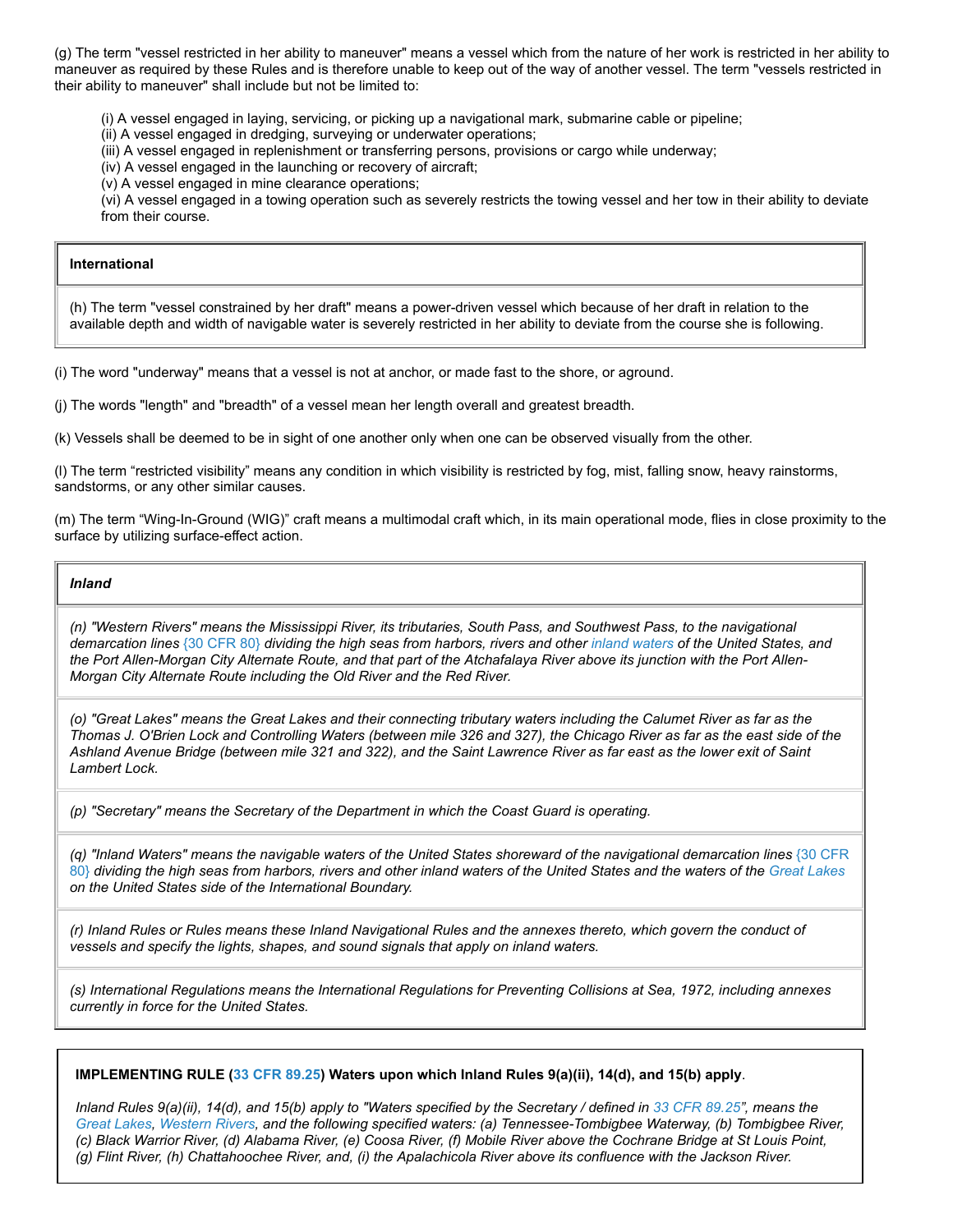### **PART B - STEERING AND SAILING RULES**

### **I - Conduct of Vessels in Any Condition of Visibility***.*

# <span id="page-5-0"></span>**Rule 4 - Application**

Rules 4 - 10 apply in any condition of visibility.

### <span id="page-5-1"></span>**Rule 5 - Lookout**

Every vessel shall at all times maintain a proper look-out by sight and hearing as well as by all available means appropriate in the prevailing circumstances and conditions so as to make a full appraisal of the situation and of the risk of collision.

## <span id="page-5-2"></span>**Rule 6 - Safe Spee[d](#page-0-0)**

Every vessel shall at all times proceed at a safe speed so that she can take proper and effective action to avoid collision and be stopped within a distance appropriate to the prevailing circumstances and conditions. In determining a safe speed the following factors shall be among those taken into account:

(a) By all vessels:

- (i) The state of visibility;
- (ii) The traffic density including concentrations of fishing vessels or any other vessels;
- (iii) The maneuverability of the vessel with special reference to stopping distance and turning ability in the prevailing conditions;
- (iv) At night, the presence of background light such as from shore lights or from back scatter from her own lights;
- (v) The state of wind, sea and current, and the proximity of navigational hazards;
- (vi) The draft in relation to the available depth of water.

(b) Additionally, by vessels with operational radar:

- (i) The characteristics, efficiency and limitations of the radar equipment;
- (ii) Any constraints imposed by the radar range scale in use;
- (iii) The effect on radar detection of the sea state, weather and other sources of interference;
- (iv) The possibility that small vessels, ice and other floating objects may not be detected by radar at an adequate range;
- (v) The number, location and movement of vessels detected by radar;

(vi) The more exact assessment of the visibility that may be possible when radar is used to determine the range of vessels or other objects in the vicinity.

# <span id="page-5-3"></span>**Rule 7 - Risk of Collision**

(a) Every vessel shall use all available means appropriate to the prevailing circumstances and conditions to determine if risk of collision exists. If there is any doubt such risk shall be deemed to exist.

(b) Proper use shall be made of radar equipment if fitted and operational, including long-range scanning to obtain early warning of risk of collision and radar plotting or equivalent systematic observation of detected objects.

(c) Assumptions shall not be made on the basis of scanty information, especially scanty radar information.

(d) In determining if risk of collision exists the following considerations shall be among those taken into account:

(i) Such risk shall be deemed to exist if the compass bearing of an approaching vessel does not appreciably change. (ii) Such risk may sometimes exist even when an appreciable bearing change is evident, particularly when approaching a very large vessel or a tow or when approaching a vessel at close range.

## <span id="page-5-4"></span>**Rule 8 - Action to Avoid Collision**

(a) Any action taken to avoid collision shall be taken in accordance with Rules 4-19 and shall if the circumstances of the case admit, be positive, made in ample time and with due regard to the observance of good seamanship.

(b) Any alteration of course and/or speed to avoid collision shall, if the circumstances of the case admit, be large enough to be readily apparent to another vessel observing visually or by radar; a succession of small alterations of course and/or speed should be avoided.

(c) If there is sufficient sea room, alteration of course alone may be the most effective action to avoid a close-quarters situation provided that it is made in good time, is substantial and does not result in another close-quarters situation.

(d) Action taken to avoid collision with another vessel shall be such as to result in passing at a safe distance. The effectiveness of the action shall be carefully checked until the other vessel is finally past and clear.

(e) If necessary to avoid collision or allow more time to assess the situation, a vessel shall slacken her speed or take all way off by stopping or reversing her means of propulsion.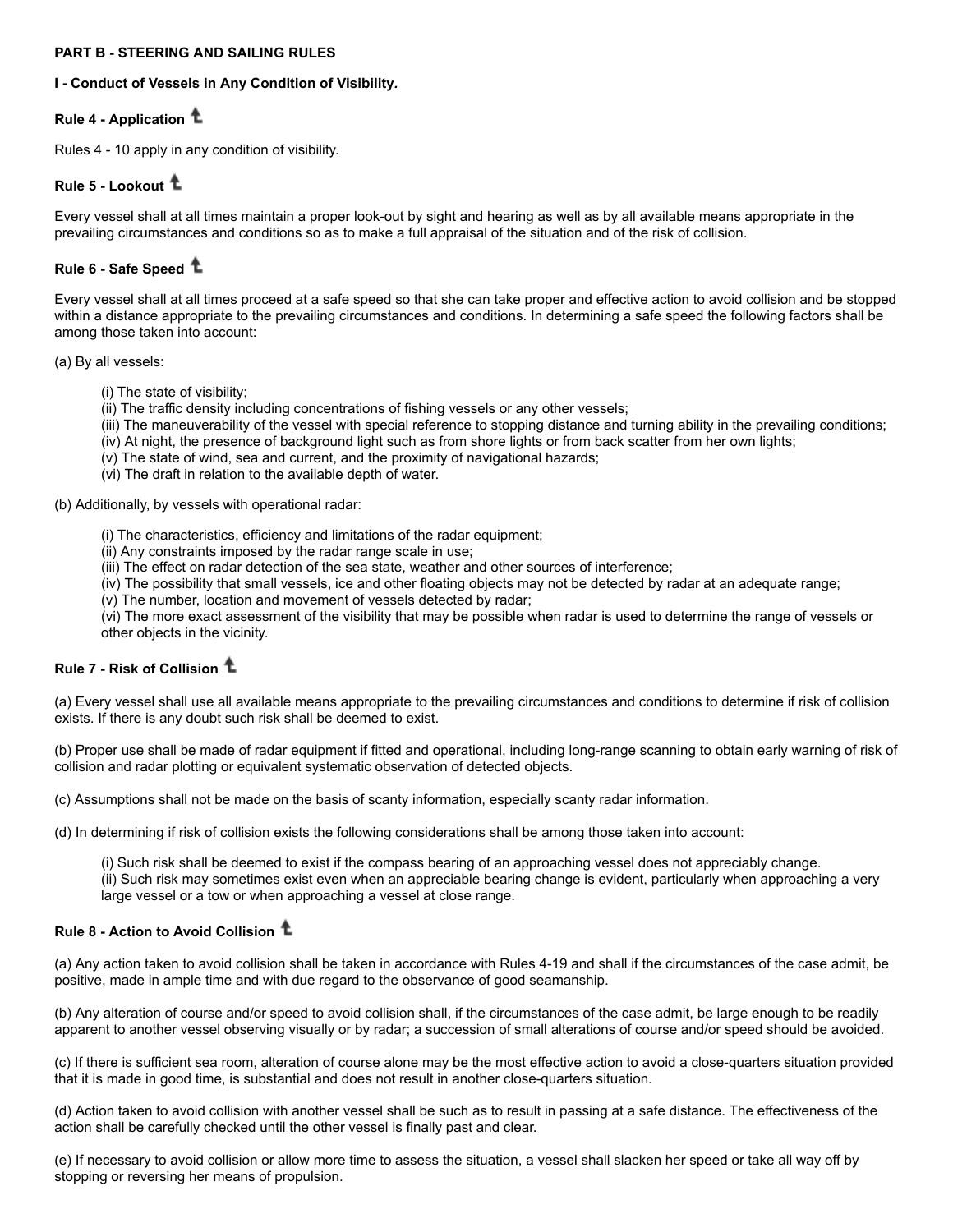(f)(i) A vessel which, by any of these Rules, is required not to impede the passage or safe passage of another vessel shall, when required by the circumstances of the case, take early action to allow sufficient sea room for the safe passage of the other vessel.

(ii) A vessel required not to impede the passage or safe passage of another vessel is not relieved of this obligation if approaching the other vessel so as to involve risk of collision and shall, when taking action, have full regard to the action which may be required by Rules 4-19.

(iii) A vessel, the passage of which is not to be impeded remains fully obliged to comply with Rules 4-19 when the two vessels are approaching one another so as to involve risk of collision.

## <span id="page-6-0"></span>**Rule 9 - Narrow Channels**

(a) ‹‹*(i)*›› A vessel proceeding along the course of a narrow channel or fairway shall keep as near to the outer limit of the channel or fairway which lies on her starboard side as is safe and practicable.

| <b>Inland</b> |  |  |  |  |
|---------------|--|--|--|--|
|---------------|--|--|--|--|

*(ii) Notwithstanding Rule 9(a)(i) and Rule 14(a), a power-driven vessel operating in narrow channel or fairway on the Great [Lakes, Western Rivers, or waters specified by the Secretary, and proceeding downbound with a following current shall hav](#page-4-1)e the [right-of-way](https://www.navcen.uscg.gov/?pageName=navRulesFAQ#0.3_5) over an upbound vessel, shall propose the manner and place of passage, and shall initiate the maneuvering signals prescribed by Rule 34(a)(i), as appropriate. The vessel proceeding upbound against the current shall hold as necessary to permit safe passing.*

(b) A vessel of less than 20 meters in [length](#page-4-3) or a [sailing vessel](#page-3-2) shall not impede the passage of a vessel ‹ which › ‹‹ *that* ›› can safely navigate only within a narrow channel or fairway.

(c) A vessel [engaged in fishing](#page-3-2) shall not impede the passage of any other vessel navigating within a narrow channel or fairway.

(d) A vessel ‹ shall › ‹‹ *must* ›› not cross a narrow channel or fairway if such crossing impedes the passage of a vessel which can safely navigate only within that channel or fairway. The latter vessel ‹ may › ‹‹ *must* ›› use the signal prescribed in Rule 34(d) if in doubt as to the intention of the crossing vessel.

| International                                                 | Inland                                                        |
|---------------------------------------------------------------|---------------------------------------------------------------|
| (e)(i) In a narrow channel or fairway when overtaking can     | $(e)(i)$ In a narrow channel or fairway when overtaking, the  |
| take place only if the vessel to be overtaken has to take     | power-driven vessel intending to overtake another power-      |
| action to permit safe passing, the vessel intending to        | driven vessel shall indicate her intention by sounding the    |
| overtake shall indicate her intention by sounding the         | appropriate signal prescribed in Rule 34(c) and take steps to |
| appropriate signal prescribed in Rule 34(c)(i). The vessel to | permit safe passing. The power-driven vessel being            |
| be overtaken shall, if in agreement, sound the appropriate    | overtaken, if in agreement, shall sound the same signal and   |
| signal prescribed in Rule 34(c)(ii) and take steps to permit  | may, if specifically agreed to, take steps to permit safe     |
| safe passing. If in doubt she may sound the signals           | passing. If in doubt she shall sound the signal prescribed in |
| prescribed in Rule 34(d).                                     | Rule 34(d).                                                   |

(e)(ii) This rule does not relieve the overtaking vessel of her obligation under Rule 13.

(f) A vessel nearing a bend or an area of a narrow channel or fairway where other vessels may be obscured by an intervening obstruction shall navigate with particular alertness and caution and shall sound the appropriate signal prescribed in Rule 34(e).

(g) Any vessel shall, if the circumstances of the case admit, avoid anchoring in a narrow channel.

### <span id="page-6-1"></span>**Rule 10 - Traffic Separation Schemes**

(a) This Rule applies to traffic separation schemes ‹ adopted by the Organization › and does not relieve any vessel of her obligation under any other rule.

(b) A vessel using a traffic separation scheme shall:

(i) Proceed in the appropriate traffic lane in the general direction of traffic flow for that lane.

(ii) So far as is practicable keep clear of a traffic separation line or separation zone.

(iii) Normally join or leave a traffic lane at the termination of the lane, but when joining or leaving from either side shall do so at as small an angle to the general direction of traffic flow as practicable.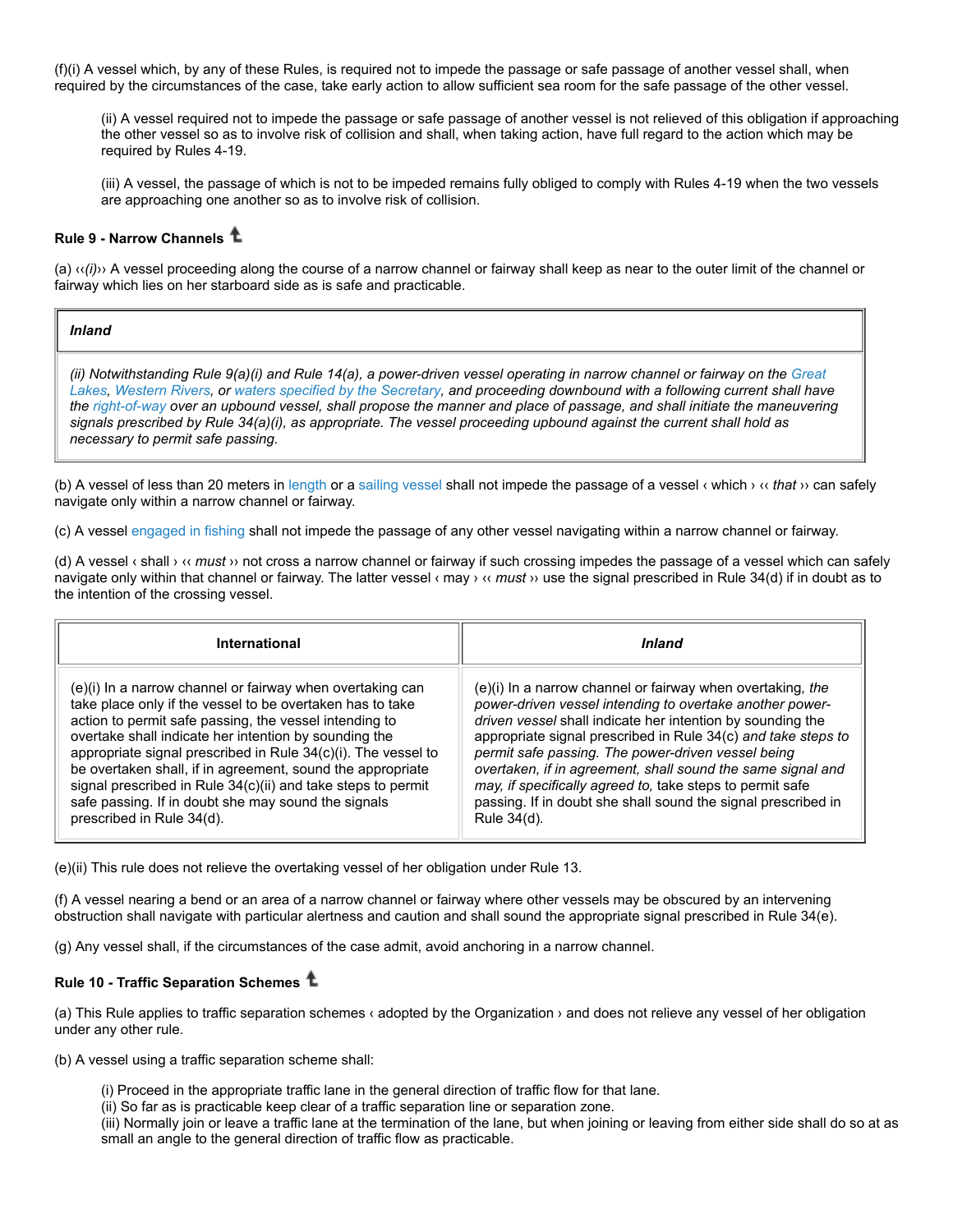(c) A vessel, shall so far as practicable, avoid crossing traffic lanes but if obliged to do so shall cross on a heading as nearly as practicable at right angles to the general direction of traffic flow.

(d)(i) A vessel shall not use an inshore traffic zone when she can safely use the appropriate traffic lane within the adjacent traffic separation scheme. However, vessels of less than 20 meters in length, [sailing vessels](#page-3-2) and vessels engaged in fishing may use the inshore traffic zone.

(ii) Notwithstanding Rule 10(d)(i), a vessel may use an inshore traffic zone when en route to or from a port, offshore installation or structure, pilot station or any other place situated within the inshore traffic zone, or to avoid immediate danger.

(e) A vessel, other than a crossing vessel or a vessel joining or leaving a lane shall not normally enter a separation zone or cross a separation line except:

(i) in cases of emergency to avoid immediate danger;

(ii) to engage in fishing within a separation zone.

(f) A vessel navigating in areas near the terminations of traffic separation schemes shall do so with particular caution.

(g) A vessel shall so far as practicable avoid anchoring in a traffic separation scheme or in areas near its terminations.

(h) A vessel not using a traffic separating scheme shall avoid it by as wide a margin as is practicable.

(i) A vessel [engaged in fishing](#page-3-2) shall not impede the passage of any vessel following a traffic lane.

(j) A vessel of less than 20 meters in [length](#page-4-3) or a [sailing vessel](#page-3-2) shall not impede the safe passage of a power-driven vessel following a traffic lane.

(k) A vessel [restricted in her ability to maneuver](#page-3-2) when engaged in an operation for the maintenance of safety of navigation in a traffic separation scheme is exempted from complying with this Rule to the extent necessary to carry out the operation.

(l) A vessel [restricted in her ability to maneuver](#page-3-2) when engaged in an operation for the laying, servicing or picking up of a submarine cable, within a traffic separation scheme, is exempted from complying with this Rule to the extent necessary to carry out the operation.

### **II - Conduct of Vessels in Sight of One Another**

### **Rule 11 - Application**

Rules 11 - 18 apply to vessels [in sight](#page-4-3) of one another.

## **Rule 12 - Sailing Vessels**

(a) When two [sailing vessels](#page-3-2) are approaching one another, so as to involve risk of collision, one of them shall keep out of the way of the other as follows:

(i) when each has the wind on a different side, the vessel which has the wind on the port side shall keep out of the way of the other;

(ii) when both have the wind on the same side, the vessel which is to windward shall keep out of the way of the vessel which is to leeward;

(iii) if a vessel with the wind on the port side sees a vessel to windward and cannot determine with certainty whether the other vessel has the wind on the port or on the starboard side, she shall keep out of the way of the other.

<span id="page-7-0"></span>(b) For the purposes of this Rule, the windward side shall be deemed to be the side opposite that on which the mainsail is carried or, in the case of a square-rigged vessel, the side opposite to that on which the largest fore-and-aft sail is carried.

### **Rule 13 - Overtaking**

(a) Notwithstanding anything contained in the Rules 4-18, any vessel overtaking any other shall keep out of the way of the vessel being overtaken.

(b) A vessel shall be deemed to be overtaking when coming up with a another vessel from a direction more than 22.5 degrees abaft her beam, that is, in such a position with reference to the vessel she is overtaking, that at night she would be able to see only the [sternlight](#page-10-3) of that vessel but neither of her [sidelights](#page-10-3).

(c) When a vessel is in any doubt as to whether she is overtaking another, she shall assume that this is the case and act accordingly.

(d) Any subsequent alteration of the bearing between the two vessels shall not make the overtaking vessel a crossing vessel within the meaning of these Rules or relieve her of the duty of keeping clear of the overtaken vessel until she is finally past and clear.

# **Rule 14 - Head-on Situation**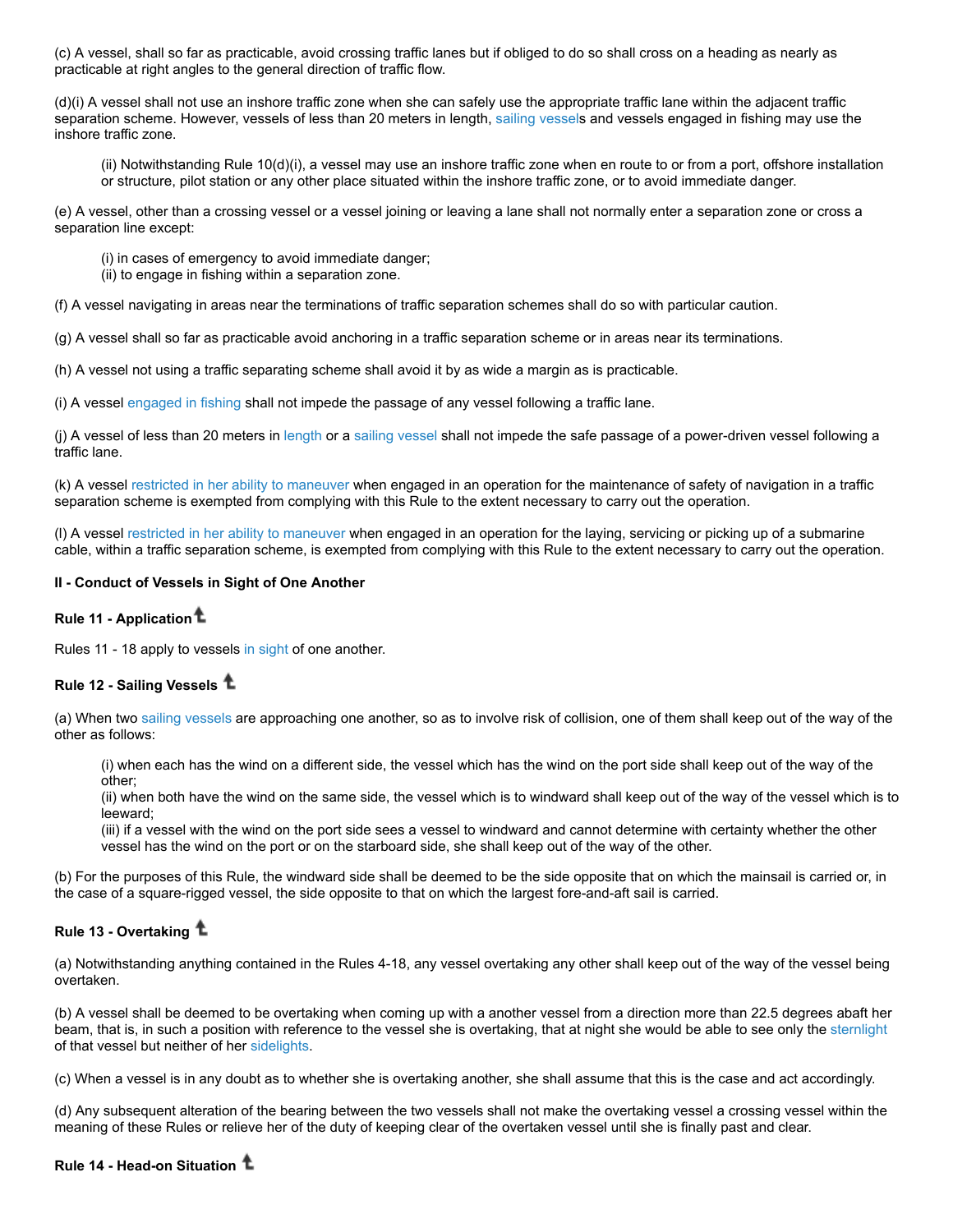(a) ‹‹ *Unless otherwise agreed* ›› when two power-driven vessels are meeting on reciprocal or nearly reciprocal courses so as to involve risk of collision each shall alter her course to starboard so that each shall pass on the port side of the other.

(b) Such a situation shall be deemed to exist when a vessel sees the other ahead or nearly ahead and by night she could see the [masthead lights](#page-10-3) of the other in a line or nearly in a line and/or both [sidelights](#page-10-3) and by day she observes the corresponding aspect of the other vessel.

(c) When a vessel is in any doubt as to whether such a situation exists she shall assume that it does exist and act accordingly.

#### *Inland*

*(d) Notwithstanding Rule 14(a), a [power-driven vessel](#page-3-2) operating on the [Great Lakes,](#page-4-1) [Western Rivers,](#page-4-2) or waters specified by [the Secretary, and proceeding downbound with a following current shall have the right-of-way over an upbound vessel, shall](#page-4-4) propose the manner of passage, and shall initiate the maneuvering signals prescribed by Rule 34(a)(i), as appropriate.*

# <span id="page-8-0"></span>**Rule 15 - Crossing Situation**

(a) When two [power-driven vessels](#page-3-2) are crossing so as to involve risk of collision, the vessel which has the other on her own starboard side shall keep out of the way and shall, if the circumstances of the case admit, avoid crossing ahead of the other vessel.

#### *Inland*

*(b) Notwithstanding Rule 15(a), on the [Great Lakes](#page-4-1), [Western Rivers,](#page-4-2) or [water specified by the Secretary](https://www.navcen.uscg.gov/?pageName=SpecWaters), a power-driven vessel crossing a river shall keep out of the way of a power-driven vessel ascending or descending the river*.

### <span id="page-8-1"></span>**Rule 16 - Action by Give-way Vessel**

<span id="page-8-2"></span>Every vessel which is directed to keep out of the way of another vessel shall, so far as possible, take early and substantial action to keep well clear.

### **Rule 17- Action by Stand-on Vessel**

(a)(i) Where one of two vessels is to keep out of the way, the other shall keep her course and speed.

(ii) The latter vessel may, however, take action to avoid collision by her maneuver alone, as soon as it becomes apparent to her that the vessel required to keep out of the way is not taking appropriate action in compliance with these Rules.

<span id="page-8-3"></span>(b) When, from any cause, the vessel required to keep her course and speed finds herself so close that collision cannot be avoided by the action of the give-way vessel alone, she shall take such action as will best aid to avoid collision.

(c) A [power-driven vessel](#page-3-2) which takes action in a crossing situation in accordance with Rule 17(a)(ii) to avoid collision with another power-driven vessel shall, if the circumstances of the case admit, not alter course to port for a vessel on her own port side.

(d) This Rule does not relieve the give-way vessel of her obligation to keep out of the way.

### **Rule 18 - Responsibilities Between Vessels**

Except where Rules 9, 10, and 13 otherwise require:

(a) A [power-driven vessel](#page-3-2) [underway](#page-4-3) shall keep out of the way of:

- (i) a vessel [not under command](#page-3-2);
- (ii) a vessel [restricted in her ability to maneuver](#page-3-2);
- (iii) a vessel engaged in fishing;
- (iv) a [sailing vessel](#page-3-2).

(b) A [sailing vessel](#page-3-2) underway shall keep out of the way of:

(i) a vessel not under command;

(ii) a vessel restricted in her ability to maneuver;

(iii) a vessel engaged in fishing.

(c) A vessel [engaged in fishing](#page-3-2) when underway shall, so far as possible, keep out of the way of: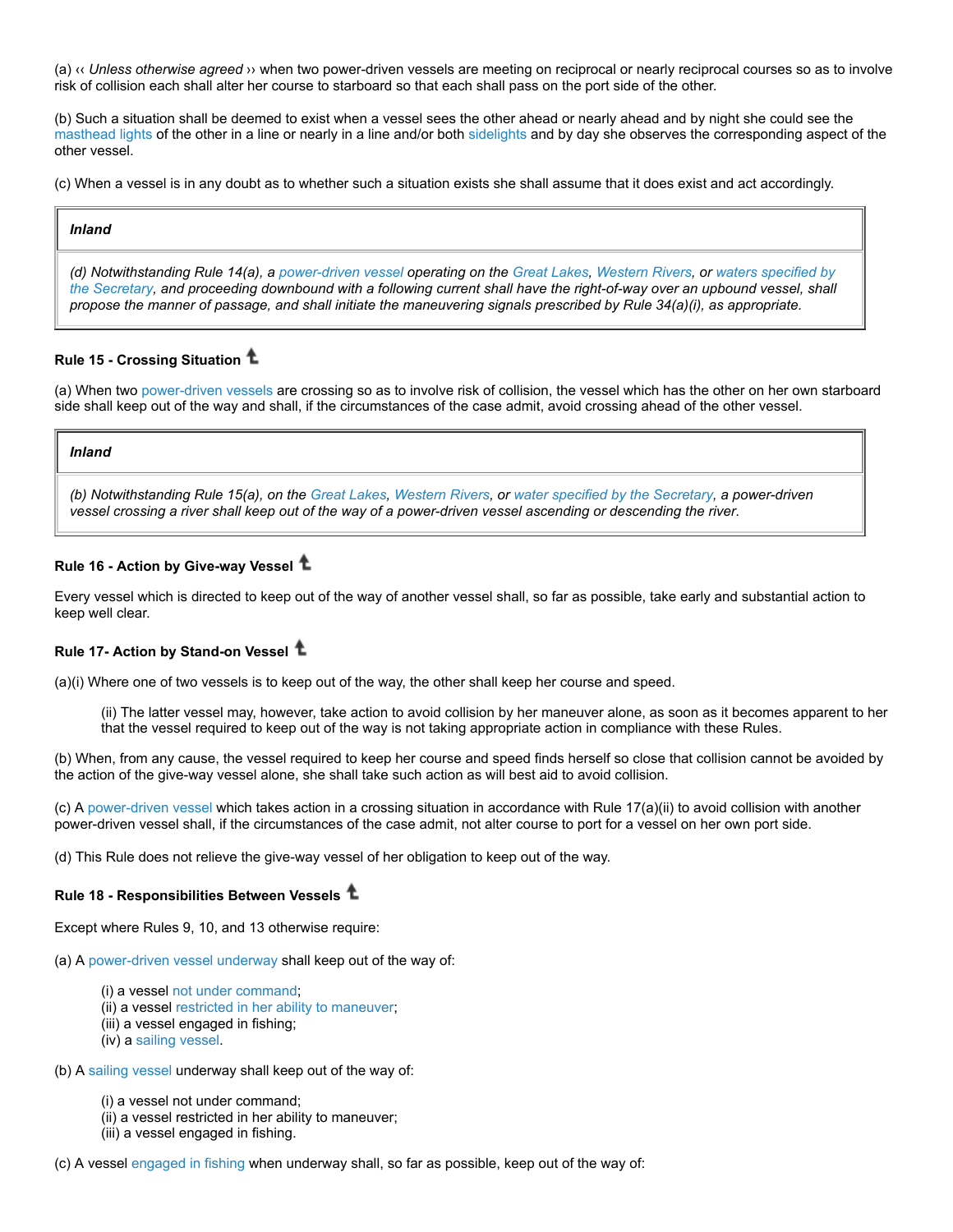- (i) a vessel not under command;
- (ii) a vessel restricted in her ability to maneuver.

### **International**

(d)(i) Any vessel other than a vessel not under command or a vessel restricted in her ability to maneuver shall, if the circumstances of the case admit, avoid impeding the safe passage of a vessel [constrained by her draft,](#page-4-5) exhibiting the signals in Rule 28.

(ii) A vessel constrained by her draft shall navigate with particular caution having full regard to her special condition.

(e) A [seaplane](#page-3-2) on the water shall, in general, keep well clear of all vessels and avoid impeding their navigation. In circumstances, however, where risk of collision exists, she shall comply with Rules 4-19.

(f)(i) A [WIG craft](#page-4-3) shall, when taking off, landing and in flight near the surface, keep well clear of all other vessels and avoid impeding their navigation;

(ii) a [WIG craft](#page-4-3) operating on the water surface shall comply with Rules 4-19 as a power-driven vessel*.*

#### **III - Conduct of Vessels in Restricted Visibility**

### <span id="page-9-0"></span>**Rule 19 - Conduct of Vessels in Restricted Visibility**

(a) This Rule applies to vessels not [in sight](#page-4-3) of one another when navigating in or near an area of restricted visibility.

(b) Every vessel shall proceed at a safe speed adapted to the prevailing circumstances and conditions of restricted visibility. A powerdriven vessel shall have her engines ready for immediate maneuver.

(c) Every vessel shall have due regard to the prevailing circumstances and conditions of restricted visibility when complying with Rules 4-10.

(d) A vessel which detects by radar alone the presence of another vessel shall determine if a close-quarters situation is developing and/or risk of collision exists. If so, she shall take avoiding action in ample time, provided that when such action consists of an alteration in course, so far as possible the following shall be avoided:

(i) An alteration of course to port for a vessel forward of the beam, other than for a vessel being overtaken;

(ii) An alteration of course toward a vessel abeam or abaft the beam.

(e) Except where it has been determined that a risk of collision does not exist, every vessel which hears apparently forward of her beam the fog signal of another vessel, or which cannot avoid a close-quarters situation with another vessel forward of her beam, shall reduce her speed to be the minimum at which she can be kept on her course. She shall if necessary take all her way off and in any event navigate with extreme caution until danger of collision is over.

### <span id="page-9-1"></span>**PART C - LIGHTS AND SHAPES**

### **Rule 20 - Application**

(a) Rules 20-31 shall be complied with in all weathers.

(b) The Rules concerning lights shall be complied with from sunset to sunrise, and during such times no other lights shall be exhibited, except such lights which cannot be mistaken for the lights specified in these Rules or do not impair their visibility or distinctive character, or interfere with the keeping of a proper look-out.

(c) The lights prescribed by these Rules shall, if carried, also be exhibited from sunrise to sunset in restricted visibility and may be exhibited in all other circumstances when it is deemed necessary.

(d) The Rules concerning shapes shall be complied with by day.

(e) The lights and shapes specified in these Rules shall comply with the provisions of Annex I of these Rules.

#### *Inland*

*(f) A vessel's navigation lights and shapes may be lowered if necessary to pass under a bridge.*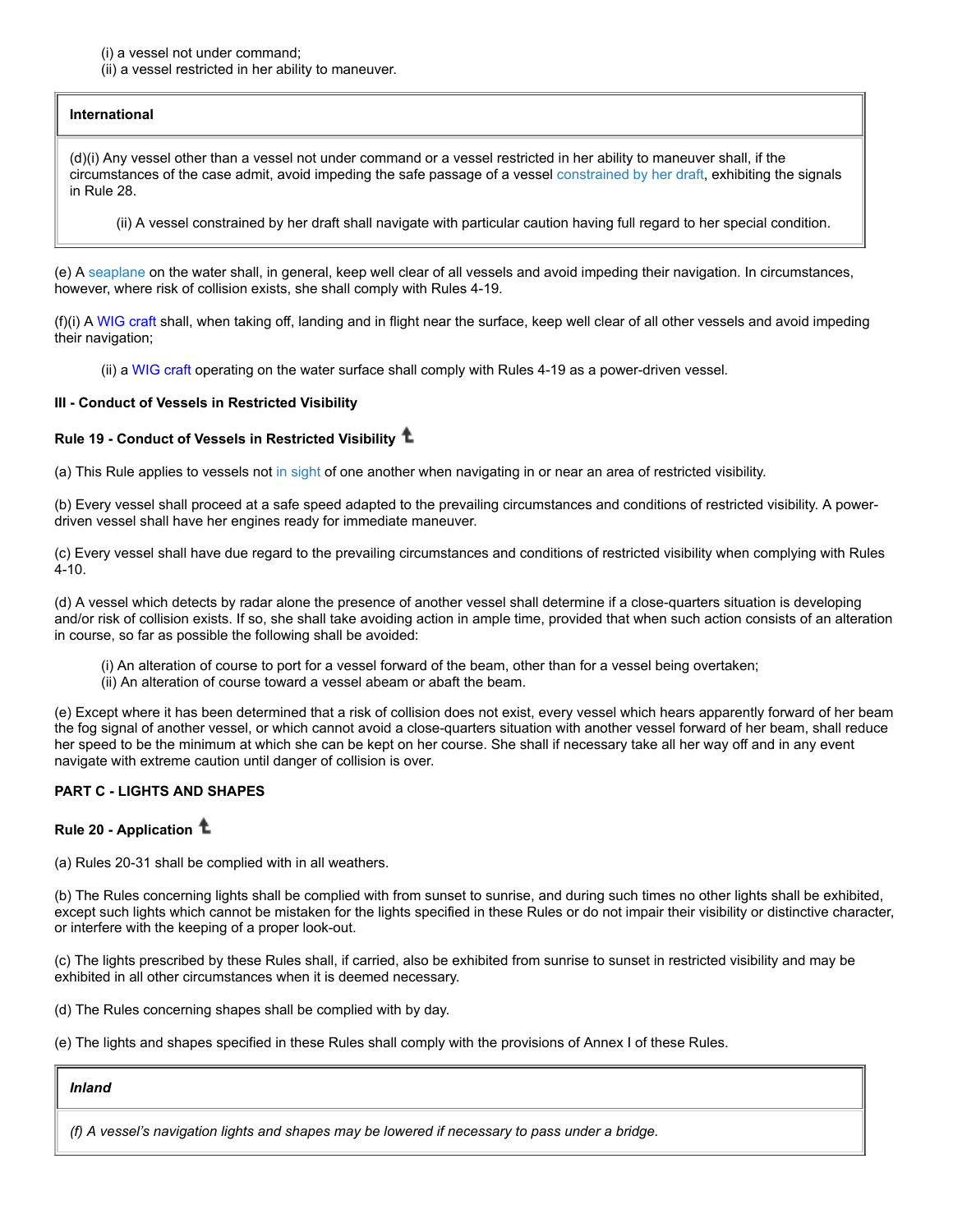# <span id="page-10-0"></span>**Rule 21 - Definitions**

<span id="page-10-3"></span>(a) "Masthead light" means a white light placed over the fore and aft centerline of the vessel showing an unbroken light over an arc of the horizon of 225 degrees and so fixed as to show the light from right ahead to 22.5 degrees abaft the beam on either side of the vessel ‹‹ *except that on a vessel of less than 12 meters in length the masthead light shall be placed as nearly as practicable to the fore and aft centerline of the vessel* ››.

(b) "Sidelights" means a green light on the starboard side and a red light on the port side each showing an unbroken light over an arc of the horizon of 112.5 degrees and so fixed as to show the light from right ahead to 22.5 degrees abaft the beam on its respective side. In a vessel of less than 20 meters in length the sidelights may be combined in one lantern carried on the fore and aft centerline of the vessel ‹‹ , *except that on a vessel of less than 12 meters in length the sidelights when combined in one lantern shall be placed as nearly as practicable to the fore and aft centerline of the vessel* ››.

(c) "Sternlight" means a white light placed as nearly as practicable at the stern showing an unbroken light over an arc of the horizon of 135 degrees and so fixed as to show the light 67.5 degrees from right aft on each side of the vessel.

(d) "Towing light" means a yellow light having the same characteristics as the "sternlight" defined in Rule 21(c).

(e) "All-round light" means a light showing an unbroken light over an arc of the horizon of 360 degrees.

<span id="page-10-4"></span>(f) "Flashing light" means a light flashing at regular intervals at a frequency of 120 flashes or more per minute.

### *Inland*

*(g) "Special flashing light" means a yellow light flashing at regular intervals at a frequency of 50 to 70 flashes per minute, placed as far forward and as nearly as practicable on the fore and aft centerline of the tow and showing an unbroken light over an arc of the horizon of not less than 180 degrees nor more than 225 degrees and so fixed as to show the light from right ahead to abeam and no more than 22.5 degrees abaft the beam on either side of the vessel.*

### <span id="page-10-2"></span>*ANNEX V – Pilot Rules {Inland Only}*

*Law Enforcement Vessels { Flashing blue light } ([33 CFR 88.05](https://www.ecfr.gov/cgi-bin/text-idx?SID=e0bda8699a98393928dee3d5defacf26&mc=true&node=pt33.1.88&rgn=div5)*)

 *(a) Law enforcement vessels may display a flashing blue light when engaged in direct law enforcement or public safety activities. This light must be located so that it does not interfere with the visibility of the vessel's navigation lights.*

 *(b) The blue light described in this section may be displayed by law enforcement vessels of the United States and the States and their political subdivisions.*

*Public Safety Vessels { Alternating flashing red and yellow light } ([33 CFR 88.07](https://www.ecfr.gov/cgi-bin/text-idx?SID=e0bda8699a98393928dee3d5defacf26&mc=true&node=pt33.1.88&rgn=div5))*

*(a) Vessels engaged in government sanctioned public safety activities, and commercial vessels performing similar functions, may display an alternately flashing red and yellow light signal. This identification light signal must be located so that it does not interfere with the visibility of the vessel's navigation lights. The identification light signal may be used only as an identification signal and conveys no special privilege. Vessels using the identification light signal during public safety activities must abide by the inland navigation rules, and must not presume that the light or the exigency gives them precedence or right of way.*

 *(b) Public safety activities include but are not limited to patrolling marine parades, regattas, or special water celebrations; traffic control; salvage; firefighting; medical assistance; assisting disabled vessels; and search and rescue.*

## <span id="page-10-1"></span>**Rule 22 - Visibility of Lights**

The lights prescribed in Rules (Subpart C) shall have an intensity as specified in Annex I to these Rules (33 CFR part 84), so as to be visible at the following minimum ranges:

(a) In vessels of 50 meters or more in length:

(i) a [masthead light,](#page-10-3) 6 miles; (ii) a [sidelight](#page-10-3), 3 miles; (iii) a [sternlight,](#page-10-3) 3 miles; (iv) a [towing light](#page-10-3), 3 miles; (v) a white red, green or yellow [all-round light](#page-10-3), 3 miles; and ‹‹ *(vi) a [special flashing light,](#page-10-4) 2 miles.* ››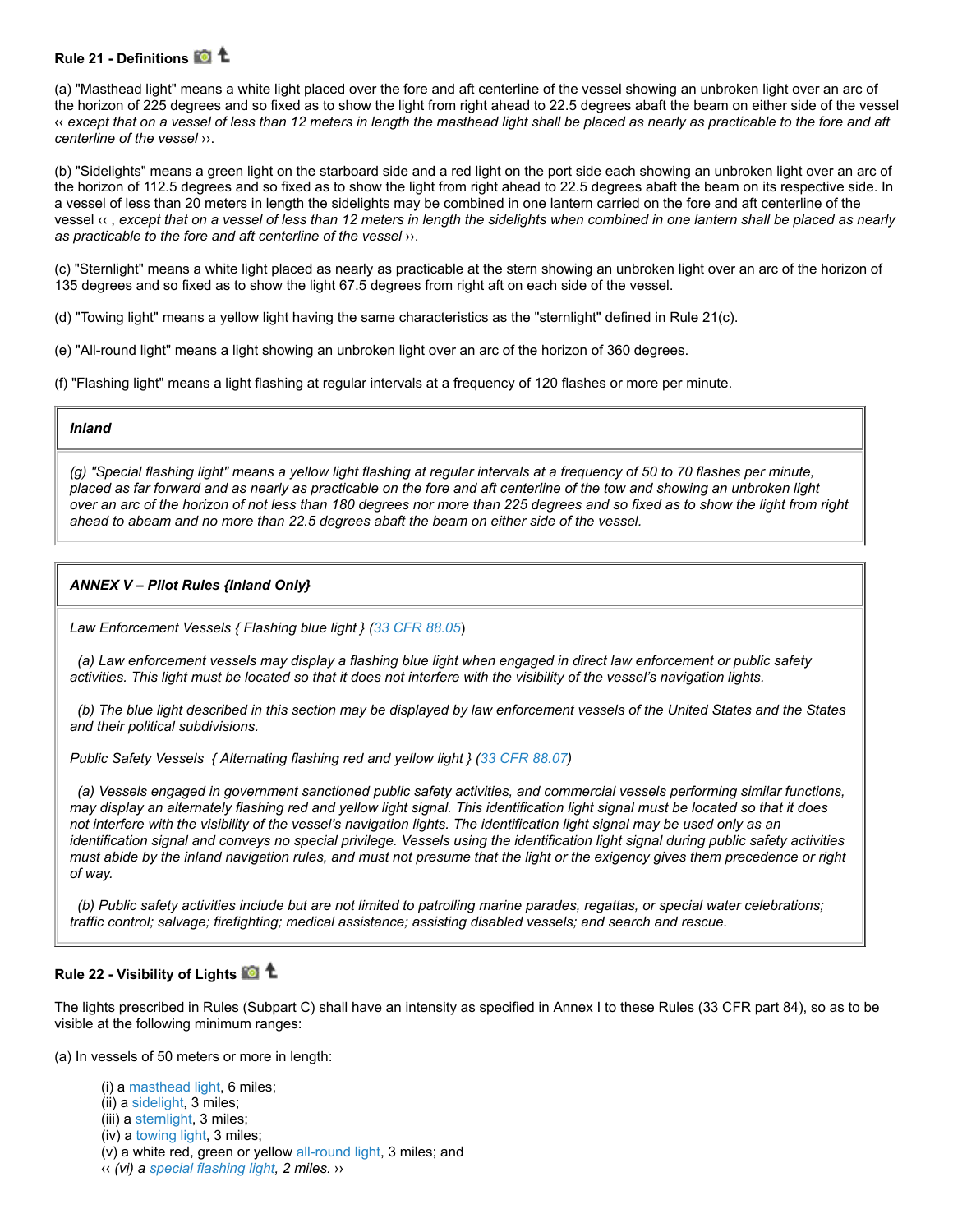(b) In vessels of 12 meters or more in length but less than 50 meters in length;

(i) a [masthead light,](#page-10-3) 5 miles; except that where the length of the vessel is less than 20 meters, 3 miles; (ii) a [sidelight](#page-10-3), 2 miles; (iii) a [sternlight,](#page-10-3) 2 miles; (iv) a [towing light](#page-10-3), 2 miles; (v) a white, red, green or yellow [all-round light](#page-10-3), 2 miles; and ‹‹ *(vi) a [special flashing light,](#page-10-4) 2 miles.* ››

(c) In vessels of less than 12 meters in length:

(i) a [masthead light,](#page-10-3) 2 miles; (ii) a [sidelight](#page-10-3), 1 mile; (iii) a [sternlight,](#page-10-3) 2 miles; (iv) a [towing light](#page-10-3), 2 miles; (v) a white red, green or yellow [all-round light](#page-10-3), 2 miles; and ‹‹ *(vi) a [special flashing light,](#page-10-4) 2 miles.* ››

(d) In inconspicuous, partly submerged vessels or objects being towed;

(i) a white [all-round light](#page-10-3); 3 miles.

#### **Rule 23 - Power-driven Vessels Underway**

(a) A power-driven vessel underway shall exhibit:

(i) a [masthead light](#page-10-3) forward;

(ii) a second [masthead light](#page-10-3) abaft of and higher than the forward one; except that a vessel of less than 50 meters in length shall not be obliged to exhibit such a light but may do so; (iii) [sidelights;](#page-10-3) and,

(iv) a [sternlight](#page-10-3).

(b)An air-cushion vessel when operating in non-displacement mode shall, in addition to the lights prescribed in Rule 23(a)  $\bullet$ , exhibit an [all-round](#page-10-3) [flashing](#page-10-4) yellow light ‹‹ *, where it can best be seen* ››.

(c) A [WIG craft](#page-4-3) only when taking off, landing and in flight near the surface shall, in addition to the lights prescribed in Rule 23(a), exhibit a high intensity [all-round](#page-10-3) [flashing](#page-10-4) red light.

(d)(i) A power-driven vessel of less than 12 meters in length may in lieu of the lights prescribed in Rule 23(a) exhibit an all-round white light and [sidelights](#page-10-3).

#### **International**

(ii) a power-driven vessel of less than 7 meters in length whose maximum speed does not exceed 7 knots may in lieu of the lights prescribed in Rule 23(a) exhibit an [all-round](#page-10-3) white light and shall, if practicable, also exhibit [sidelights](#page-10-3). <sup>Fo</sup>

(iii) the [masthead light](#page-10-3) or all-round white light on a power-driven vessel of less than 12 metres in length may be displaced from the fore and aft centre line of the vessel if centreline fitting is not practicable, provided that the sidelights are combined in one lantern which shall be carried on the fore and aft centre line of the vessel or located as nearly as practicable in the same fore and aft line as the masthead light or the all-round white light.

#### *Inland*

*(e) A power-driven vessel when operating on the [Great Lakes](#page-4-1) may carry an all-round white light in lieu of the second [masthead light](#page-10-3) and [sternlight](#page-10-3) prescribed in Rule 23(a). The light shall be carried in the position of the second [masthead light](#page-10-3) and be visible at the same minimum range.* 

#### **Rule 24 - Towing and Pushing**

(a) A [power-driven vessel](#page-3-2) when towing astern shall exhibit:

<span id="page-11-0"></span>(i) Instead of the light prescribed in Rule  $23(a)(i)$  or  $23(a)(ii)$ , two [masthead lights](#page-10-3) in a vertical line. When the length of the tow, measuring from the stern of the towing vessel to the after end of the tow, exceeds 200 meters, three such lights in a vertical line; (ii) [sidelights](#page-10-3);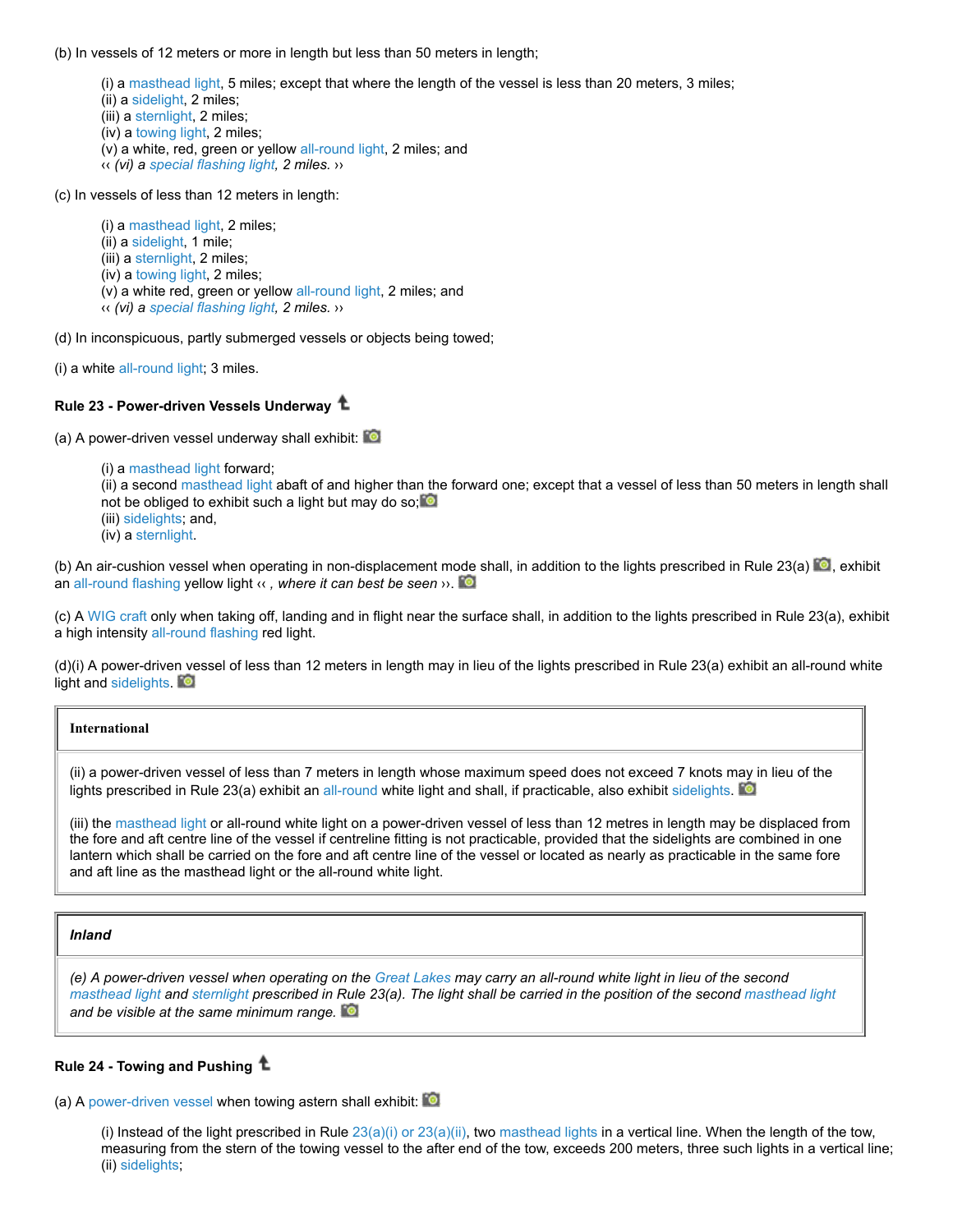(iii) a [sternlight;](#page-10-3)

(iv) a [towing light](#page-10-3) in a vertical line above the [sternlight](#page-10-3); and

(v) when the length of the tow exceeds 200 meters, a diamond shape where it can best be seen.  $\blacksquare$ 

(b) When a pushing vessel and a vessel being pushed ahead are rigidly connected in a composite unit they shall be regarded as a [power-driven vessel](#page-3-2) and exhibit the lights prescribed in Rule 23.

### **INTERPRETATIVE RULE [\(33 CFR 90.2](https://www.ecfr.gov/cgi-bin/text-idx?SID=b98e1f6faa3414d8cf0d4a58ced7d57e&mc=true&node=pt33.1.90&rgn=div5)ǂ[82.3\)](https://www.ecfr.gov/cgi-bin/retrieveECFR?gp=&SID=f77610445a0062e7e51ff94f2cec0824&mc=true&n=pt33.1.82&r=PART&ty=HTML#se33.1.82_13) Pushing vessel and vessel being pushed: Composite Unit.**

Rule 24(b) states that when a pushing vessel and a vessel being pushed ahead are rigidly connected in a composite unit, they are regarded as a power-driven vessel and must exhibit the lights prescribed in Rule 23. A "composite unit" is interpreted to be ‹‹ *the combination of* ›› a pushing vessel ‹ that is › ‹‹ *and a vessel being pushed ahead that are* ›› rigidly connected by mechanical means ‹ to a › ‹‹ *so they react to sea and swell as one* ›› vessel. Mechanical means does not include: lines, wires, hawsers, or chains.

(c) A power-driven vessel when pushing ahead or towing alongside, except ‹ in the case of a composite unit › ‹‹ *as required by Rules 24(b) and (i)* ››, shall exhibit:

(i) instead of the light prescribed in Rule  $23(a)(i)$  or  $23(a)(ii)$ , two [masthead lights](#page-10-3) in a vertical line; (ii) [sidelights;](#page-10-3) ‹‹ *and ››*

(iii) ‹ a [sternlight](#page-10-3) › ‹‹ *two [towing lights](#page-10-3) in a vertical line* ››.

(d) A [power-driven vessel](#page-3-2) to which Rule 24(a) or (c) applies shall also comply with Rule 23 ‹‹ *(a)(i) and* ›› (a)(ii).

(e) A vessel or object being towed **6**, other than those  $\kappa$  mentioned  $\kappa$  *in Freed*  $\kappa$  in Rule 24(g), shall exhibit:

(i) [sidelights](#page-10-3);

(ii) a [sternlight](#page-10-3); ‹‹ *and ››*

(iii) when the length of the tow exceeds 200 meters, a diamond shape where it can best be seen. **To** 

(f) Provided that any number of vessels being towed alongside or pushed in a group shall be lighted as one vessel ‹‹ *except as provided inRule*  $24(f)(iii) \rightarrow .$ 

[\(i\) a vessel being pushed ahead, not being part of a composite unit, shall exhibit at the forward end, s](#page-10-4)[idelight](#page-10-3)[s, and ‹‹](#page-10-4) *a special flashing light* ››;

(ii) a vessel being towed alongside shall exhibit a [sternlight](#page-10-3) and at the forward end, [sidelights,](#page-10-3) and ‹‹ *a [special flashing light](#page-10-4)* ››;

#### *Inland*

*(iii)* when vessels are towed alongside on both sides of the towing vessel a [sternlight](#page-10-3) shall be exhibited on the stern of the *outboard vessel on each side of the towing vessel, and a single set of [sidelights](#page-10-3) as far forward and as far outboard as is practicable, and [a single special flashing light;](#page-10-4)*

(g) An inconspicuous, partly submerged vessel or object, or combination of such vessels or objects being towed, shall exhibit:

(i) if it is less than 25 meters in breadth, one all-round white light at or near the forward end and one at or near the after end except that dracones need not exhibit a light at or near ‹ the forward › ‹‹ *each* ›› end.

| International                                                   | <i><b>Inland</b></i>                                             |
|-----------------------------------------------------------------|------------------------------------------------------------------|
| (ii) if it is 25 meters or more in breadth, two additional all- | (ii) if it is 25 meters or more in breadth, four all-round white |
| round white lights at or near the extremities of its breadth;   | lights to mark its length and breadth;                           |

(iii) if it exceeds 100 meters in length, additional all-round white lights between the lights prescribed in Rule 24(g)(i)  $\alpha$  and (ii)  $\alpha$ and so that the distance between the lights shall not exceed 100 meters ‹ ; › ‹‹ : *provided that any vessels or objects being towed alongside each other shall be lighted as one vessel or object;* ››

(iv) a diamond shape at or near the aftermost extremity of the last vessel or object being towed; and ‹ if the length of the tow exceeds 200 meters an additional diamond shape where it can best be seen and located as far forward as is practicable; ›

*Inland*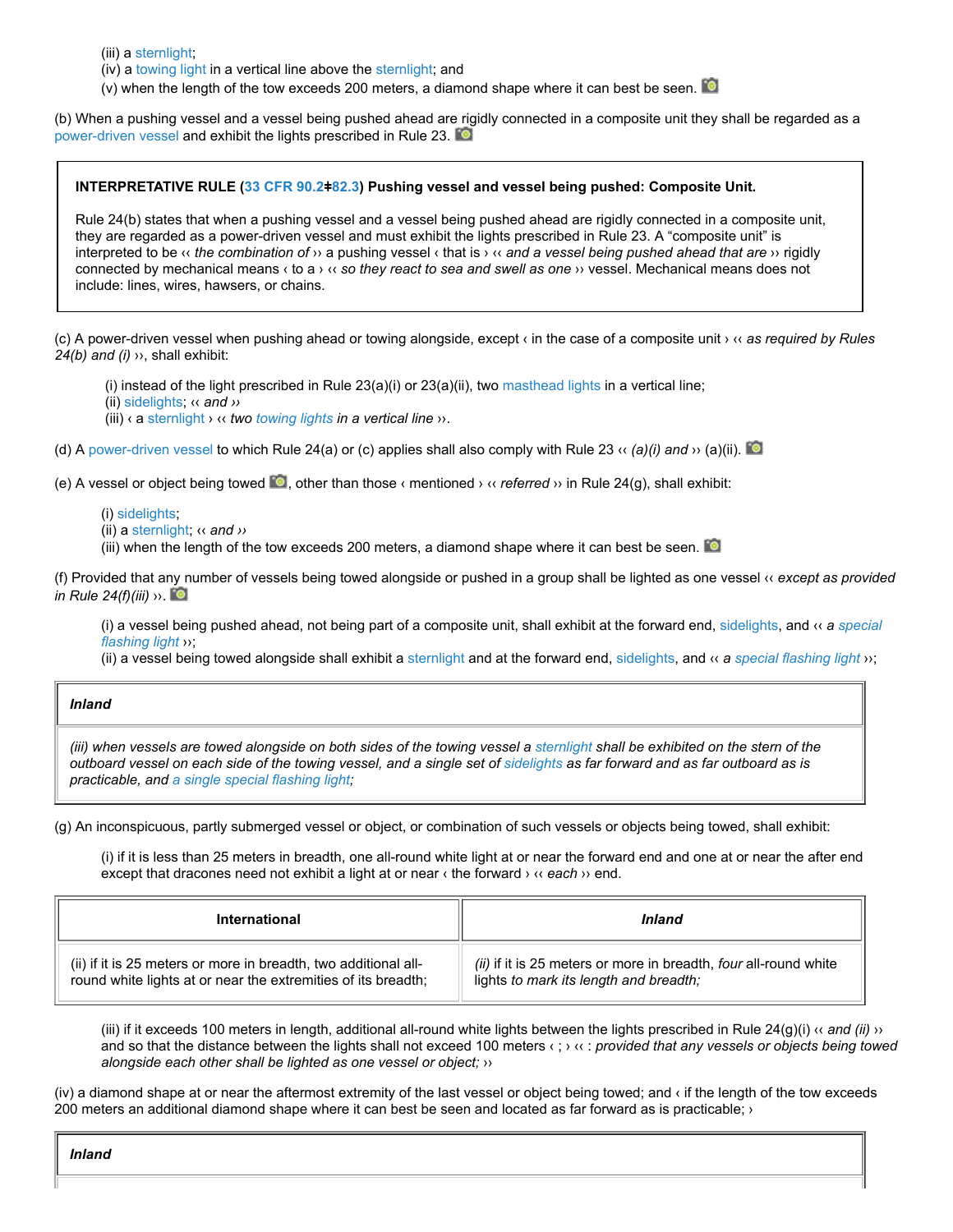(h) Where from any sufficient cause it is impracticable for a vessel or object being towed to exhibit the lights or shapes prescribed in Rule 24(e) or (g), all possible measures shall be taken to light the vessel or object towed or at least to indicate the presence of  $\kappa$  such  $\kappa$ *the unlighted* ›› vessel or object.

#### **INTERPRETATIVE RULE ([33 CFR 90.7](https://www.ecfr.gov/cgi-bin/text-idx?SID=1225840f2ea1d51cb1887caf13cf878c&mc=true&tpl=/ecfrbrowse/Title33/33cfr90_main_02.tpl)ǂ[82.7\)](https://www.ecfr.gov/cgi-bin/text-idx?SID=565b00b791459d5a00597625b4e2181e&mc=true&node=se33.1.82_17&rgn=div8) Sidelights for unmanned barges.**

An unmanned barge being towed may use the exception of COLREG Rule 24(h). However, this exception only applies to the vertical sector requirements.

(i) Where from any sufficient cause it is impracticable for a vessel not normally engaged in towing operations to display the lights prescribed in Rule 24(a), (c)  $\langle$  or (i)  $\rangle$ , such vessel shall not be required to exhibit those lights when engaged in towing another vessel in distress or otherwise in need of assistance. All possible measures shall be taken to indicate the nature of the relationship between the towing vessel and the vessel being towed ‹ as authorized by Rule 36, in particular by illuminating the towline › ‹‹ *and the vessel being assisted. The searchlight authorized by Rule 36 may be used to illuminate the tow* ››.

| Inland                                                                                                                                                                                                                                                                                                                                                                                                                                                                                                                                                                                                                                                                                                                                                                                                                                                                                                                                                                                                                                                                                                                                                                                                                                                                                                                                                                                                                                                                                                                                                                                                                                                                                                                                                                                                                                                 |
|--------------------------------------------------------------------------------------------------------------------------------------------------------------------------------------------------------------------------------------------------------------------------------------------------------------------------------------------------------------------------------------------------------------------------------------------------------------------------------------------------------------------------------------------------------------------------------------------------------------------------------------------------------------------------------------------------------------------------------------------------------------------------------------------------------------------------------------------------------------------------------------------------------------------------------------------------------------------------------------------------------------------------------------------------------------------------------------------------------------------------------------------------------------------------------------------------------------------------------------------------------------------------------------------------------------------------------------------------------------------------------------------------------------------------------------------------------------------------------------------------------------------------------------------------------------------------------------------------------------------------------------------------------------------------------------------------------------------------------------------------------------------------------------------------------------------------------------------------------|
| (j) Notwithstanding Rule 24(c), on the Western Rivers (except below the Huey P. Long Bridge on the Mississippi River) and on waters specified by the Secretary*, a<br>power-driven vessel when pushing ahead or towing alongside, except as Rule 24(b) applies, shall exhibit: <b>TO</b><br>(i) sidelights; and<br>(ii) two towing lights in a vertical line.                                                                                                                                                                                                                                                                                                                                                                                                                                                                                                                                                                                                                                                                                                                                                                                                                                                                                                                                                                                                                                                                                                                                                                                                                                                                                                                                                                                                                                                                                          |
| <b>IMPLEMENTING RULE (33 CFR 89.27) Waters upon which Inland Rule 24(j) applies</b> {also includes "Waters specified by the Secretary"}<br>(b) The Gulf Intracoastal Waterway from St. Marks, Florida, to the Rio Grande, Texas, including the Morgan City-Port Allen Alternate Route and the Galveston-<br>Freeport Cutoff, except that a power-driven vessel pushing ahead or towing alongside shall exhibit the lights required by Inland Rule 24(c), while transiting within the<br>following areas:<br>(1) St. Andrews Bay from the Hathaway Fixed Bridge at Mile 284.6 East of Harvey Locks (EHL) to the Dupont Fixed Bridge at Mile 295.4 EHL.<br>(2) Pensacola Bay, Santa Rosa Sound and Big Lagoon from the Light "10" off of Trout Point at Mile 176.9 EHL to the Pensacola Fixed Bridge at Mile 189.1 EHL.<br>(3) Mobile Bay and Bon Secour Bay from the Dauphin Island Causeway Fixed Bridge at Mile 127.7 EHL to Little Point Clear at Mile 140 EHL.<br>(4) Mississippi Sound from Grand Island Waterway Light "1" at Mile 53.8 EHL to Light "40" off the West Point of Dauphin Island at Mile 118.7 EHL.<br>(5) The Mississippi River at New Orleans, Mississippi River-Gulf Outlet Canal and the Inner Harbor Navigation Canal from the junction of the Harvey Canal and the<br>Algiers Alternate Route at Mile 6.5 West of Harvey Locks (WHL) to the Michoud Canal at Mile 18 EHL.<br>(6) The Calcasieu River from the Calcasieu Lock at Mile 238.6 WHL to the Ellender Lift Bridge at Mile 243.6 WHL.<br>(7) The Sabine Neches Canal from Mile 262.5 WHL to Mile 291.5 WHL.<br>(8) Bolivar Roads from the Bolivar Assembling Basin at Mile 346 WHL to the Galveston Causeway Bridge at Mile 357.3 WHL.<br>(9) Freeport Harbor from Surfside Beach Fixed Bridge at Mile 393.8 WHL to the Bryan Beach Pontoon Bridge at Mile 397.6 WHL. |
| (10) Matagorda Ship Channel area of Matagorda Bay from Range "K" Front Light at Mile 468.7 WHL to the Port O'Connor Jetty at Mile 472.2 WHL.<br>(11) Corpus Christi Bay from Redfish Bay Day Beacon "55" at Mile 537.4 WHL when in the Gulf Intracoastal Waterway main route or from the north end of Lydia<br>Ann Island Mile 531.1A when in the Gulf Intracoastal Waterway Alternate Route to Corpus Christi Bay LT 76 at Mile 543.7 WHL.<br>(12) Port Isabel and Brownsville Ship Channel south of the Padre Island Causeway Fixed Bridge at Mile 665.1 WHL.                                                                                                                                                                                                                                                                                                                                                                                                                                                                                                                                                                                                                                                                                                                                                                                                                                                                                                                                                                                                                                                                                                                                                                                                                                                                                        |

## <span id="page-13-0"></span>**Rule 25 - Sailing Vessels Underway and Vessels Under Oars**

(a) A [sailing vessel](#page-3-2) underway shall exhibit:  $\bullet$ 

- (i) [sidelights](#page-10-3);
- (ii) a [sternlight](#page-10-3).

(b) In a [sailing vessel](#page-3-2) of less than 20 meters in [length](#page-4-3) the lights prescribed in Rule 25(a) may be combined in one lantern carried at or near the top of the mast where it can best be seen.

(c) A [sailing vessel](#page-3-2) [underway](#page-4-3) may, in addition to the lights prescribed in Rule 25(a), exhibit at or near the top of the mast, where they can best be seen, two [all-round lights](#page-10-3) in a vertical line, the upper being red and the lower green, but these lights shall not be exhibited in conjunction with the combined lantern permitted by Rule 25(b).

(d)(i) A [sailing vessel](#page-3-2) of less than 7 meter in length shall, if practicable, exhibit the lights prescribed in Rule 25(a) or (b), but if she does not, she shall ‹‹ *exhibit an [all around](#page-10-3) white light or* ›› have ready at hand an electric torch or lighted lantern showing a white light which shallbe exhibited in sufficient time to prevent collision.

(ii) A vessel under oars may exhibit the lights prescribed in this rule for [sailing vessels](#page-3-2), but if she does not, she shall ‹‹ *exhibit an [all around](#page-10-3) white light or* ›› have ready at hand an electric torch or lighted lantern showing a white light which shall be exhibited in sufficient time to prevent collision.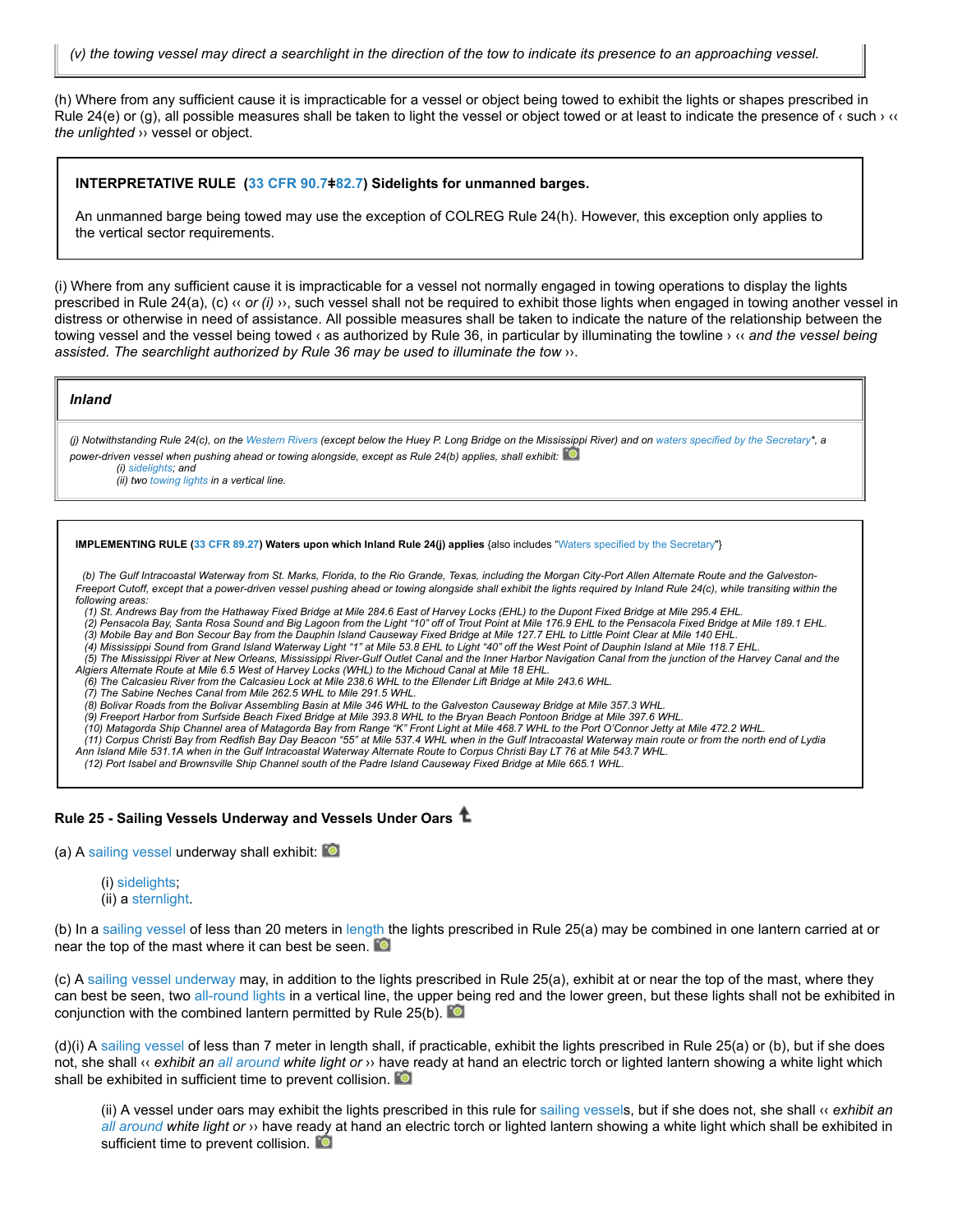<span id="page-14-0"></span>(e) A vessel proceeding under sail when also being propelled by machinery shall exhibit forward where it can best be seen a conical shape, apex downwards. ‹‹ *A vessel of less than 12 meters in length is not required to exhibit this shape, but may do so.* ››

## **Rule 26 - Fishing Vessels**

(a) A vessel [engaged in fishing](#page-3-2), whether [underway](#page-4-3) or at anchor, shall exhibit only the lights and shapes prescribed in this Rule.

(b) A vessel when engaged in trawling, by which is meant the dragging through the water of a dredge net or other apparatus used as a fishing appliance, shall exhibit:  $\bullet$ 

(i) two [all-round lights](#page-10-3) in a vertical line, the upper being green and the lower white, or a shape consisting of two cones with their apexes together in a vertical line one above the other;

(ii) a [masthead light](#page-10-3) abaft of and higher than the all-round green light; a vessel of less than 50 meters in length shall not be obliged to exhibit such a light but may do so;

(iii) when making way through the water, in addition to the lights prescribed in this  $\S$ , [sidelights](#page-10-3) and a [sternlight](#page-10-3).  $\blacksquare$ 

(c) A vessel engaged in fishing, other than trawling, shall exhibit:

(i) two [all-round lights](#page-10-3) in a vertical line, the upper being red and the lower white, or a shape consisting of two cones with their apexes together in a vertical line one above the other;

(ii) when there is outlying gear extending more than 150 meters horizontally from the vessel, an all-round white light or a cone apex upwards in the direction of the gear.

(iii) when making way through the water, in addition to the lights prescribed in this §, [sidelights](#page-10-3) and a [sternlight](#page-10-3). <sup>To</sup>

#### **International**

(d) The additional signals described in Annex II to these Regulations apply to a vessel engaged in fishing in close proximity to other vessels engaged in fishing.

(e) A vessel ‹ when › not engaged in fishing shall not exhibit the lights or shapes prescribed in this Rule, but only those prescribed for a vessel of her length.

*‹‹ (f) Additional signals for fishing vessels in close proximity ››* {same as International Rules [Annex II](#page-27-0)}

 1ǂ(i) The lights mentioned herein shall ‹, if exhibited in pursuance of Rule 26(d), › be placed where they can best be seen. They shall be at least 0.9 meters apart but at a lower level than lights prescribed in Rule 26 < (b)(i) and (c)(i) >. The lights shall be visible all round the horizon at a distance of at least 1 mile but at a lesser distance from the lights prescribed by ‹ these Rules › *‹‹ Rule 26(a)-(c) ››* for fishing vessels.

2ǂ(ii) Signals for trawlers.

 (a)ǂ(1) Vessels ‹ of 20 meters or more in length › when engaged in trawling, whether using demersal or pelagic gear, ‹ shall › *‹‹ may ››* exhibit:

 $(i)$   $\neq$  (A) when shooting their nets: two white lights in a vertical line;

(ii)ǂ(B) when hauling their nets: one white light over one red light in a vertical line;

(iii)ǂ(C) when the net has come fast upon an obstruction: two red lights in a vertical line.

(b)ǂ(2) ‹ A › *‹‹ Each ››* vessel ‹ of 20 meters or more in length › engaged in pair trawling ‹ shall › *‹‹ may ››* exhibit:

(i)ǂ(A) by night, a searchlight directed forward and in the direction of the other vessel of the pair;

 (ii)ǂ(B) when shooting or hauling their nets or when their nets have come fast upon an obstruction, the lights prescribed in Rule 26 (f)  $(2)(a)$  $\pm$ (f)(ii)(1).

3ǂ(iii) Signals for purse seiners.

 (a)ǂ(1) Vessels engaged in fishing with purse seine gear may exhibit two yellow lights in a vertical line. These lights shall flash alternately every second and with equal light and occultation duration. These lights may be exhibited only when the vessel is hampered by its fishing gear.

#### <span id="page-14-1"></span>**Rule 27 - Vessels Not Under Command or Restricted in Their Ability to Maneuver**

(a) A vessel not under command shall exhibit:

- (i) two [all-round](#page-10-3) red lights in a vertical line where they can best be seen;
- (ii) two balls or similar shapes in a vertical line where they can best be seen;
- (iii) when making way through the water, in addition to the lights prescribed in this  $\S$ , [sidelights](#page-10-3) and a [sternlight](#page-10-3).  $\blacksquare$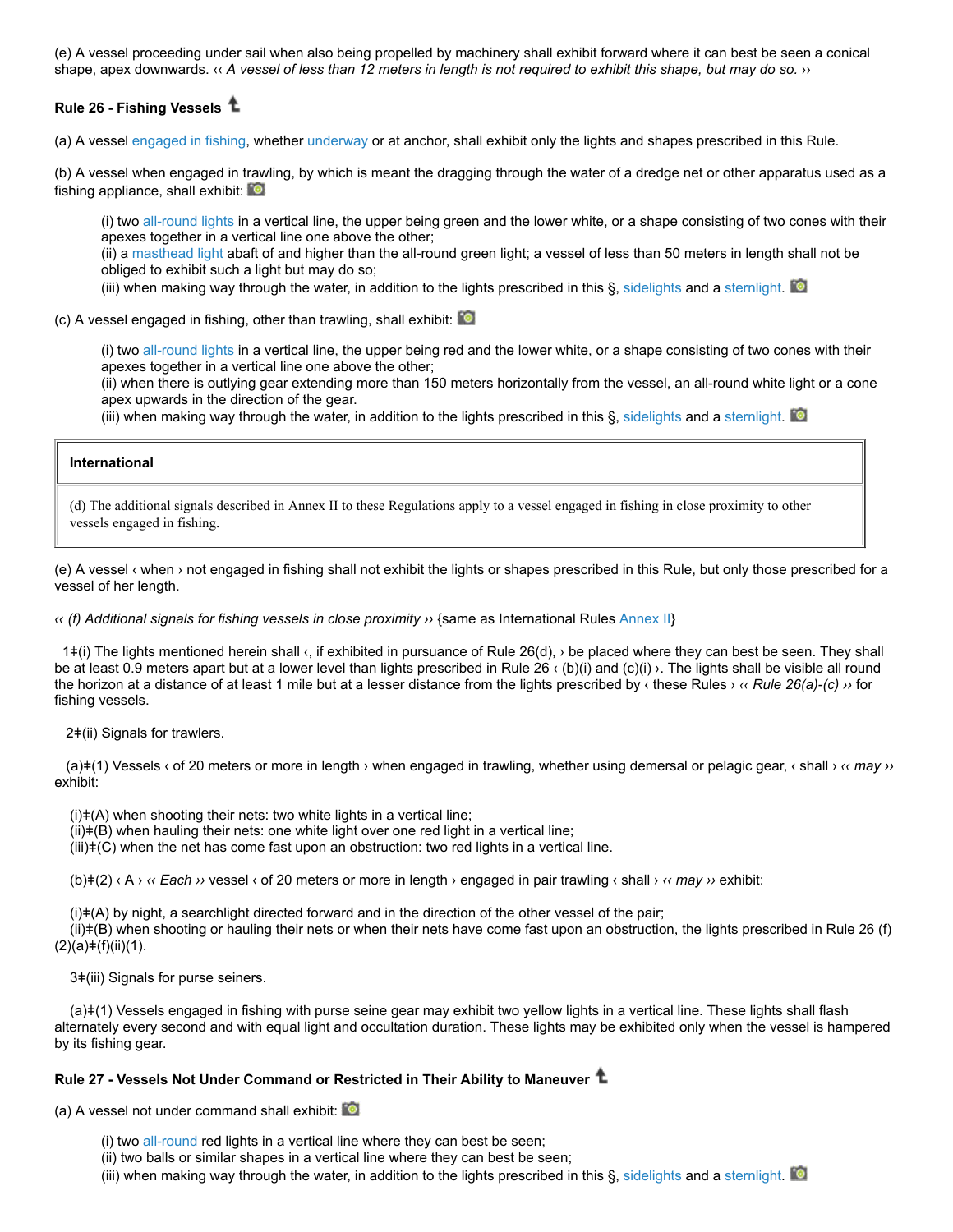(b) A vessel [restricted in her ability to maneuver](#page-3-2), except a vessel engaged in mineclearance operations, shall exhibit:

(i) three [all-round lights](#page-10-3) in a vertical line where they can best be seen. The highest and lowest of these lights shall be red and the middle light shall be white;

(ii) three shapes in a vertical line where they can best be seen. The highest and lowest of these shapes shall be balls and the middle one a diamond.

(iii) when making way through the water, a masthead light(s), [sidelights](#page-10-3) and a [sternlight](#page-10-3) in addition to the lights prescribed in Rule 27(b)(i); **10** 

(iv) when at anchor, in addition to the lights or shapes prescribed in Rule 27(b)(i) and (ii), the light, lights, or shapes prescribed in Rule 30. **10** 

(c) A power-driven vessel engaged in a towing operation such as severely restricts the towing vessel and her tow in their ability to deviate from their course shall, in addition to the lights or shape prescribed in Rule 27(b)(i) and (ii), exhibit the lights or shape prescribed in Rule 24.

(d) A vessel engaged in dredging or underwater operations, when restricted in her ability to maneuver, shall exhibit the lights and shapes prescribed in Rules 27(b)(i), (ii) and (iii) and shall in addition when an obstruction exists, exhibit: <sup>10</sup>

- (i) two all-round red lights or two balls in a vertical line to indicate the side on which the obstruction exists;
- (ii) two all-round green lights or two diamonds in a vertical line to indicate the side on which another vessel may pass; and
- (iii) when at anchor, the lights or shapes prescribed in this § instead of the lights or shapes prescribed in Rule 30.

### *Inland*

*(iv) Dredge pipelines that are floating or supported on trestles shall display the following lights at night and in periods of restricted visibility.*

*(1) One row of yellow lights. The lights must be:*

*(A) Flashing 50 to 70 times per minute,*

- *(B) Visible all round the horizon,*
- *(C) Visible for at least 2 miles,*
- *(D) Not less than 1 and not more than 3.5 meters above the water,*
- *(E) Approximately equally spaced, and*

*(F) Not more than 10 meters apart where the pipeline crosses a navigable channel. Where the pipeline does not cross a navigable channel the lights must be sufficient in number to clearly show the pipeline's length and course.*

*(2) Two red lights at each end of the pipeline, including the ends in a channel where the pipeline is separated to allow vessels to pass (whether open or closed). The lights must be:*

*(A) Visible all round the horizon, and*

*(B) Visible for at least 2 miles, and*

*(C) One meter apart in a vertical line with the lower light at the same height above the water as the flashing yellow light.*

(e) Whenever the size of a vessel engaged in diving operations makes it impracticable to exhibit all lights and shapes prescribed in Rule 27(d), the following shall be exhibited:

(i) Three [all-round lights](#page-10-3) in a vertical line where they can best be seen. The highest and lowest of these lights shall be red and themiddle light shall be white; **O** 

(ii) a rigid replica of the International Code flag "A" not less than 1 meter in height. Measures shall be taken to ensure its allround visibility.

(f) A vessel engaged in mine clearance operations shall, in addition to the lights prescribed for a power-driven vessel in Rule 23 or to the lights or shape prescribed for a vessel at anchor in Rule 30 as appropriate, exhibit three all-round green lights or three balls. One of these lights or shapes shall be exhibited near the foremast head and one at each end of the fore yard. These lights or shapes indicate that it is dangerous for another vessel to approach within 1000 meters of the mineclearance vessel. To

(g) Vessels of less than 12 meters in length, except ‹ those › ‹‹ *when* ›› engaged in diving operations, ‹ shall not be › ‹‹ *is not* ›› required to exhibit the lights ‹ and › ‹‹ *or* ›› shapes prescribed in this Rule.

(h) The signals prescribed in this Rule are not signals of vessels in distress and requiring assistance. Such signals are contained in [Annex IV](#page-20-2) to these Rules.

### <span id="page-15-0"></span>**Rule 28 - Vessels Constrained by Their Draft**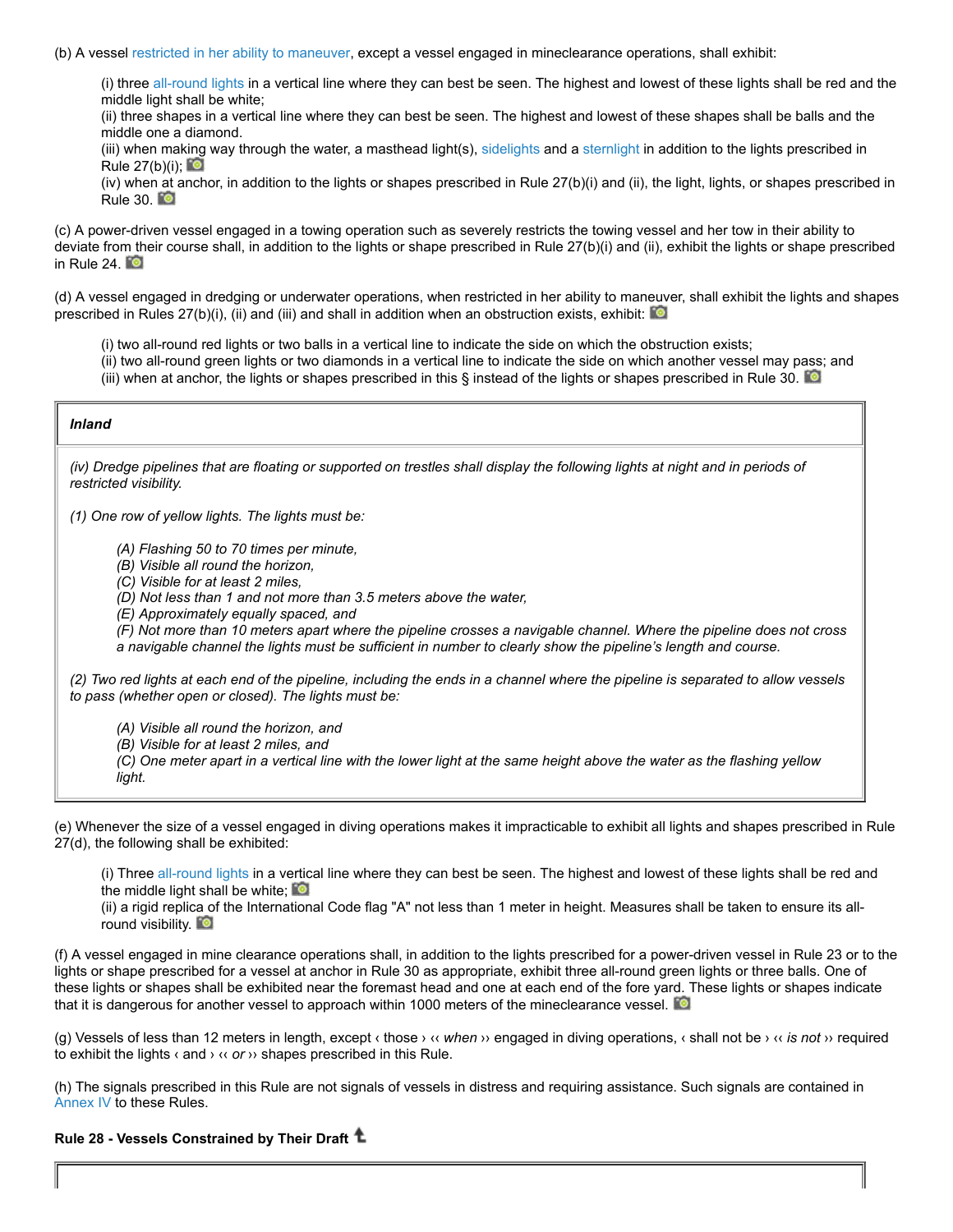A vessel constrained by her draft may, in addition to the lights prescribed for power-driven vessels in Rule 23, exhibit where they can best be seen three [all-round](#page-10-3)red lights in a vertical line, or a cylinder. <sup>10</sup>

## <span id="page-16-0"></span>**Rule 29 - Pilot Vessels**

(a) A vessel engaged on pilotage duty shall exhibit:

- (i) at or near the masthead, two [all-round](#page-10-3) lights in a vertical line, the upper being white and the lower red;
- (ii) when underway, in addition, [sidelights](#page-10-3) and a [sternlight](#page-10-3);

(iii) when at anchor, in addition to the lights prescribed in Rule 29(a)(i), the light, lights, or shape prescribed in Rule 30 for vessels atanchor.

<span id="page-16-1"></span>(b) A pilot vessel when not engaged on pilotage duty shall exhibit the lights or shapes prescribed for a similar vessel of her length.

## **Rule 30 - Anchored Vessels and Vessels Aground**

(a) A vessel at anchor shall exhibit where it can best be seen:

(i) in the fore part, an [all-round](#page-10-3) white light or one ball; (ii) at or near the stern and at a lower level than the light prescribed in Rule 30(a)(i), an all-round white light.

## **INTERPRETATIVE RULE [\(33 CFR 90.5](https://www.ecfr.gov/cgi-bin/text-idx?SID=faf80c2a988c090c724149db2d8d60ef&mc=true&node=se33.1.90_15&rgn=div8)ǂ[82.5\)](https://www.ecfr.gov/cgi-bin/retrieveECFR?gp=&SID=faf80c2a988c090c724149db2d8d60ef&mc=true&r=PART&n=pt33.1.82%20-%20se33.1.82_15) Lights for moored vessels.**

‹ For the purposes of Rule 30 of the 72 COLREGS, › a "vessel at anchor" includes a ‹ barge › ‹‹ *vessel* > made fast to one or more mooring buoys or other similar device attached to the ‹ sea or river › ‹‹ *ocean* ›› floor. Such ‹ barge › ‹‹ *vessels* ›› may be lighted as a vessel at anchor in accordance with Rule 30, or may be lighted on the corners in accordance with Rule 30(h)-(l).

(b) A vessel of less than 50 meters in length may exhibit an all-round white light where it can best be seen instead of the lights prescribed in Rule 30(a). **[0]** 

(c) A vessel at anchor may, and a vessel of 100 meters and more in [length](#page-4-3) shall, also use the available working or equivalent lights to illuminate her decks. **[0]** 

(d) A vessel aground shall exhibit the lights prescribed in Rule 30(a) or (b) and in addition, if practicable, where they can best be seen;  $\bullet$ 

- (i) two all-round red lights in a vertical line;
- (ii) three balls in a vertical line.

(e) A vessel of less than 7 meters in length, when at anchor not in or near a narrow channel, fairway or where other vessels normally navigate, shall not be required to exhibit the lights or shape prescribed in Rule 30(a) and (b).

(f) A vessel of less than 12 meters in length, when aground, shall not be required to exhibit the lights or shapes prescribed in Rule 30(d) (i) and (ii).

## *Inland*

*(g) A vessel of less than 20 meters in length, when at anchor in a special anchorage area designated by the Coast Guard, shall not be required to exhibit the anchor lights and shapes required by this Rule.*

*(h) The following barges shall display at night and if practicable in periods of restricted visibility the lights described in Rule 30(i):*

- *(i) Every barge projecting into a buoyed or restricted channel.*
- *(ii) Every barge so moored that it reduces the available navigable width of any channel to less than 80 meters.*
- *(iii) Barges moored in groups more than two barges wide or to a maximum width of over 25 meters.*
- *(iv) Every barge not moored parallel to the bank or dock.*

*(i) Barges described in Rule 30(h) shall carry two unobstructed all-round white lights of an intensity to be visible for at least 1 nautical mile and meeting the technical requirements as prescribed in Annex I.*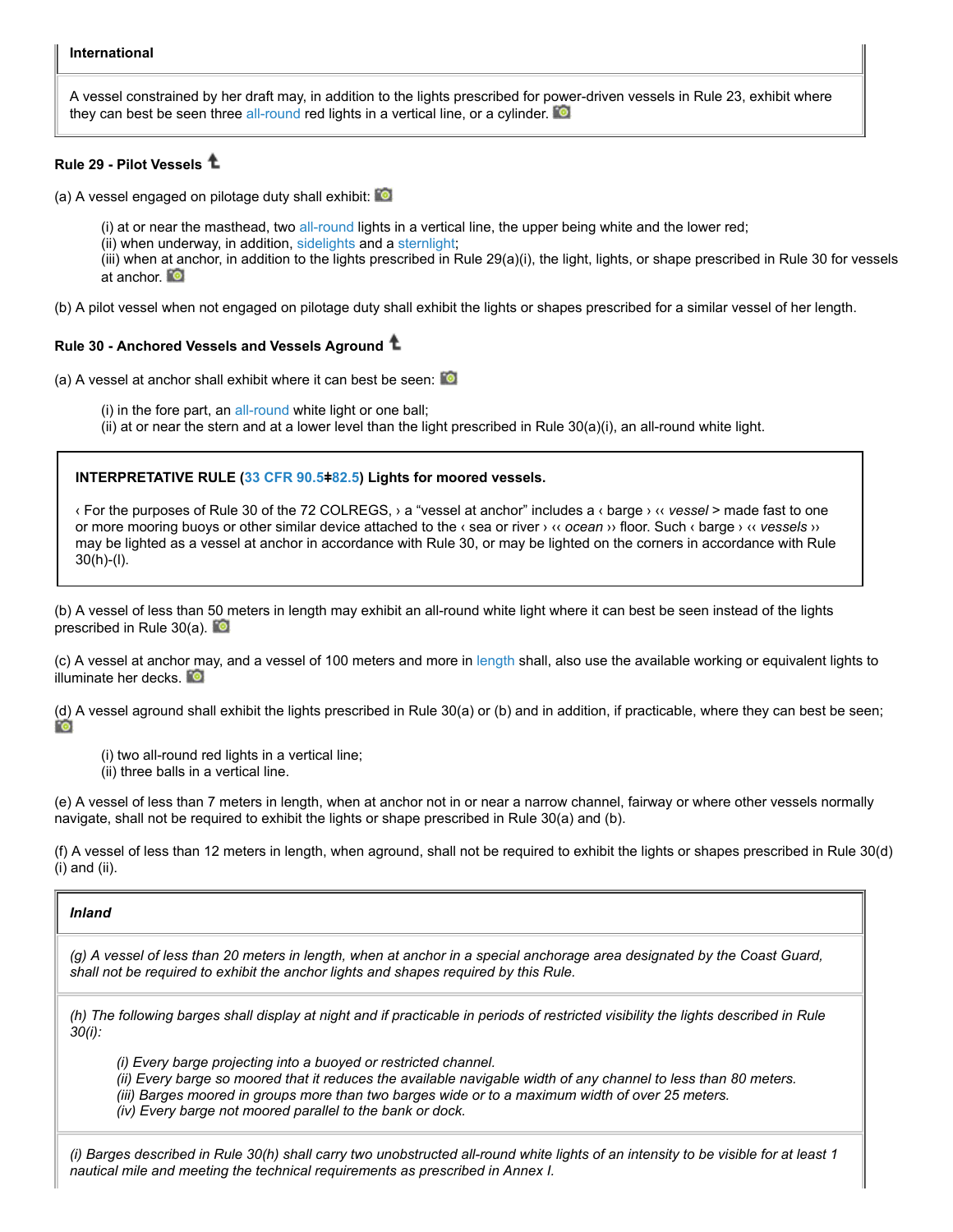*(j) A barge or a group of barges at anchor or made fast to one or more mooring buoys or other similar device, in lieu of the provisions of Rule 30, may carry unobstructed all-round white lights of an intensity to be visible for at least 1 nautical mile that meet the requirements of Annex I and shall be arranged as follows:*

*(i) Any barge that projects from a group formation, shall be lighted on its outboard corners.*

*(ii) On a single barge moored in water where other vessels normally navigate on both sides of the barge, lights shall be placed to mark the corner extremities of the barge.*

*(iii) On barges moored in group formation, moored in water where other vessels normally navigate on both sides of the group, lights shall be placed to mark the corner extremities of the group.*

*(k) The following are exempt from the requirements of Rule 30:*

*(i) A barge or group of barges moored in a slip or slough used primarily for mooring purposes. (ii) A barge or group of barges moored behind a pierhead. [\(iii\) A barge less than 20 meters in length when moored in a special anchorage area designated in accordance with 33](https://www.ecfr.gov/cgi-bin/text-idx?SID=3f1421dc9fb9ba18e51aa131ae806704&mc=true&node=pt33.1.109&rgn=div5#se33.1.109_110) CFR 109.10.*

*(l) Barges moored in well-illuminated areas are exempt from the lighting requirements of Rule 30. These areas are as follows:*

*CHICAGO SANITARY SHIP CANAL: (1) Mile 293.2 to 293.9; (2) Mile 295.2 to 296.1; (3) Mile 297.5 to 297.8; (4) Mile 298 to 298.2; (5) Mile 298.6 to 298.8; (6) Mile 299.3 to 299.4; (7) Mile 299.8 to 300.5; (8) Mile 303 to 303.2; (9) Mile 303.7 to 303.9; (10) Mile 305.7 to 305.8; (11) Mile 310.7 to 310.9; (12) Mile 311 to 311.2; (13) Mile 312.5 to 312.6; (14) Mile 313.8 to 314.2; (15) Mile 314.6; (16) Mile 314.8 to 315.3; (17) Mile 315.7 to 316; (18) Mile 316.8; (19) Mile 316.85 to 317.05; (20) Mile 317.5; (21) Mile 318.4 to 318.9; (22) Mile 318.7 to 318.8; (23) Mile 320 to 320.3; (24) Mile 320.6; (25) Mile 322.3 to 322.4; (26) Mile 322.8; (27) Mile 322.9 to 327.2*

*CALUMET SAG CHANNEL: (28) Mile 316.5*

*LITTLE CALUMET RIVER: (29) Mile 321.2; (30) Mile 322.3*

*CALUMET RIVER: (31) Mile 328.5 to 328.7; (32) Mile 329.2 to 329.4; (33) Mile 330 west bank to 330.2; (34) Mile 331.4 to 331.6; (35) Mile 332.2 to 332.4; (36) Mile 332.6 to 332.8*

*CUMBERLAND RIVER: (37) Mile 126.8; (38) Mile 191*

## <span id="page-17-0"></span>**Rule 31 - Seaplanes**

Where it is impracticable for a seaplane or a [WIG craft](#page-4-3) to exhibit lights or shapes of the characteristics or in the positions prescribed in Rules 20-31 she shall exhibit lights and shapes as closely similar in characteristics and position as is possible.

## <span id="page-17-1"></span>**PART D - SOUND AND LIGHT SIGNALS**

### **Rule 32 - Definitions**

(a) The word "whistle" means any sound signaling appliance capable of producing the prescribed blasts and which complies with the specifications in Annex III to these Rules.

<span id="page-17-2"></span>(b) The term "short blast" means a blast of about one seconds duration.

<span id="page-17-3"></span>(c) The term "prolonged blast" means a blast of from four to six seconds duration.

## **Rule 33 - Equipment for Sound Signals** (See also [Annex III\)](#page-27-1)

(a) A vessel of 12 meters or more in [length](#page-4-3) shall be provided with a whistle, a vessel of 20 meters or more in length shall be provided with a bell in addition to a [whistle](#page-17-1), and a vessel of 100 meters or more in length shall, in addition be provided with a gong, the tone and sound of which cannot be confused with that of the bell. The whistle, bell and gong shall comply with the specifications in Annex III to these Regulations. The bell or gong or both may be replaced by other equipment having the same respective sound characteristics, provided that manual sounding of the prescribed signals shall always be possible.

(b) A vessel of less than 12 meters in length shall not be obliged to carry the sound signaling appliances prescribed in Rule 33(a) but if she does not, she shall be provided with some other means of making an efficient signal.

### **Rule 34 - Maneuvering and Warning Signals**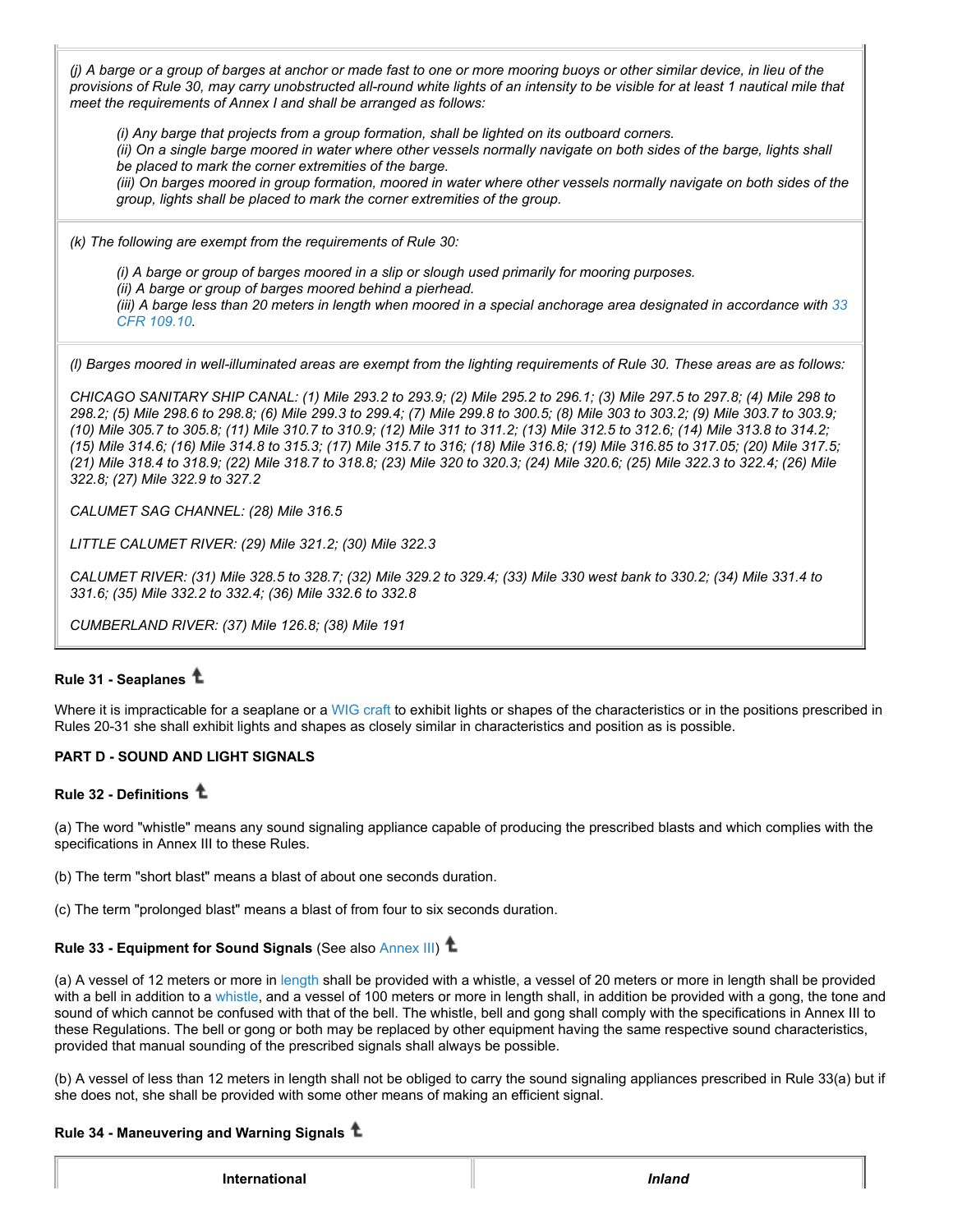| (a) When vessels are in sight of one, a power-driven vessel<br>underway, when maneuvering as authorized or required by<br>these Rules, shall indicate that maneuver by the following<br>signals on her whistle:                                                                                                                                                                                                                                                                                                                                                                                                                              | (a) When power-driven vessels are in sight of one another<br>and meeting or crossing at a distance within half a mile of<br>each other, each vessel underway, when maneuvering as<br>authorized or required by these Rules,<br>(i) shall indicate that maneuver by the following signals on                                                                                                                                             |
|----------------------------------------------------------------------------------------------------------------------------------------------------------------------------------------------------------------------------------------------------------------------------------------------------------------------------------------------------------------------------------------------------------------------------------------------------------------------------------------------------------------------------------------------------------------------------------------------------------------------------------------------|-----------------------------------------------------------------------------------------------------------------------------------------------------------------------------------------------------------------------------------------------------------------------------------------------------------------------------------------------------------------------------------------------------------------------------------------|
|                                                                                                                                                                                                                                                                                                                                                                                                                                                                                                                                                                                                                                              | her whistle:                                                                                                                                                                                                                                                                                                                                                                                                                            |
| -One short blasts to mean                                                                                                                                                                                                                                                                                                                                                                                                                                                                                                                                                                                                                    |                                                                                                                                                                                                                                                                                                                                                                                                                                         |
| "I am altering my course to starboard"                                                                                                                                                                                                                                                                                                                                                                                                                                                                                                                                                                                                       | "I intend to leave you on my port side"                                                                                                                                                                                                                                                                                                                                                                                                 |
| -Two short blasts to mean                                                                                                                                                                                                                                                                                                                                                                                                                                                                                                                                                                                                                    |                                                                                                                                                                                                                                                                                                                                                                                                                                         |
| "I am altering my course to port"                                                                                                                                                                                                                                                                                                                                                                                                                                                                                                                                                                                                            | "I intend to leave you on my starboard side"                                                                                                                                                                                                                                                                                                                                                                                            |
| -Three short blasts to mean "I am operating astern propulsion"                                                                                                                                                                                                                                                                                                                                                                                                                                                                                                                                                                               |                                                                                                                                                                                                                                                                                                                                                                                                                                         |
|                                                                                                                                                                                                                                                                                                                                                                                                                                                                                                                                                                                                                                              | (ii) upon hearing the one or two blast signal of the other<br>shall, if in agreement, sound the same whistle signal and<br>take the steps necessary to effect a safe passing. If,<br>however, from any cause, the vessel doubts the safety of<br>the proposed maneuver, she shall sound the signal<br>specified in Rule 34(d) and each vessel shall take<br>appropriate precautionary action until a safe passing<br>agreement is made. |
| appropriate, while the maneuver is being carried out: ><br>(i) these signals shall have the following significance:<br>(ii) the duration of each flash shall be about one second <, the interval between flashes shall be about one second, and the<br>interval between successive signals shall not be less than ten seconds ><br>(iii) the light used for this signal shall, if fitted, be an all-round white $\langle$ or yellow », visible at a minimum range of $\langle$ 5 $\rangle$ $\langle$ $\langle$ 2 $\rangle$<br>miles, « synchronized with the whistle » and shall comply with the provisions of Annex I to these Regulations. |                                                                                                                                                                                                                                                                                                                                                                                                                                         |
| -One flash to mean                                                                                                                                                                                                                                                                                                                                                                                                                                                                                                                                                                                                                           |                                                                                                                                                                                                                                                                                                                                                                                                                                         |
| "I am altering my course to starboard"                                                                                                                                                                                                                                                                                                                                                                                                                                                                                                                                                                                                       | "I intend to leave you on my port side"                                                                                                                                                                                                                                                                                                                                                                                                 |
| -Two flashes to mean                                                                                                                                                                                                                                                                                                                                                                                                                                                                                                                                                                                                                         |                                                                                                                                                                                                                                                                                                                                                                                                                                         |
| "I am altering my course to port"                                                                                                                                                                                                                                                                                                                                                                                                                                                                                                                                                                                                            | "I intend to leave you on my starboard side"                                                                                                                                                                                                                                                                                                                                                                                            |
| -Three flashes to mean<br>"I am operating astern propulsion"                                                                                                                                                                                                                                                                                                                                                                                                                                                                                                                                                                                 |                                                                                                                                                                                                                                                                                                                                                                                                                                         |
| (c) When in sight of one another in a narrow channel or<br>fairway:                                                                                                                                                                                                                                                                                                                                                                                                                                                                                                                                                                          | (c) When in sight of one another:                                                                                                                                                                                                                                                                                                                                                                                                       |
| (i) a vessel intending to overtake another shall in compliance<br>with Rule 9(e)(i) indicate her intention by the following signals<br>on her whistle:                                                                                                                                                                                                                                                                                                                                                                                                                                                                                       | (i) a power-driven vessel intending to overtake another<br>power-driven vessel shall indicate her intention by the<br>following signals on her whistle:                                                                                                                                                                                                                                                                                 |
| -two prolonged blasts followed by<br>one short blast to mean                                                                                                                                                                                                                                                                                                                                                                                                                                                                                                                                                                                 | -one short blast to mean                                                                                                                                                                                                                                                                                                                                                                                                                |
| "I intend to overtake you on your starboard side"                                                                                                                                                                                                                                                                                                                                                                                                                                                                                                                                                                                            |                                                                                                                                                                                                                                                                                                                                                                                                                                         |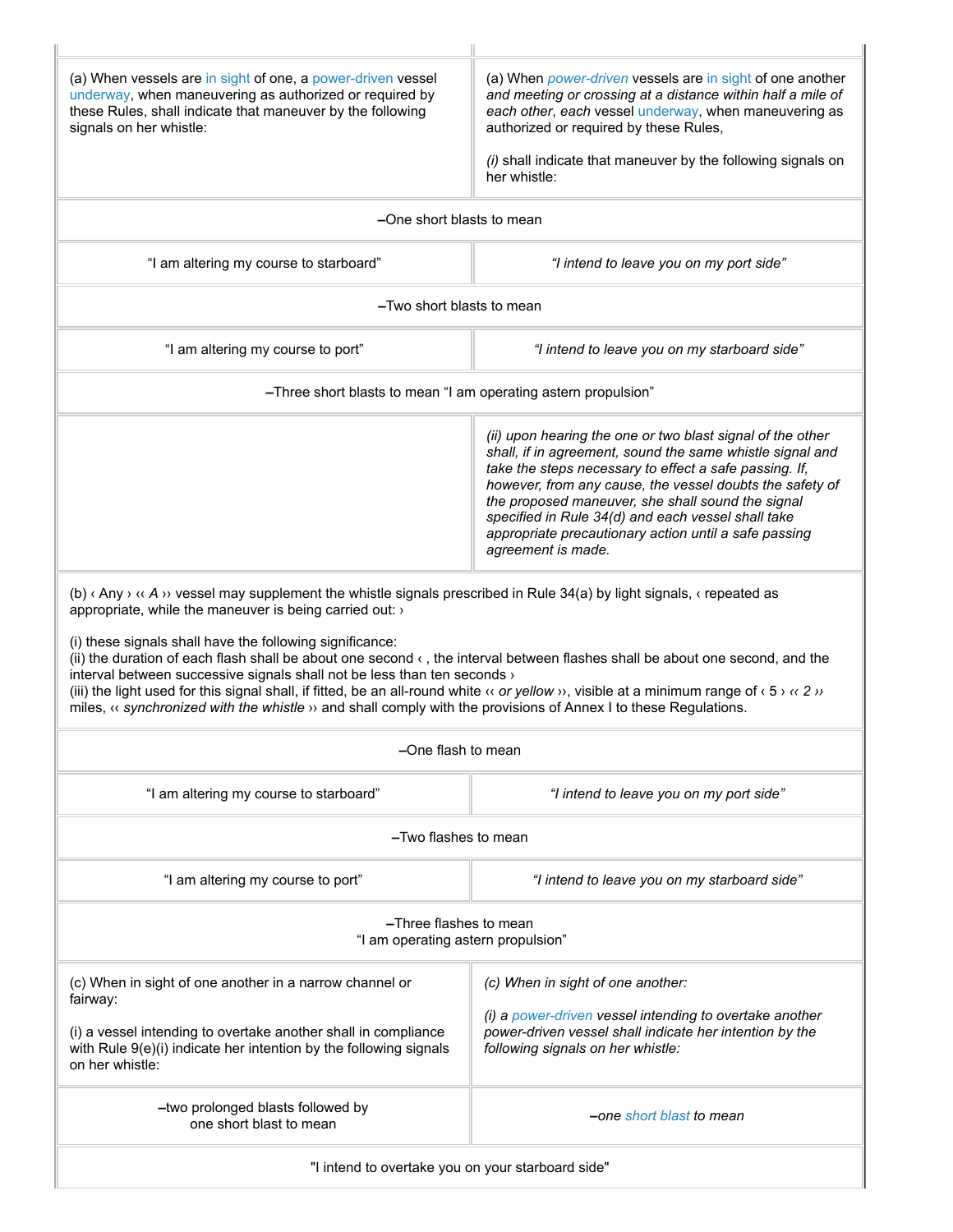| -two prolonged blasts followed by |  |
|-----------------------------------|--|
| two short blasts to mean          |  |

*"I intend to overtake you on your port side"*

| (ii) the vessel about to be overtaken when acting in<br>accordance with Rule 9(e)(i) shall indicate her agreement by<br>the following signal on her whistle:<br>-one prolonged, one short, one prolonged and one short<br>blast, in that order. | (ii) the power-driven vessel about to be overtaken shall, if<br>in agreement, sound a similar sound signal. If in doubt she<br>shall sound the signal prescribed in Rule 34(d). |
|-------------------------------------------------------------------------------------------------------------------------------------------------------------------------------------------------------------------------------------------------|---------------------------------------------------------------------------------------------------------------------------------------------------------------------------------|
|-------------------------------------------------------------------------------------------------------------------------------------------------------------------------------------------------------------------------------------------------|---------------------------------------------------------------------------------------------------------------------------------------------------------------------------------|

(d) When vessels in sight of one another are approaching each other and from any cause either vessel fails to understand the intentions or actions of the other, or is in doubt whether sufficient action is being taken by the other to avoid collision, the vessel in doubt shall immediately indicate such doubt by giving at least five short and rapid blasts on the whistle. Such signal may be supplemented by at least five short and rapid flashes.

(e) A vessel nearing a bend or an area of a channel or fairway where other vessels may be obscured by an intervening obstruction shall sound one prolonged blast. This signal shall be answered with a prolonged blast by any approaching vessel that may be within hearing around the bend or behind the intervening obstruction.

(f) If whistles are fitted on a vessel at a distance apart of more than 100 meters, one whistle only shall be used for giving maneuvering and warning signals.

| (g) When a power-driven vessel is leaving a dock or berth,<br>she shall sound one prolonged blast.                                                                                                                                                                                                                                                                                                                                                                               |
|----------------------------------------------------------------------------------------------------------------------------------------------------------------------------------------------------------------------------------------------------------------------------------------------------------------------------------------------------------------------------------------------------------------------------------------------------------------------------------|
| (h) A vessel that reaches agreement with another vessel in<br>a head-on, crossing, or overtaking situation, as for<br>example, by using the radiotelephone as prescribed by the<br>Vessel Bridge-to-Bridge Radiotelephone Act (85 Stat. 164;<br>33 U.S.C. 1201 et seq.), is not obliged to sound the whistle<br>signals prescribed by this Rule, but may do so. If<br>agreement is not reached, then whistle signals shall be<br>exchanged in a timely manner and shall prevail. |

### <span id="page-19-0"></span>**Rule 35 - Sound Signals in Restricted Visibility**

In or near an area of restricted visibility, whether by day or night the signals prescribed in this Rule shall be used as follows:

(a) A [power-driven vessel](#page-3-2) making way through the water shall sound at intervals of not more than 2 minutes one [prolonged blast.](#page-17-1)

(b) A power-driven vessel [underway](#page-4-3) but stopped and making no way through the water shall sound at intervals of no more than 2 minutes two [prolonged blasts](#page-17-3) in succession with an interval of about 2 seconds between them.

(c) A vessel [not under command,](#page-3-2) a vessel [restricted in her ability to maneuver](#page-4-3) ‹‹ *whether [underway](#page-4-3) or at anchor* ››, ‹ a vessel constrained by her draft › *,* a [sailing vessel,](#page-3-2) a vessel [engaged in fishing](#page-3-2) ‹‹ *whether [underway](#page-4-3) or at anchor* ››, and a vessel engaged in towing or pushing another vessel shall, instead of the signals prescribed in Rule 35(a) or (b), sound ‹‹ *,* ›› at intervals of not more than 2 minutes  $\langle \cdot, \cdot \rangle$  three blasts in succession, namely one prolonged followed by two [short blasts.](#page-17-2)

### **International**

(d) A vessel engaged in fishing, when at anchor, and a vessel restricted in her ability to maneuver when carrying out her work at anchor, shall instead of the signals prescribed in Rule 35(g) sound the signal prescribed in Rule 35(c).

(e) A vessel towed or if more than one vessel is towed the last vessel of the tow, if manned, shall at intervals of not more than 2 minutes sound four blasts in succession, namely one prolonged followed by three [short blasts](#page-17-2). When practicable, this signal shall be made immediately after the signal made by the towing vessel.

(f) When a pushing vessel and a vessel being pushed ahead are rigidly connected in a composite unit they shall be regarded as a power-driven vessel and shall give the signals prescribed in Rule 35(a) or (b).

(g) A vessel at anchor shall at intervals of not more than 1 minute ring the bell rapidly for about 5 seconds. In a vessel 100 meters or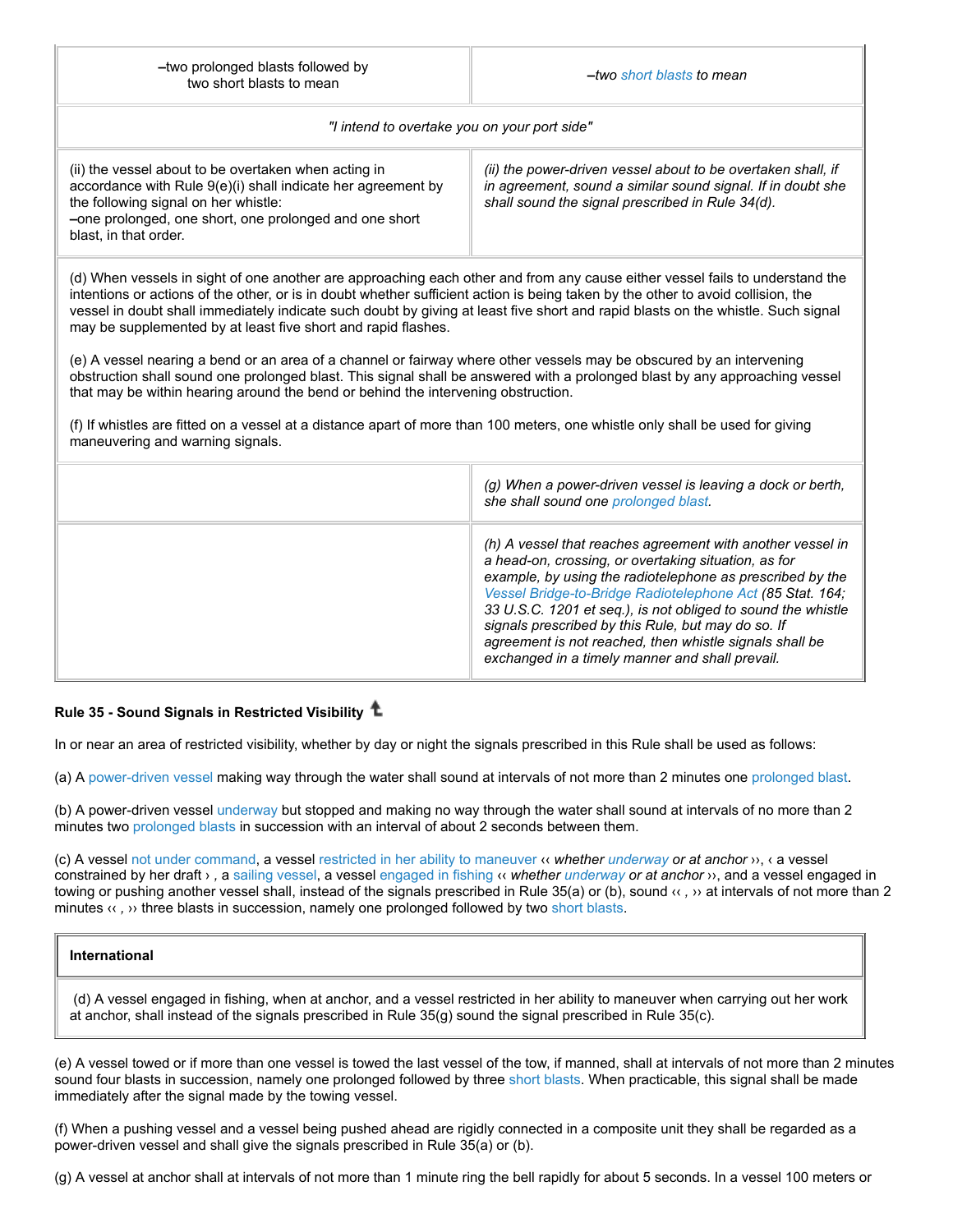more in length the bell shall be sounded in the forepart of the vessel and immediately after the ringing of the bell the gong shall be sounded rapidly for about 5 seconds in the after part of the vessel. A vessel at anchor may in addition sound three blasts in succession, namely one short, one long and one [short blast](#page-17-2), to give warning of her position and of the possibility of collision to an approaching vessel.

(h) A vessel aground shall give the bell signal and if required the gong signal prescribed in Rule 35(g) and shall, in addition, give three separate and distinct strokes on the bell immediately before and after the rapid ringing of the bell. A vessel aground may in addition sound an appropriate whistle signal.

(i) A vessel of 12 meters or more but less than 20 meters in length shall not be obliged to give the bell signals prescribed in Rule 35(g) and (h). However, if she does not, she shall make some other efficient sound signal at intervals of not more than 2 minutes.

(j) A vessel of less than 12 meters in [length](#page-4-3) shall not be obliged to give the above mentioned signals but, if she does not, shall make some other efficient sound signal at intervals of not more than 2 minutes.

(k) A pilot vessel when engaged on pilotage duty may, in addition to the signals prescribed in Rule 35(a), (b) or (g), sound an identity signal consisting of four short blasts.

*(l) The following vessels shall not be required to sound signals as prescribed in Rule 35(g) when anchored in a special anchorage area designated by the Coast Guard:*

*(i) a vessel of less than 20 meters in length; and (ii) a barge, canal boat, scow, or other nondescript craft.*

### <span id="page-20-0"></span>**Rule 36 - Signals to Attract Attention**

If necessary to attract the attention of another vessel, any vessel may make light or sound signals that cannot be mistaken for any signal authorized elsewhere in these Rules, or may direct the beam of her searchlight in the direction of the danger, in such a way as not to embarrass any vessel. **‹** Any light to attract the attention of another vessel shall be such that it cannot be mistaken for any aid to navigation. For the purpose of this Rule the use of high intensity intermittent or revolving lights, such as strobe lights, shall be avoided.**›**

## <span id="page-20-1"></span>**Rule 37 - Distress Signals**

*Inland*

When a vessel is in distress and requires assistance she shall use or exhibit the signals described in Annex IV to these Rules.

## <span id="page-20-2"></span>**ANNEX IV - Distress Signals ([33 CFR 87](https://https//www.ecfr.gov/cgi-bin/retrieveECFR?gp=&SID=809cce46462f8dd5de66107ffff8edce&mc=true&r=PART&n=pt33.1.87))**

#### **1. ‹‹** *Need of assistance.* **››**

The following signals, used or exhibited either together or separately, indicate distress and need of assistance:

- (a) a gun or other explosive signal fired at intervals of about a minute;
- (b) a continuous sounding with any fog-signaling apparatus;

(c) rockets or shells, throwing red stars fired one at a time at short intervals;

- (d) a signal made by any signaling method consisting of the group  $\dots$  –  $\dots$  (SOS) in the Morse Code;
- (e) a signal sent by radiotelephony consisting of the spoken word "Mayday";
- (f) the International Code Signal of distress indicated by N.C.;
- (g) a signal consisting of a square flag having above or below it a ball or anything resembling a ball;
- (h) flames on the vessel (as from a burning tar barrel, oil barrel, etc.);
- (i) a rocket parachute flare or a hand flare showing a red light;
- (j) a smoke signal giving off orange-colored smoke;
- (k) slowly and repeatedly raising and lowering arms outstretched to each side;
- (l) a distress alert by means of digital selective calling (DSC) transmitted on: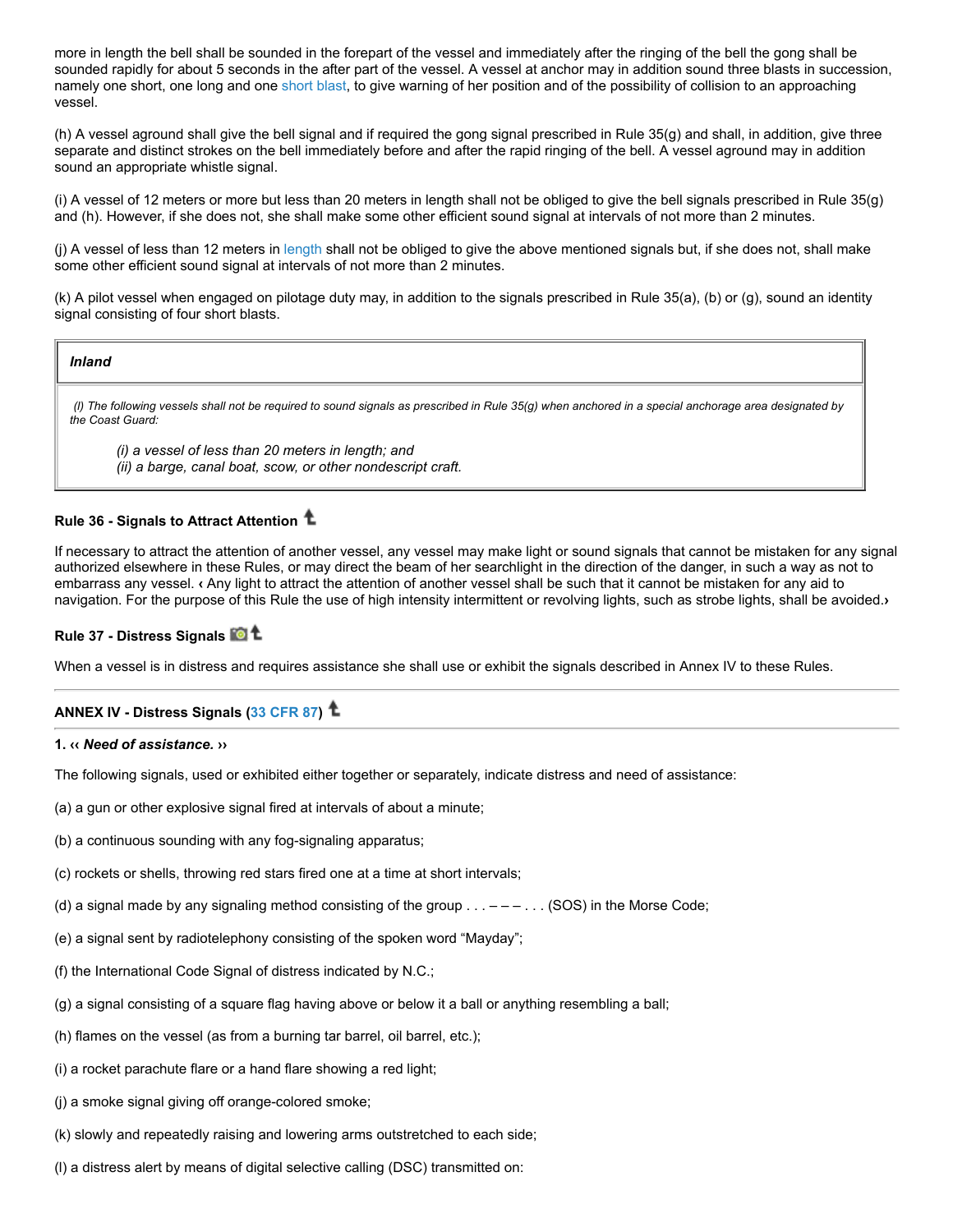(i) VHF channel 70, or

(ii) MF/HF on the frequencies 2187.5 kHz, 8414.5 kHz, 4207.5 kHz, 6312 kHz, 12577 kHz or 16804.5 kHz;

(m) a ship**-**to-shore distress alert transmitted by the ship's Inmarsat or other mobile satellite service provider ship earth station;

(n) signals transmitted by emergency position-indicating radio beacons;

(o) approved signals transmitted by radiocommunication systems, including survival craft radar transponders ‹‹ 'meeting the requirements of [47 CFR 80.1095](https://www.ecfr.gov/cgi-bin/text-idx?SID=3f1421dc9fb9ba18e51aa131ae806704&mc=true&node=pt47.5.80&rgn=div5) {search and rescue locating devices} ››.

*‹‹ (p) A high intensity white light flashing at regular intervals from 50 to 70 times per minute. ››*

## **2. ‹‹ Exclusive use. ››**

The use or exhibition of any of the foregoing signals except for the purpose of indicating distress and need of assistance and the use of other signals which may be confused with any of the above signals is prohibited.

# **3. ‹‹ Supplemental signals. ››**

Attention is drawn to the relevant sections of the International Code of Signals, the International Aeronautical and Maritime Search and Rescue Manual, Volume III, **‹** *the International Telecommunication Union Radio Regulations,* **›** and the following signals:

(a) A piece of orange-colored canvas with either a black square and circle or other appropriate symbol (for identification from the air);

(b) A dye marker.

### <span id="page-21-0"></span>**PART E - EXEMPTIONS**

# **Rule 38 - Exemptions**

| <b>International</b>                                                                                                                                                                                                                                                                                                                                                                                                                                         | <b>Inland</b>                                                                                                                                                                                                                                                                                                                                                                                                                                                                                                                                                                                                                                  |  |  |  |
|--------------------------------------------------------------------------------------------------------------------------------------------------------------------------------------------------------------------------------------------------------------------------------------------------------------------------------------------------------------------------------------------------------------------------------------------------------------|------------------------------------------------------------------------------------------------------------------------------------------------------------------------------------------------------------------------------------------------------------------------------------------------------------------------------------------------------------------------------------------------------------------------------------------------------------------------------------------------------------------------------------------------------------------------------------------------------------------------------------------------|--|--|--|
| Any vessel (or class of vessel) provided that she complies<br>with the requirements of - the International Regulations for<br>the Preventing of Collisions at Sea, 1960, the keel of which<br>is laid or is at a corresponding stage of construction before<br>the entry into force of these Regulations may be exempted<br>from compliance therewith as follows:                                                                                            | Any vessel or class of vessels, the keel of which was laid or<br>which is at a corresponding stage of construction before<br>December 24, 1980, provided that she complies with the<br>requirements of -                                                                                                                                                                                                                                                                                                                                                                                                                                       |  |  |  |
| (a) The installation of lights with ranges prescribed in Rule<br>22, until 4 years after the date of entry into force of these<br>Regulations.                                                                                                                                                                                                                                                                                                               | (a) The Act of June 7, 1897 (30 Stat. 96), as amended (33<br>U.S.C. 154-232) for vessels navigating the waters subject to<br>that statute:                                                                                                                                                                                                                                                                                                                                                                                                                                                                                                     |  |  |  |
| (b) The installation of lights with color specifications as<br>prescribed in §7 of Annex I to these Regulations, until 4<br>years after the entry into force of these Regulations.                                                                                                                                                                                                                                                                           | (b) §4233 of the Revised Statutes (33 U.S.C. 301-356) for<br>vessels navigating the waters subject to that statute;                                                                                                                                                                                                                                                                                                                                                                                                                                                                                                                            |  |  |  |
| (c) The repositioning of lights as a result of conversion from<br>Imperial to metric units and rounding off measurement<br>figures, permanent exemption.                                                                                                                                                                                                                                                                                                     | (c) The Act of February 8, 1895 (28 Stat. 645), as amended<br>(33 U.S.C. 241-295) for vessels navigating the waters<br>subject to that statute; or                                                                                                                                                                                                                                                                                                                                                                                                                                                                                             |  |  |  |
| (d) (i) The repositioning of masthead lights on vessels of<br>less than 150 meters in length, resulting from the<br>prescriptions of §3 (a) of Annex I to these Regulations,<br>permanent exemption.<br>(ii) The repositioning of masthead lights on vessels<br>of 150 meters or more in length, resulting from the<br>prescriptions of §3 (a) of Annex I to these<br>Regulations, until 9 years after the date of entry into<br>force of these Regulations. | (d) §§3, 4, and 5 of the Act of April 25, 1940 (54 Stat. 163),<br>as amended (46 U.S.C. 526 b, c, and d) for motorboats<br>navigating the waters subject to that statute; shall be<br>exempted from compliance with the technical Annexes to<br>these Rules as follows:<br>(i) The installation of lights with ranges prescribed in<br>Rule 22, vessels of less than 20 meters in length are<br>permanently exempt;<br>(ii) The installation of lights with color specifications<br>as prescribed in §7 of Annex I to these Rules, until 4<br>years after the effective date of the Inland<br>Navigational Rules Act of 1980 (Pub. L. 96-591), |  |  |  |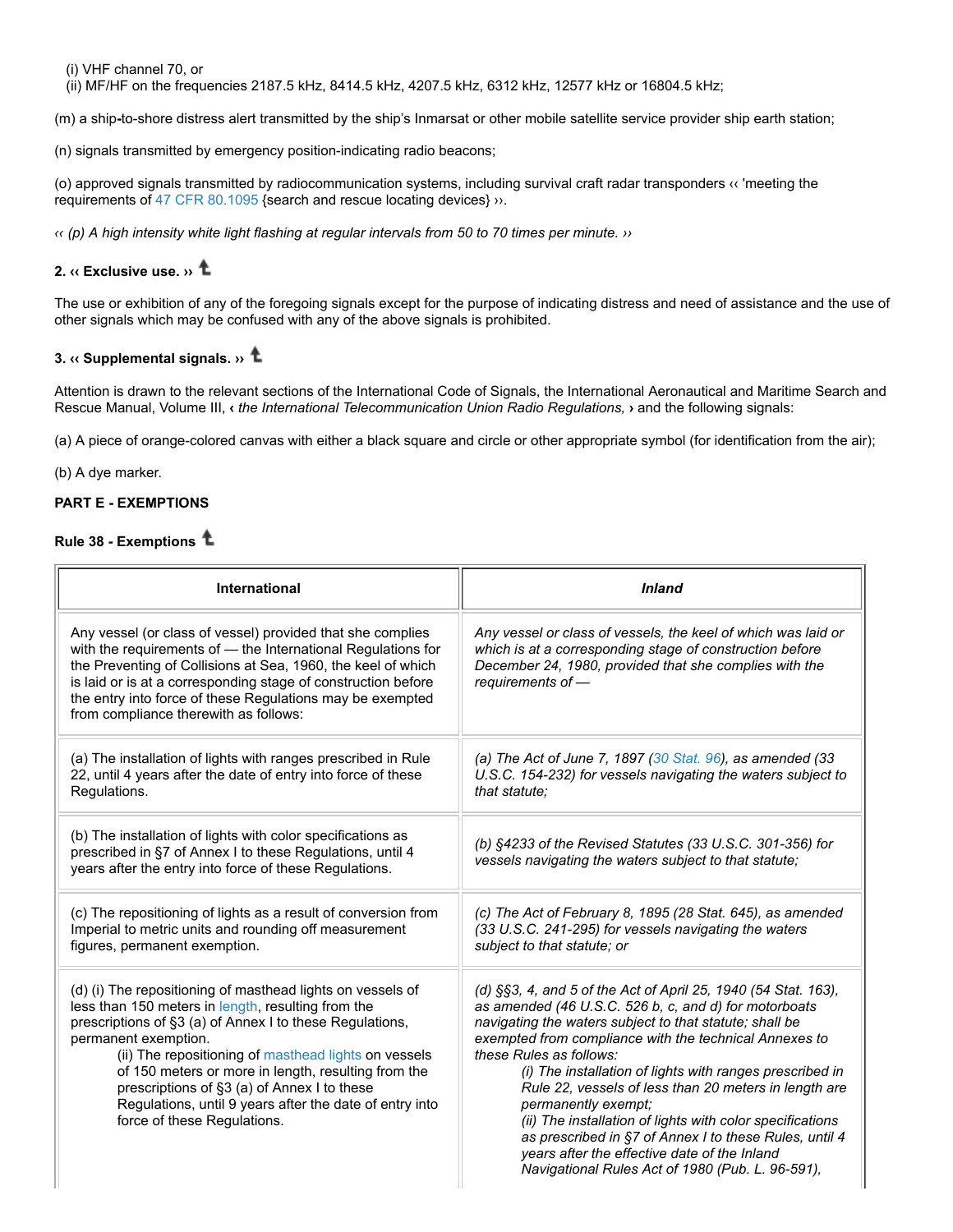*except that vessels of less than 20 meters in length are permanently exempt; (iii) The repositioning of lights as a result of a conversion to metric units and rounding off of measurement figures, are permanently exempt. (iv) The horizontal repositioning of masthead lights prescribed by Annex I to these Rules, vessels of less than 150 meters in length are permanently exempted. (v) Power-driven vessels of 12 meters or more but less than 20 meters in length are permanently exempt from the provisions of Rule 23(a)(i) and 23(a)(iv) provided that, in place of these lights, the vessel exhibits a white light aft visible all-around the horizon.*

### **International**

(e) The repositioning of [masthead lights](#page-10-3) resulting from the prescriptions of §2(b) of Annex I to these Regulations, until 9 years after the date of entry into force of these Regulations.

(f) The repositioning of [sidelights](#page-10-3) resulting from the prescriptions of §2(g) and 3(b) of Annex I to these Regulations, until 9 years after the date of entry into force of these Regulations.

(g) The requirements for sound signal appliances prescribed in Annex II to these Regulations, until 9 years after the date of entry into force of these Regulations.

(h) The repositioning of [all-round lights](#page-10-3) resulting from the prescription of §9(b) of Annex I to these Regulations, permanent exemption.

### **IMPLEMENTING RULE ([33 CFR 81.20](https://www.ecfr.gov/cgi-bin/text-idx?SID=ad3a21db057dee8f1183f817a3a56028&mc=true&node=se33.1.81_120&rgn=div8))** Lights and sound signal appliances.

Each vessel under the 72 COLREGS, except the vessels of the Navy, is exempt from the requirements of the 72 COLREGS to the limitation for the period of time stated in Rule 38 (a), (b), (c), (d), (e), (f), and (g) if: (a) Her keel is laid or is at a corresponding stage of construction before July 15, 1977; and (b) She meets the International Regulations for Preventing Collisions at Sea, 1960 (77 Stat. 194, 33 U.S.C. 1051-1094).

### <span id="page-22-0"></span>**PART F - VERIFICATION OF COMPLIANCE WITH THE PROVISIONS OF THE CONVENTION {COLREGS only}**

### **Rule 39 – Definitions**

### **International**

(a) "Audit" means a systematic, independent and documented process for obtaining audit evidence and evaluating it objectively to determine the extent to which audit criteria are fulfilled.

(b) "Audit Scheme" means the IMO {International Maritime Organization} Member State Audit Scheme established by the Organization and taking into account the guidelines developed by the Organization\*.

(c) *"*Code for Implementation" means the IMO {International Maritime Organization} Instruments Implementation Code (III Code) adopted by the Organization by resolution A.1070(28).

(d) "Audit Standard" means the Code for Implementation.

### <span id="page-22-1"></span>**Rule 40 - Application**

**International**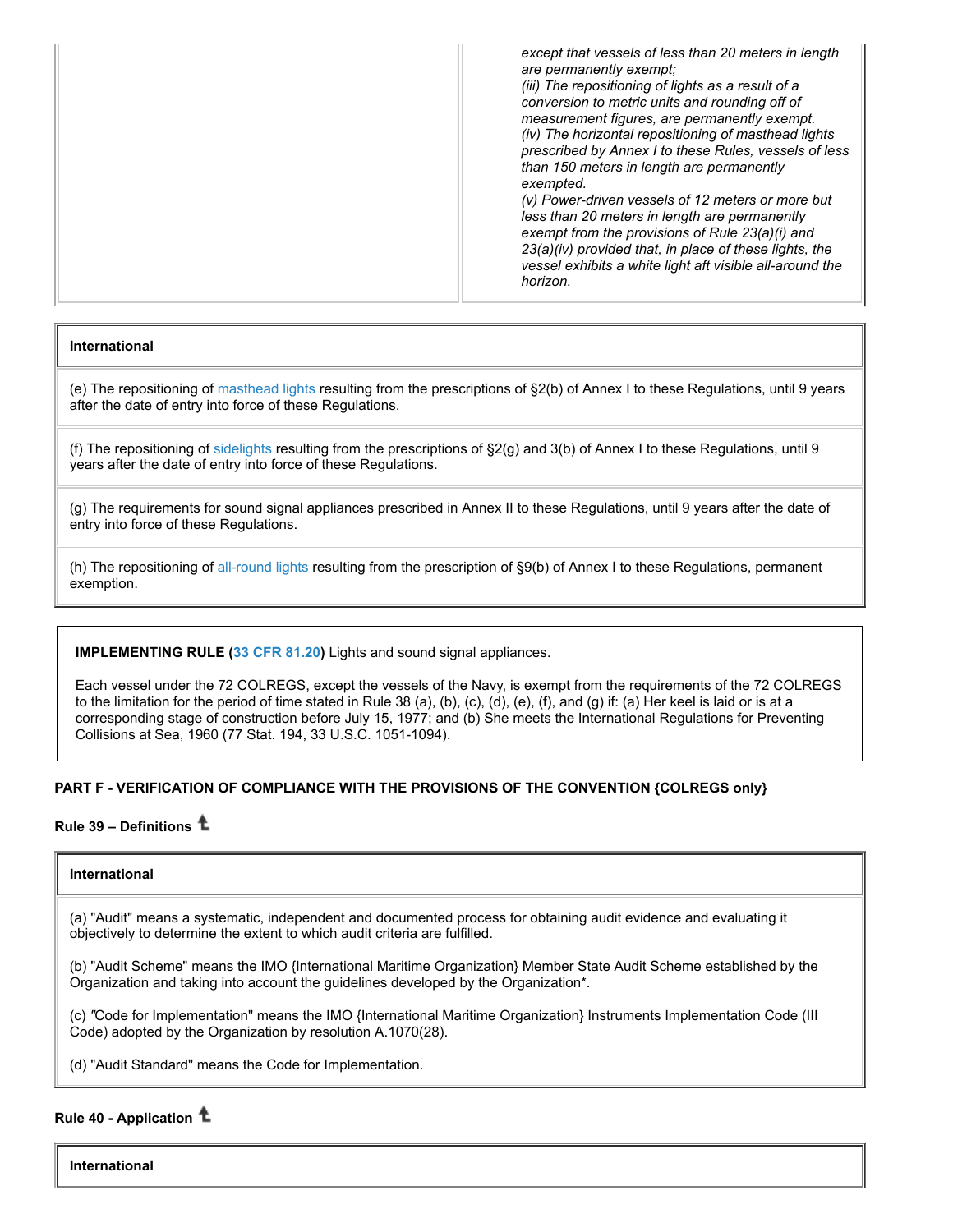Contracting Parties shall use the provisions of the Code for Implementation in the execution of their obligations and responsibilities contained in the present Convention.

### <span id="page-23-0"></span>**Rule 41 - Verification of compliance**

#### **International**

(a) Every Contracting Party shall be subject to periodic audits by the Organization in accordance with the audit standard to verify compliance with and implementation of the present Convention.

(b) The Secretary-General of the Organization shall have responsibility for administering the Audit Scheme, based on the guidelines developed by the Organization\*.

(c) Every Contracting Party shall have responsibility for facilitating the conduct of the audit and implementation of a programme of actions to address the findings, based on the guidelines developed by the Organization\*.

(d) Audit of all Contracting Parties shall be:

(i) based on an overall schedule developed by the Secretary-General of the Organization, taking into account the guidelines developed by the Organization\*; and

(ii) conducted at periodic intervals, taking into account the guidelines developed by the Organization\*.

\* Refer to the Framework and Procedures for the IMO Member State Audit Scheme, adopted by the Organization by resolution A.1067(28).

## **ANNEXES**

### <span id="page-23-1"></span>**ANNEX I - Positioning and Technical Details of Lights and Shapes ([33 CFR 84\)](https://www.ecfr.gov/cgi-bin/text-idx?gp=&SID=3f1421dc9fb9ba18e51aa131ae806704&mc=true&tpl=/ecfrbrowse/Title33/33chapterI.tpl)**

### **1. Definitions.**

*(a)* The term "height above the hull" means height above the uppermost continuous deck. This height shall be measured from the position vertically beneath the location of the light.

#### *Inland*

*(b) High-speed craft means a craft capable of maximum speed in meters per second (m/s) equal to or exceeding: 3.7*∇ *0.1667; where* ∇ *= displacement corresponding to the design waterline (cubic meters).*

*Note: The same formula expressed in pounds and knots is maximum speed in knots (kts) equal to exceeding 1.98(lbs) 3.7*∇ *0.1667; where* ∇*=displacement corresponding to design waterline in pounds.*

*(c) The term "practical cut-off" means, for vessels 20 meters or more in length, 12.5 percent of the minimum luminous intensity (Table 14(b)) corresponding to the greatest range of visibility for which the requirements of Annex I are met.*

*(d) The term "Rule" or "Rules" has the same meaning as in [Rule 3\(](#page-3-1)r).*

### **2. Vertical positioning and spacing of lights.**

(a) On a power-driven vessel of 20 meters or more in length the [masthead light](#page-10-3) shall be placed as follows:

 (i) The forward [masthead light,](#page-10-3) or if only one [masthead light](#page-10-3) is carried, then that light, at a height above the hull of not less than ‹ 6 › *‹‹ 5 ››* meters, and, if the breadth of the vessel exceeds ‹ 6 › *‹‹ 5 ››* meters, then at a height above the hull not less than such breadth, so however that the light need not be placed at a greater height above the hull than ‹ 12 › *‹‹ 8 ››* meters;

(ii) when two [masthead lights](#page-10-3) are carried the after one shall be at least ‹ 4.5 › *‹‹ 2 ››* meters vertically higher than the forward one.

(b) The vertical separation of the [masthead lights](#page-10-3) of power-driven vessels shall be such that in all normal conditions of trim the after light will be seen over and separate from the forward light at a distance of 1000 meters from the stem when viewed from ‹ sea › ‹‹ *water* ›› level.

(c) The [masthead light](#page-10-3) of a power-driven vessel of 12 meters but less than 20 meters in length shall be placed at a height above the gunwale of not less than 2.5 meters.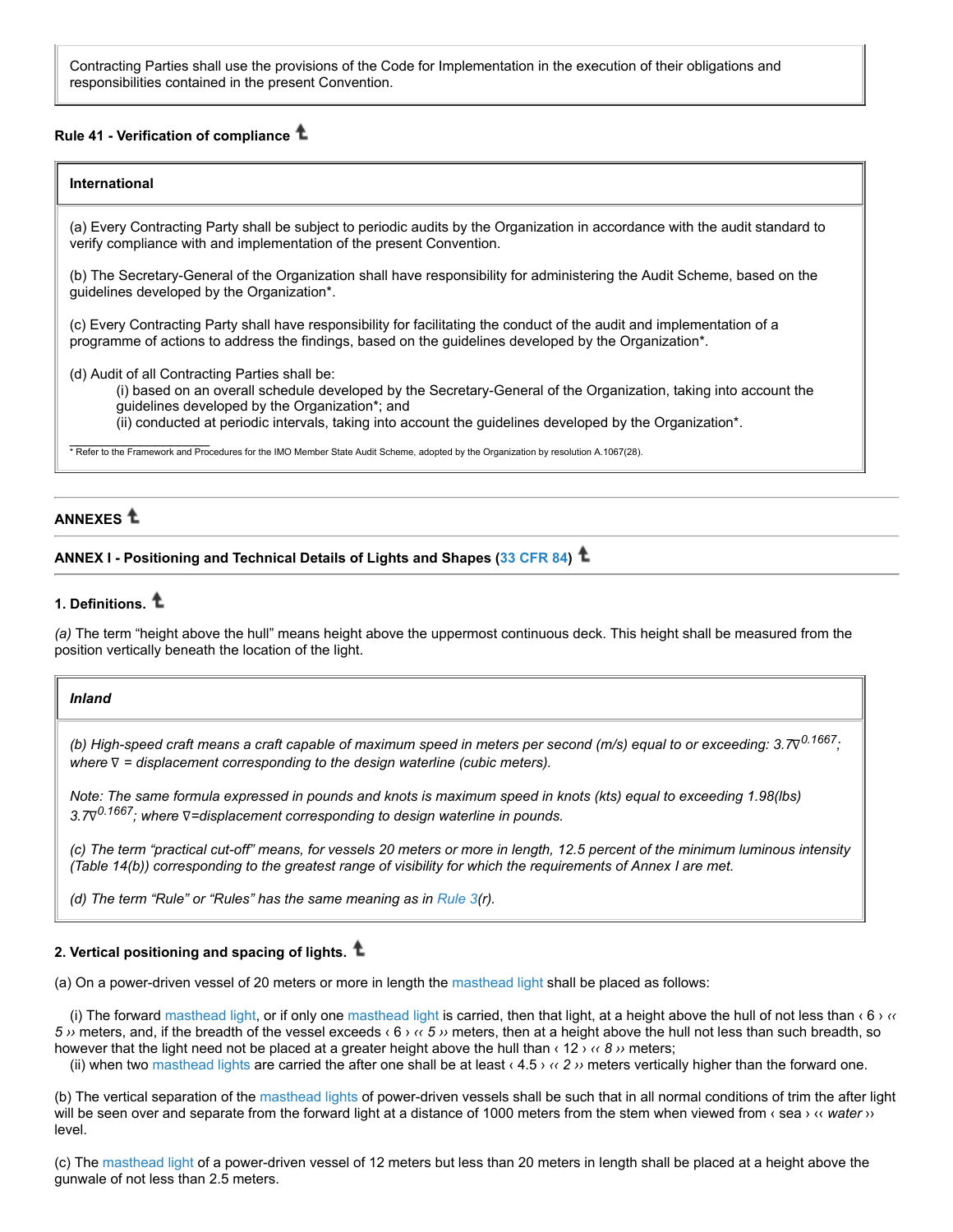| <b>International</b>                                                                                                                                                                                                                                                                                                                                                                                                                                          | <i><b>Inland</b></i>                                                                                                                                                                                     |
|---------------------------------------------------------------------------------------------------------------------------------------------------------------------------------------------------------------------------------------------------------------------------------------------------------------------------------------------------------------------------------------------------------------------------------------------------------------|----------------------------------------------------------------------------------------------------------------------------------------------------------------------------------------------------------|
| (d) A power-driven vessel of less than 12 meters in length<br>may carry the uppermost light at a height of less than 2.5<br>meters above the gunwale. When, however, a masthead<br>light is carried in addition to sidelights and a sternlight or the<br>all-round light prescribed in Rule 23(d)(i) is carried in<br>addition to sidelights, then such masthead light or all-round<br>light shall be carried at least 1 meter higher than the<br>sidelights. | (d) The masthead light, or the all-round light described in<br>Rule 23(d), of a power-driven vessel of less than 12 meters<br>in length shall be carried at least 1 meter higher than the<br>sidelights. |

(e) One of the two or three masthead lights prescribed for a power-driven vessel when engaged in towing or pushing another vessel shall be placed in the same position as either the forward masthead light or the after masthead light, provided that ‹ , if carried on the after mast, › the lowest after masthead light shall be at least ‹ 4.5 › *‹‹ 2 ››* meters vertically higher than the ‹‹ *highest* ›› forward masthead light.

(f)(i) The masthead lights or lights prescribed in Rule  $23(a)$  shall be so placed as to be above and clear of all other lights and obstructions except as described in §(f)(ii).

(ii) When it is impracticable to carry the all-round lights prescribed by Rule  $27(b)(i)$  or [Rule 28](#page-15-0) > below the masthead lights, they may be carried above the after masthead light(s) or vertically in between the forward masthead light(s) and after masthead light(s), provided that in the latter case the requirement of §3(c) shall be complied with.

(g) The sidelights of a power-driven vessel shall be placed at ‹ a height above the hull not greater than three quarters of that of › « *least one meter lower than* » the forward masthead light. They shall not be so low as to be interfered with by deck lights.

### **International**

(h) The sidelights, if in a combined lantern and carried on a power-driven vessel of less than 20 meters in length, shall be placed not less than 1 meter below the masthead light.

(i) When the Rules prescribe two or three lights to be carried in a vertical line, they shall be spaced as follows:

(i) On a vessel of 20 meters in length or more such lights shall be spaced not less than ‹ 2 › *‹‹ 1 ››* meter apart, and the lowest of these lights shall, except where a towing light is required, be placed at a height of not less than 4 meters above the hull. (ii) On a vessel of less than 20 meters in length such lights shall be spaced not less than 1 meter apart and the lowest of these lights shall, except where a towing light is required, be placed at a height of not less than 2 meters above the gunwale. (iii) When three lights are carried they shall be equally spaced.

(j) The lower of the two all-round lights prescribed for a vessel when engaged in fishing shall be at a height above the sidelights not less than twice the distance between the two vertical lights.

(k) The forward anchor light prescribed in [Rule 30](#page-16-1)(a)(i), when two are carried, shall not be less than 4.5 meters above the after one. On a vessel of 50 meters or more in length this forward anchor light shall be placed at a height or not less than 6 meters above the hull.

# **3. Horizontal positioning and spacing of lights.**

(a) Except as specified in § (e) , when two masthead lights are prescribed for a power-driven vessel, the horizontal distance between them  $\epsilon$  shall  $\epsilon$  *i* must  $\epsilon$  not be less than one quarter of the length of the vessel but need not be more than 50 meters. The forward light  $\epsilon$ shall › *‹‹ must ››* be placed not more than one half of the length of the vessel from the stem.

(b) On a power-driven vessel of 20 meters or more in length the sidelights shall not be placed in front of the forward masthead lights. They shall be placed at or near the side of the vessel.

(c) When the lights prescribed in [Rule 27\(](#page-14-1)b)(i) are placed vertically between the forward masthead light(s) and the after masthead light(s), these all-round lights shall be placed at a horizontal distance of not less than 2 meters from the fore and aft centerline of the vessel in the athwartship direction.

(d) When only one masthead light is prescribed for a power-driven vessel, this light ‹ shall › *‹‹ must ››* be exhibited forward of amidships. For a vessel of less than 20 meters in length, the vessel shall exhibit one masthead light as far forward as is practicable.

*Inland*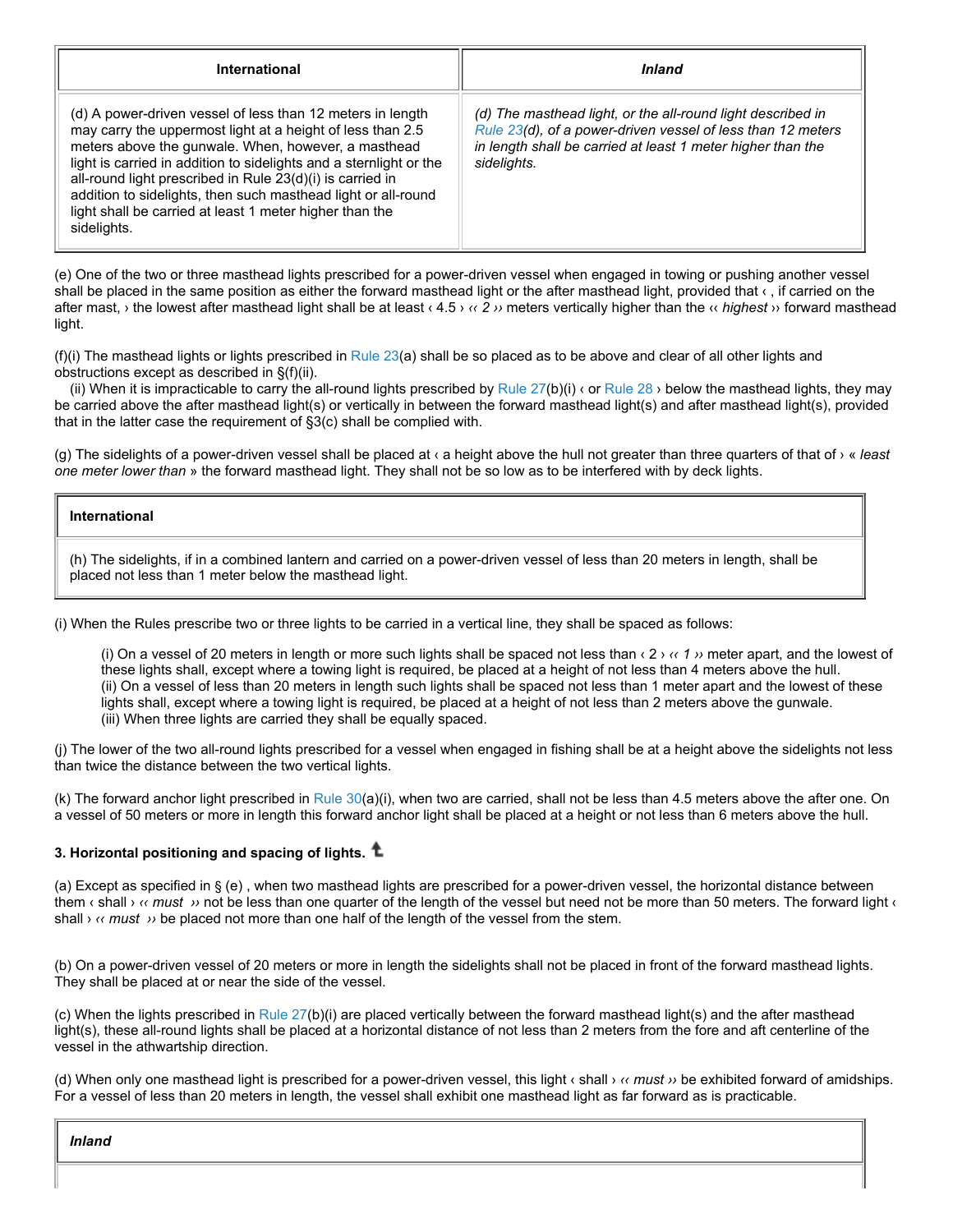### **4. Details of location of direction-indicating lights for fishing vessels, dredgers and vessels engaged in underwater operations.** Ł

(a) The light indicating the direction of the outlying gear from a vessel engaged in fishing as prescribed in [Rule 26](#page-14-0)(c)(ii) shall be placed at a horizontal distance of not less than 2 meters and not more than 6 meters away from the two all-round red and white lights. This light shall be placed not higher than the all-round white light prescribed in Rule  $26(c)(i)$  and not lower than the sidelights.

(b) The lights and shapes on a vessel engaged in dredging or underwater operations to indicate the obstructed side and/or the side on which it is safe to pass, as prescribed in Rule  $27(d)(i)$  and (ii), shall be placed at the maximum practical horizontal distance, but in no case less than 2 meters, from the lights or shapes prescribed in [Rule 27\(](#page-14-1)b)(i) and (ii). In no case shall the upper of these lights or shapes be at a greater height than the lower of the three lights or shapes prescribed in [Rule 27](#page-14-1)(b)(i) and (ii).

## **5. Screens ‹ for sidelights ›** .

ǂ (a) The sidelights of vessels of 20 meters or more in length shall be fitted with ‹ inboard screens painted › matt black, ‹‹ *inboard screens* ›› and meet‹ing› the requirements of §9ǂ15*.* On vessels of less than 20 meters in length, the sidelights, if necessary to meet the requirements of §9ǂ15*,* shall be fitted with ‹ inboard › matt black ‹‹ *inboard* ›› screens. With a combined lantern, using a single vertical filament and a very narrow division between the green and red sections, external screens need not be fitted.

### *Inland*

*(b) On power-driven vessels less than 12 meters in length constructed after July 31, 1983, the masthead light, or the all-round light described in Rule 23(d) shall be screened to prevent direct illumination of the vessel forward of the operator's position.*

## **6. Shapes.**

(a) Shapes shall be black and of the following sizes:

- (i) A ball shall have a diameter of not less than 0.6 meter;
- (ii) a cone shall have a base diameter of not less than 0.6 meter‹s› and a height equal to its diameter;
- ‹ (iii) a cylinder shall have a diameter of at least 0.6 meter and a height of twice its diameter; ‹
- (iv) $\pm$ (iii) a diamond shape shall consist of two cones as defined in  $\S(a)(ii)$  having a common base.

(b) The vertical distance between shapes shall be at least 1.5 meter‹s›.

(c) In a vessel of less than 20 meters in length shapes of lesser dimensions but commensurate with the size of the vessel may be used and the distance apart may be correspondingly reduced.

## **7**ǂ**13. Color specification of lights.**

(a) The chromaticity of all navigation lights shall conform to the following standards, which lie within the boundaries of the area of the diagram specified for each color by the International Commission on Illumination (CIE).‹, in the "Colors of Light Signals", which is incorporated by reference. It is Publication CIE No. 2.2. (TC-1.6), 1975, and is available from the Illumination Engineering Society, 345 East 47th Street, New York, NY 10017 and is available for inspection at the Coast Guard, Shore Infrastructure Logistics Center, Aids to Navigation and Marine Environmental Response Product Line (CG-SILC-ATON/MER), 2703 Martin Luther King, Jr. Ave SE, Mailstop 7714, Washington, DC 20593-7714. It is also available for inspection at the National Archives and Records Administration (NARA). For information on the availability of this material at NARA, call 202-741-6030, or go to:

[http://www.archives.gov/federal\\_register/code\\_of\\_federal\\_regulations/ibr\\_locations.html](http://www.archives.gov/federal_register/code_of_federal_regulations/ibr_locations.html). This incorporation by reference was approved by the Director of the Federal Register.›

(b) The boundaries of the area for each color are given by indicating the corner co-ordinates, which are as follows:

|              | (i) White:  |                                   |       |       |                                          |       |
|--------------|-------------|-----------------------------------|-------|-------|------------------------------------------|-------|
| $\mathsf{x}$ |             | 0.525  0.525  0.452  0.310  0.310 |       |       |                                          | 0.443 |
| ۷            |             |                                   |       |       | 0.382  0.440  0.440  0.348  0.283  0.382 |       |
|              |             |                                   |       |       |                                          |       |
|              | (ii) Green: |                                   |       |       |                                          |       |
| $\mathsf{x}$ | 0.028       | 0.009                             | 0.300 | 0.203 |                                          |       |
| V.           |             | 0.385 0.723 0.511 0.356           |       |       |                                          |       |
|              |             |                                   |       |       |                                          |       |
| (iii) Red:   |             |                                   |       |       |                                          |       |
| <b>X</b>     | 0.680       | 0.660                             | 0.735 | 0.721 |                                          |       |
| ٧            |             | 0.320 0.320 0.265 0.259           |       |       |                                          |       |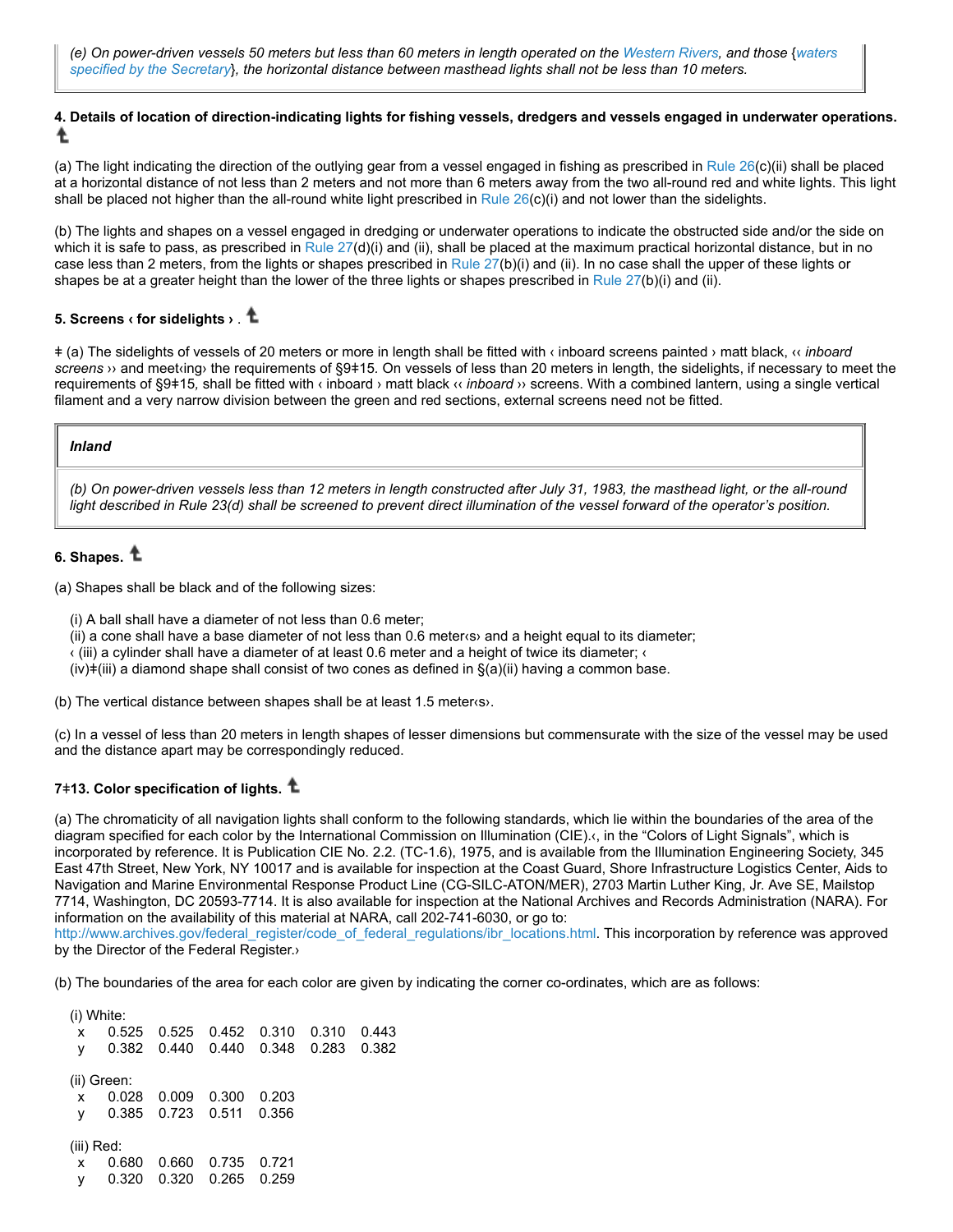(iv) Yellow: x 0.612 0.618 0.575 0.575 y 0.382 0.382 0.425 0.406

## **8ǂ14 . Intensity of lights.**

(a) The minimum luminous intensity of lights shall be calculated by using the formula:

 $I = 3.43 \times 10^6 \times T \times D^2 \times K^{-D}$ 

where:

I is luminous intensity in candelas under service conditions,

T is threshold factor  $2 \times 10^{-7}$  lux,

D is range of visibility (luminous range) of the light in nautical miles,

 K is atmospheric transmissivity. For prescribed lights the value of K shall be 0.8, corresponding to a meteorological visibility of approximately 13 nautical miles.

(b) A selection of figures derived from the formula is given in the following table:

| Range of visibility (luminous range) of<br>light in nautical miles D | Minimum luminous intensity of<br>light in candelas for $K = 0.8$ l |
|----------------------------------------------------------------------|--------------------------------------------------------------------|
|                                                                      | 0.9                                                                |
|                                                                      | 4.3                                                                |
| Ĵ٥                                                                   | 12                                                                 |
|                                                                      | 27                                                                 |
|                                                                      | 52                                                                 |
|                                                                      | 94                                                                 |

‹ Note: The maximum luminous intensity of navigation lights should be limited to avoid undue glare. This shall not be achieved by a variable control of the luminous intensity. ›

# **9ǂ15. Horizontal sectors.**

(a)(i) In the forward direction, sidelights as fitted on the vessel shall show the minimum required intensities. The intensities shall decrease to reach practical cut-off between 1 and 3 degrees outside the prescribed sectors.

 (ii) For sternlights and masthead lights and at 22.5 degrees abaft the beam for sidelights, the minimum required intensities shall be maintained over the arc of the horizon up to 5 degrees within the limits of the sectors prescribed in Rule 21. From 5 degrees within the prescribed sectors the intensity may decrease by 50 percent up to the prescribed limits; it shall decrease steadily to reach practical cutoff at not more than 5 degrees outside the prescribed sectors.

(b)(i) All-round lights shall be so located as not to be obscured by masts, topmasts or structures within angular sectors of more than 6 degrees, except anchor lights prescribed in [Rule 30](#page-16-1), which need not be placed at an impracticable height above the hull ‹‹ *, and the allround white light described in [Rule 23](#page-10-2)(e), which may not be obscured at all* ››.

 (ii*)* If it is impracticable to comply with §(b)(i) by exhibiting only one all-round light, two all-round lights shall be used suitably positioned or screened so that they ‹‹ *to* ›› appear, as far as practicable, as one light at a ‹‹ *minimum* ›› distance of 1 ‹‹ *nautical* ›› mile.

‹‹ *Note: Two unscreened all-round lights that are 1.28 meters apart or less will appear as one light to the naked eye at a distance of 1 nautical mile.* ››

## **10ǂ16. Vertical sectors.**

(a) The vertical sectors of electric lights as fitted, with the exception of lights on sailing vessels underway ‹‹ *and on unmanned barges* ››, shall ensure that:

 (i) At least the required minimum intensity is maintained at all angles from 5 degrees above to 5 degrees below the horizontal; (ii) at least 60 percent of the required minimum intensity is maintained from 7.5 degrees above to 7.5 degrees below the horizontal.

(b) In the case of sailing vessels underway the vertical sectors of electric lights as fitted shall ensure that:

 (i) At least the required minimum intensity is maintained at all angles from 5 degrees above to 5 degrees below the horizontal; (ii) at least 50 percent of the required minimum intensity is maintained from 25 degrees above to 25 degrees below the horizontal.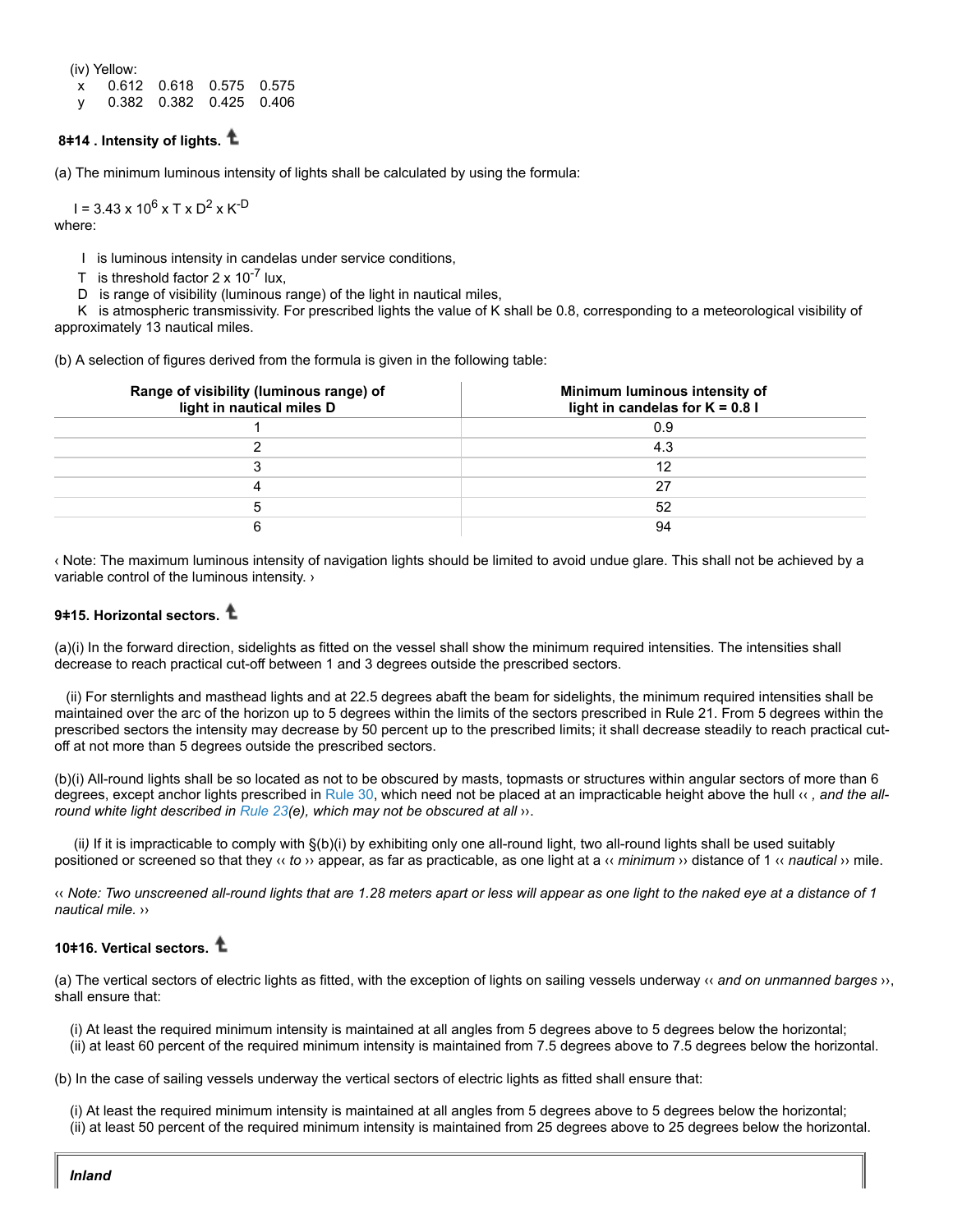*(c) In the case of unmanned barges the minimum required intensity of electric lights as fitted shall be maintained on the horizontal.*

(c)ǂ(d) In the case of lights other than electric lights these specifications shall be met as closely as possible.

## **11ǂ17. Intensity of non-electric lights.**

Non-electric lights shall so far as practicable comply with the minimum intensities, as specified in the « Intensity of Lights » Table.

### **12ǂ18. Maneuvering light.**

‹‹ *Notwithstanding the provisions of §2(f)* ››, the maneuvering light described in [Rule 34\(](#page-17-1)b) shall be placed ‹‹ *approximately* ›› in the same fore and aft vertical plane as the masthead light or lights and, where practicable, at a minimum height of ‹ 2 › *‹‹ 1.5 ››* meter vertically above the forward masthead light, provided that it shall be carried not less than ‹ 2 › *‹‹ 1.5 ››* meter vertically above or below the after masthead light. On a vessel where only one masthead light is carried, the maneuvering light, if fitted, shall be carried where it can best be seen, not less than ‹ 2 › *‹‹ 1.5 ››* meters vertically apart from the masthead light.

## **13ǂ19. High-speed Craft.**

(a) The masthead light of high-speed craft may be placed at a height related to the breadth ‹‹ *of the craft* ›› lower than that prescribed in §2(a)(i), provided that the base angle of the isosceles triangle formed by the sidelights and masthead light when seen in end elevation is not less than 27 degrees.

(b) On high-speed craft of 50 meters or more in length, the vertical separation between foremast and mainmast light of 4.5 meters required by §2(a)(ii) {editorial correction; amending §2(k) in 33 CFR §84.19 to §2(a)(ii) pends rulemaking} may be modified provided that such distance shall not be less than the value determined by the following formula:

$$
y = \frac{(a+17\Psi)C}{1000} + 2
$$

#### **where:**

- y is the height of the mainmast light above the foremast light in meters;
- a is the height of the foremast light above the water surface in service condition in meters;
- Y is the trim in service condition in degrees;
- C is the horizontal separation of masthead lights in meters.

Note: Refer to the International Code of Safety for High-Speed Craft, 1994 and the International Code of Safety for High-Speed Craft, 2000.

## **14ǂ20. Approval.**

The construction of lights and shapes and the installation of lights on board the vessel ‹ shall be to the satisfaction of the appropriate authority of the State whose flag the vessel is entitled to fly › ‹‹ *must satisfy the Commandant, U.S. Coast Guard* ››.

### <span id="page-27-0"></span>**ANNEX II - Additional Signals for Fishing Vessels Fishing In Close Proximity {at [Rule 26\(f\)](#page-14-0)}**

## <span id="page-27-1"></span>**ANNEX III - Technical Details of Sound Signal Appliances [\(33 CFR 86\)](https://www.ecfr.gov/cgi-bin/text-idx?SID=3f1421dc9fb9ba18e51aa131ae806704&mc=true&node=pt33.1.86&rgn=div5)**

# **1. Whistles.**

(a) Frequencies and range of audibility. The fundamental frequency of the signal shall lie within the range 70-700 Hz. The range of audibility of the signal from a whistle shall be determined by those frequencies, which may include the fundamental and/or one or more higher frequencies, which lie within the range 180-700 Hz (+/- 1 percent) for a vessel of 20 meters or more in length, or 180-2100 Hz (+/- 1 percent) for a vessel of less than 20 meters in length and which provide the sound pressure levels specified in §1(c).

(b) Limits of fundamental frequencies. To ensure a wide variety of whistle characteristics, the fundamental frequency of a whistle shall be between the following limits:

(i) 70-200 Hz, for a vessel 200 meters or more in length;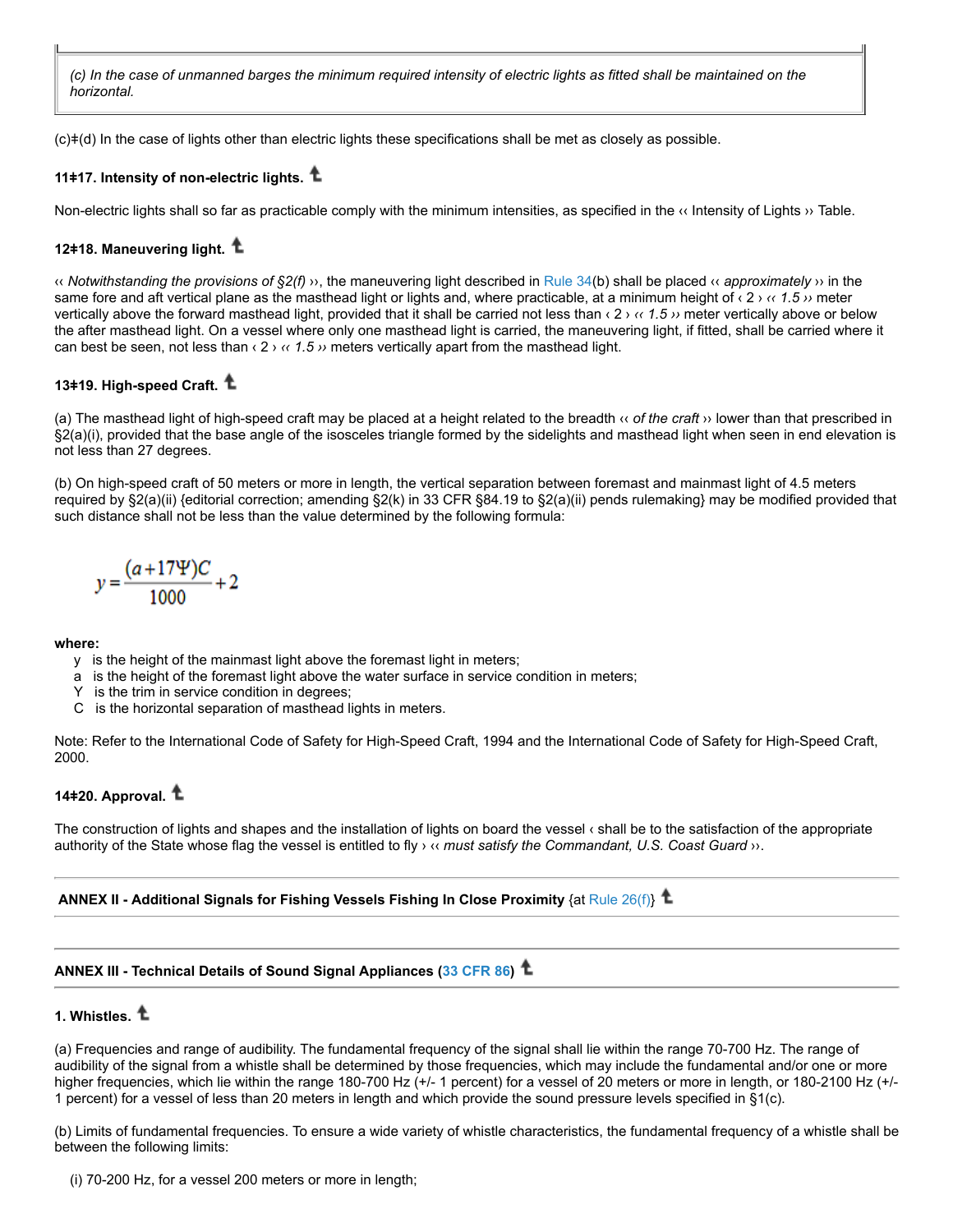(ii) 130-350 Hz, for a vessel 75 meters but less than 200 meters in length;

(iii) 250-700 Hz, for a vessel less than 75 meters in length.

(c) Sound signal intensity and range of audibility. A whistle fitted in a vessel shall provide, in the direction of maximum intensity of the whistle and at a distance of 1 meter from it, a sound pressure level in at least one one-third octave band within the range of frequencies 180-700 Hz (+/- 1 percent) for a vessel of 20 meters ‹ or more in length, or 180-2100 Hz (+/- 1 percent) for a vessel of less than 20 meters in length  $\lambda$ , of not less than the appropriate figure given in the table below.

| Length of vessel in meters | One-third octave band level<br>at 1 meter in dB referred<br>to 2 × 10 <sup>-5</sup> N/m <sup>2</sup> | Audibility range in<br>nautical miles |
|----------------------------|------------------------------------------------------------------------------------------------------|---------------------------------------|
| 200 or more                | 143                                                                                                  | 2.0                                   |
| 75 but less than 200       | 138                                                                                                  | 1.5                                   |
| 20 but less than 75        | 130                                                                                                  | 1.0                                   |
| Less than 20               | $120*$<br>$115***$<br>$111***$                                                                       | 0.5                                   |

\* When the measured frequencies lie within the range 180-450 Hz

 $^*$  When the measured frequencies lie within the range 450-800 Hz

When the measured frequencies lie within the range 800-2100 Hz

The range of audibility in the table is for information and is approximately the range at which a whistle may be heard on its forward axis with 90 percent probability in conditions of still air on board a vessel having average background noise level at the listening posts (taken to be 68 dB in the octave band centered on 250 Hz and 63 dB in the octave band centered on 500 Hz). ‹‹ *It is shown for informational purposes only.* ›› In practice, the range at which a whistle may be heard is extremely variable and depends critically on weather conditions; the values given can be regarded as typical but under conditions of strong wind or high ambient noise level at the listening post the range may be reduced.

(d) Directional properties. The sound pressure level of a directional whistle shall be not more than 4 dB below the ‹ prescribed › sound pressure level < on the axis at >, << specified in §(c) >> any direction in the horizontal plane within +/- 45 degrees of the axis. The sound pressure level  $\left\langle$  at  $\right\rangle$   $\left\langle$  of the whistle in  $\right\rangle$  any other direction in the horizontal plane shall be not more than 10 dB  $\left\langle$  below the prescribed sound pressure level on › ‹‹ l*ess than the sound pressure level specified for* ›› the forward axis, so that the range ‹‹ *audibility* ›› in any direction will be at least half the range ‹‹ *required* ›› on the forward axis. The sound pressure level shall be measured in that one-third octave band which determines the audibility range.

### (e) Positioning of whistles.

*(i)* When a directional whistle is to be used as the only whistle on ‹ a vessel, it shall be installed with its maximum intensity directed straight ahead › ‹‹ *the vessel and is permanently installed, it shall be installed with its forward axis directed forward* ››.

*(ii)* A whistle shall be placed as high as practicable on a vessel, in order to reduce interception of the emitted sound by obstructions and also to minimize hearing damage risk to personnel. The sound pressure level of the vessel's own signal at listening posts shall not exceed 110 dB(A) and so far as practicable should not exceed 100 dB(A).

(f) Fitting of more than one whistle. If whistles are fitted at a distance apart of more than 100 meters, ‹ it shall be so arranged that they are › ‹‹ *they shall* ›› *not ‹‹ be* ›› sounded simultaneously.

| <b>International</b>                                                                                                                                                                                                                                                                                                                                                                                                                                                                                                                                                                | <i><b>Inland</b></i>                                                                                                                                                                                                                                                                                                                                                                                                                                                                                                                                                                                                                                                                                                                                                                                                                                                                                          |
|-------------------------------------------------------------------------------------------------------------------------------------------------------------------------------------------------------------------------------------------------------------------------------------------------------------------------------------------------------------------------------------------------------------------------------------------------------------------------------------------------------------------------------------------------------------------------------------|---------------------------------------------------------------------------------------------------------------------------------------------------------------------------------------------------------------------------------------------------------------------------------------------------------------------------------------------------------------------------------------------------------------------------------------------------------------------------------------------------------------------------------------------------------------------------------------------------------------------------------------------------------------------------------------------------------------------------------------------------------------------------------------------------------------------------------------------------------------------------------------------------------------|
| (g) Combined whistle systems.<br>If due to the presence of obstructions the sound field of a<br>single whistle or of one of the whistles referred to in $\S(f)$ is<br>likely to have a zone of greatly reduced signal level, it is<br>recommended that a combined whistle system be fitted so<br>as to overcome this reduction. The whistles of a combined<br>system shall be located at a distance apart of not more than<br>100 meters and arranged to be sounded simultaneously.<br>The frequency of any one whistle shall differ from those of<br>the others by at least 10 Hz. | (g) Combined whistle systems.<br>(i) A combined whistle system is a number of whistles<br>(sound emitting sources) operated together. For the<br>purposes of the Rules of Annex III a combined whistle<br>system is to be regarded as a single whistle.<br>(ii) The whistles of a combined system shall:<br>(1) Be located at a distance apart of not more than 100<br>meters:<br>(2) Be sounded simultaneously:<br>(3) Each have a fundamental frequency different from those<br>of the others by at least 10 Hz; and<br>(4) Have a tonal characteristic appropriate for the length of<br>vessel which shall be evidenced by at least two-thirds of the<br>whistles in the combined system having fundamental<br>frequencies falling within the limits prescribed in $\S$ (b), or if<br>there are only two whistles in the combined system, by the<br>higher fundamental frequency falling within the limits |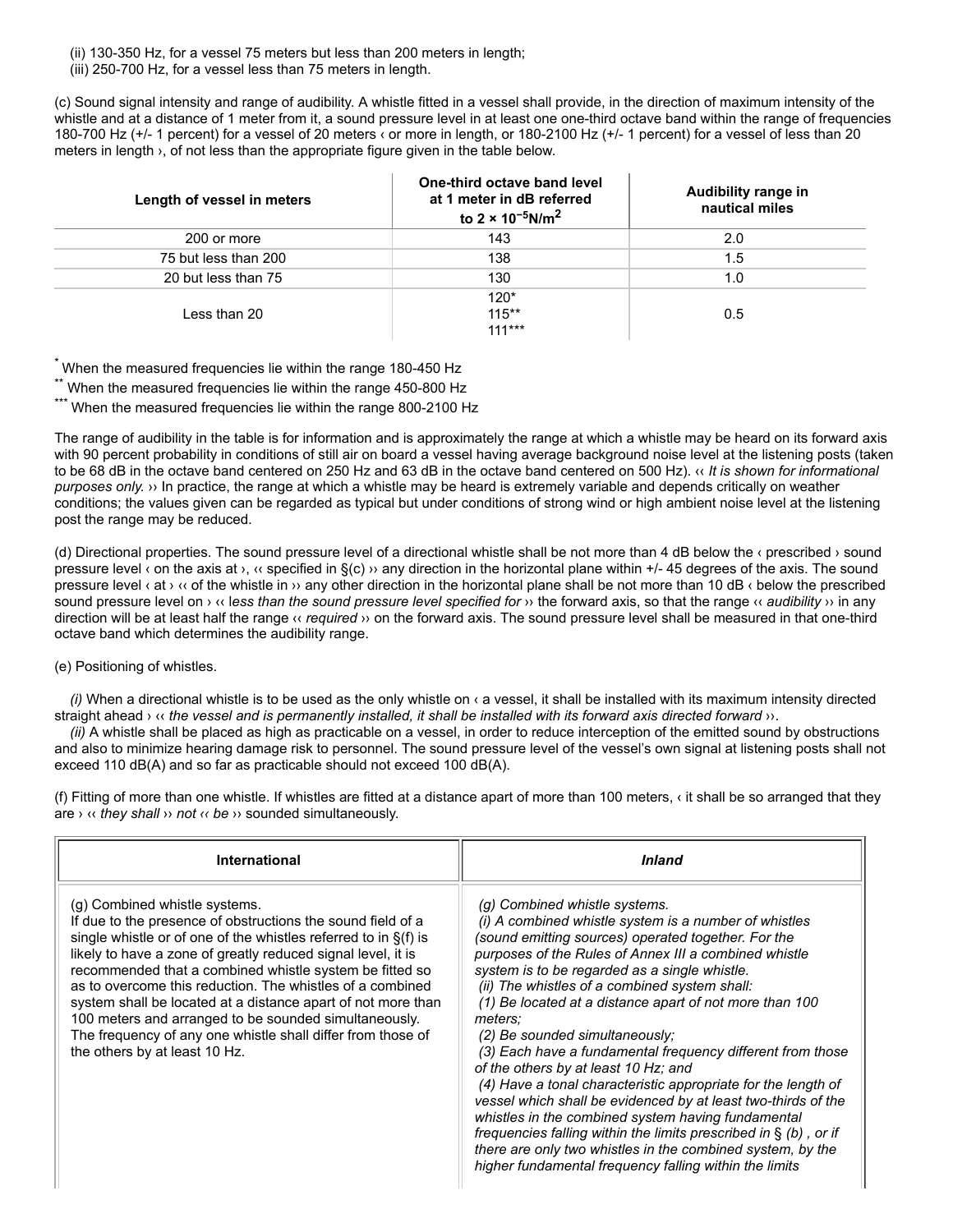*prescribed in* § *(b) .*

*Note to* § (*g): If, due to the presence of obstructions, the sound field of a single whistle or of one of the whistles referred to in* § *(f) is likely to have a zone of greatly reduced signal level, a combined whistle system should be fitted so as to overcome this reduction.*

### *Inland*

*(h) Towing vessel whistles.*

*A power-driven vessel normally engaged in pushing ahead or towing alongside may, at all times, use a whistle whose characteristic falls within the limits prescribed by §1(b) for the longest customary composite length of the vessel and its tow.*

# **2. Bell or gong.**

(a) Intensity of signal. A bell or gong, or other device having similar sound characteristics shall produce a sound pressure level of not less than 110 dB at  $\left\langle \right.$  a distance of  $\left\rangle$  1 meter  $\left\langle \right.$  from it  $\left. \right\rangle$ .

(b) Construction. Bells and gongs shall be made of corrosion-resistant material and designed to give clear tone. The diameter of the mouth of the bell shall be not less than 300 mm for vessels of 20 meters or more in length. Where practicable, a power-driven bell striker is recommended to ensure constant force but manual operation shall be possible. The mass of the striker shall be not less than 3 percent of the mass of the bell.

### **International**

#### **3. Approval**

The construction of sound signal appliances, their performance and their installation on board the vessel shall be to the satisfaction of the appropriate authority of the State whose flag the vessel is entitled to fly.

# **ANNEX IV - Distress Signals** {at [Rule 37](#page-20-1)[}](#page-0-0)

<span id="page-29-1"></span>**ANNEX V – Pilot Rules** {at Rule 22}

<span id="page-29-0"></span>**AMMENDMENTS TO THE RULES**

| <b>International</b>                                                                                                                                                                                                                                                                                                                                                                                                                                                                                   | <i><b>Inland</b></i>                                                                                                                                                                                                                                                                                                                                                                                                                                                                                                                     |
|--------------------------------------------------------------------------------------------------------------------------------------------------------------------------------------------------------------------------------------------------------------------------------------------------------------------------------------------------------------------------------------------------------------------------------------------------------------------------------------------------------|------------------------------------------------------------------------------------------------------------------------------------------------------------------------------------------------------------------------------------------------------------------------------------------------------------------------------------------------------------------------------------------------------------------------------------------------------------------------------------------------------------------------------------------|
| <b>International Navigational Rules Act of 1977, 91 Stat.</b><br>308 (1977), 33 U.S.C. 1600-1608 (1982)<br>Amendments to the International Navigation Rules<br>(72 COLREGS), International Maritime Organization<br>(IMO) resolutions:<br>$A.464(12)$ , November 19th, 1981<br>$A.626(15)$ , November 19th, 1987<br>A.678(16), October 19th, 1989<br>$A.736(18)$ , November 4th, 1993<br>$\Box$ A.910(22), November 29th, 2001<br>$A.1004(25)$ , November 29th, 2007<br>A.1085(28), December 4th, 2013 | Inland Navigation Rules Act of 1980, 94 Stat. 3415<br>(1980); Inland Navigation Rules, 33 CFR 83 (2014),<br>see 79 FR 37898, July 2nd, 2014<br>Navigation Rules 1999-2013 compilation of changes,<br>compilation with reference sources, 33 CFR 83-88<br>redline version.<br>Amendments to the Inland Navigation Rules (33<br>CFR 83): Federal Register documents:<br>79 FR 68619, November 18th, 2014<br>80 FR 44274, July 27th, 2015<br>82 FR 35073, July 18th, 2017<br>83 FR 3273, January 24th, 2018<br>84 FR 30870, June 28th, 2019 |

**\*\*\***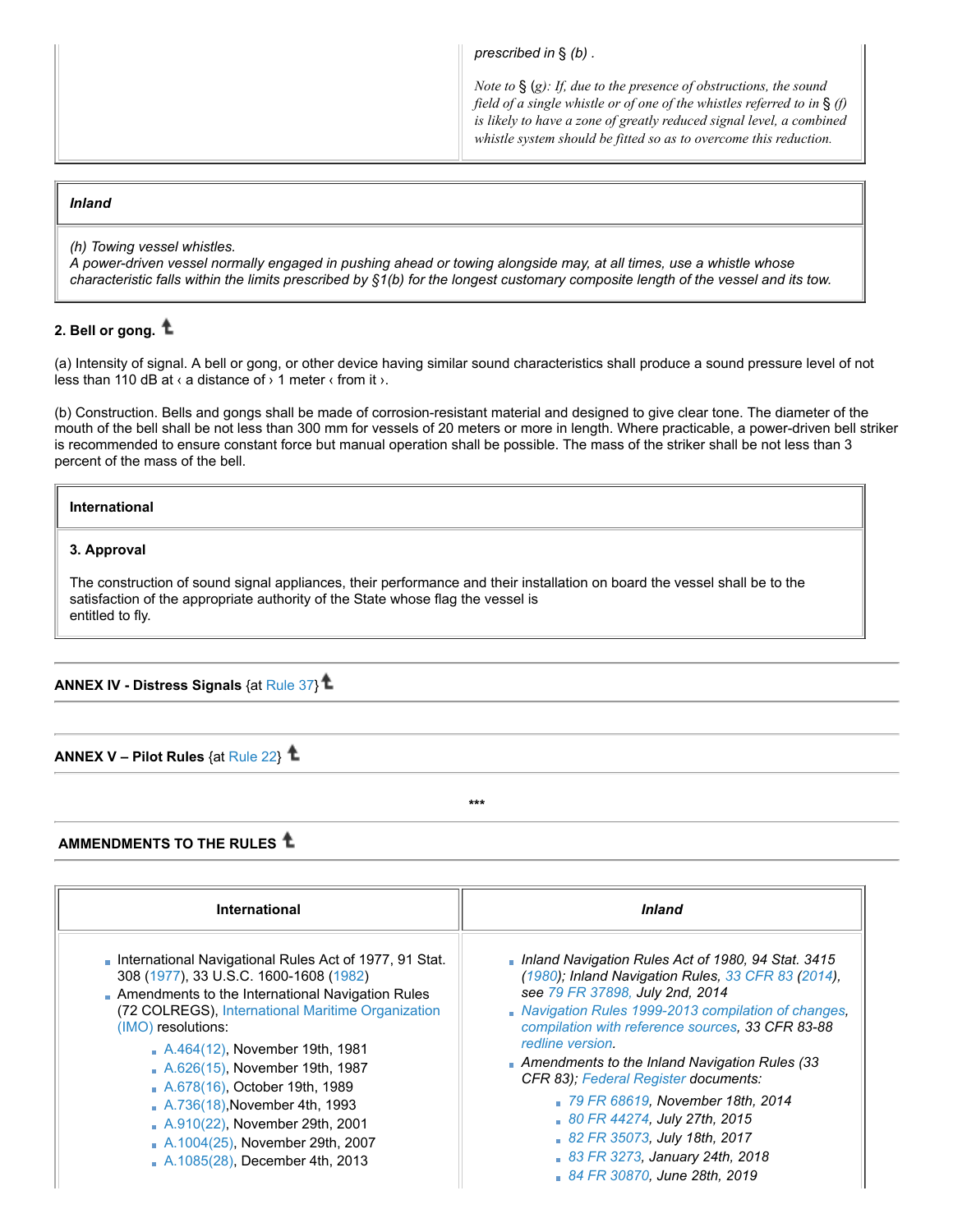# **SPECIAL RULES WITH RESPECT TO ADDITIONAL STATION AND SIGNAL LIGHTS**

<span id="page-30-0"></span>**IMPLEMENTING RULE ([33 U.S.C 1606](https://uscode.house.gov/view.xhtml?req=granuleid:USC-prelim-title33-section1606&num=0&edition=prelim)) Special rules for ships of war, vessels proceeding under convoy, and fishing vessels engaged in fishing as a fleet**

(a) The Secretary of the Navy is authorized to promulgate special rules with respect to additional station or signal lights or whistle signals for ships of war or vessels proceeding under convoy, and the Secretary of the department in which the Coast Guard is operating is authorized to promulgate special rules with respect to additional station or signal lights for fishing vessels engaged in fishing as a fleet.

(b) The additional station or signal lights or whistle signals contained in the special rules authorized under subsection (a) shall be, as far as possible, such that they cannot be mistaken for any light or signal authorized by the International Regulations. Notice of such special rules shall be published in the Federal Register and, after the effective date specified in such notice, they shall have effect as if they were a part of the International Regulation.

{These are additional station or signal lights used by the U.S. Navy per [84 FR 530](https://www.navcen.uscg.gov/pdf/84_FR_530_USN_Special_Rules.pdf) and as previously published in [32 CFR 707](https://www.navcen.uscg.gov/pdf/navRules/32_CFR_707_2018_USN_Special_Lights.pdf).}

## **1. Purpose of regulations.**

All ships are warned that when U.S. naval vessels are met in international and inland waters, some of the navigational lights displayed by them may be special lights for naval purposes. When used, they may be displayed simultaneously with the ordinary navigational lights required by the International Regulations for Preventing Collisions at Sea, 1972, or the Inland Navigational Rules. The lights are located and characterized in such a fashion that, as far as possible, they cannot be mistaken for any light authorized by either set of rules. This part publishes the special rules with respect to these additional station and signal lights promulgated by the Secretary of the Navy for vessels of the Navy.

# **[2. Man overboard lights.](#page-0-0)**

[Naval vessels may display, as a means of indicating man overboard, two pulsating, all round red lights in the vertical line](#page-0-0) located on a mast from where they can best be seen.

## **[3. Yard arm signaling lights.](#page-0-0)**

[Naval vessels may display, as a means of visual signaling, white all round lights at the ends of the yard arms. These lights will](#page-0-0) flash in varying sequences to convey the intended signal.

## **[4. Aircraft warning lights.](#page-0-0)**

[Naval vessels may display, as a means of indicating the presence of an obstruction to low flying aircraft, one all-round red](#page-0-0) light on each obstruction.

# **[5. Underway replenishment contour lights.](#page-0-0)**

[Naval vessels may display, as a means of outlining the contour of the delivery ship during nighttime underway replenishment](#page-0-0) operations, either red or blue lights at delivery-ship-deck-edge extremities.

## **[6. Minesweeping station keeping lights.](#page-0-0)**

[Naval vessels engaged in minesweeping operations may display, as an aid in maintaining prescribed intervals and bearings,](#page-0-0) two white lights in a vertical line visible from 070 degrees through 290 degrees relative.

## **[7. Submarine identification light.](#page-0-0)**

Submarines may display, as a distinctive means of identification, an intermittent flashing amber beacon with a sequence of operation of one flash per second for three (3) seconds followed by a three (3) second off-period. The light will be located [where it can best be seen, as near as practicable, all around the horizon. It shall not be located less than two \(2\) feet above or](#page-0-0) below the masthead lights.

## **[8. Special operations lights.](#page-0-0)**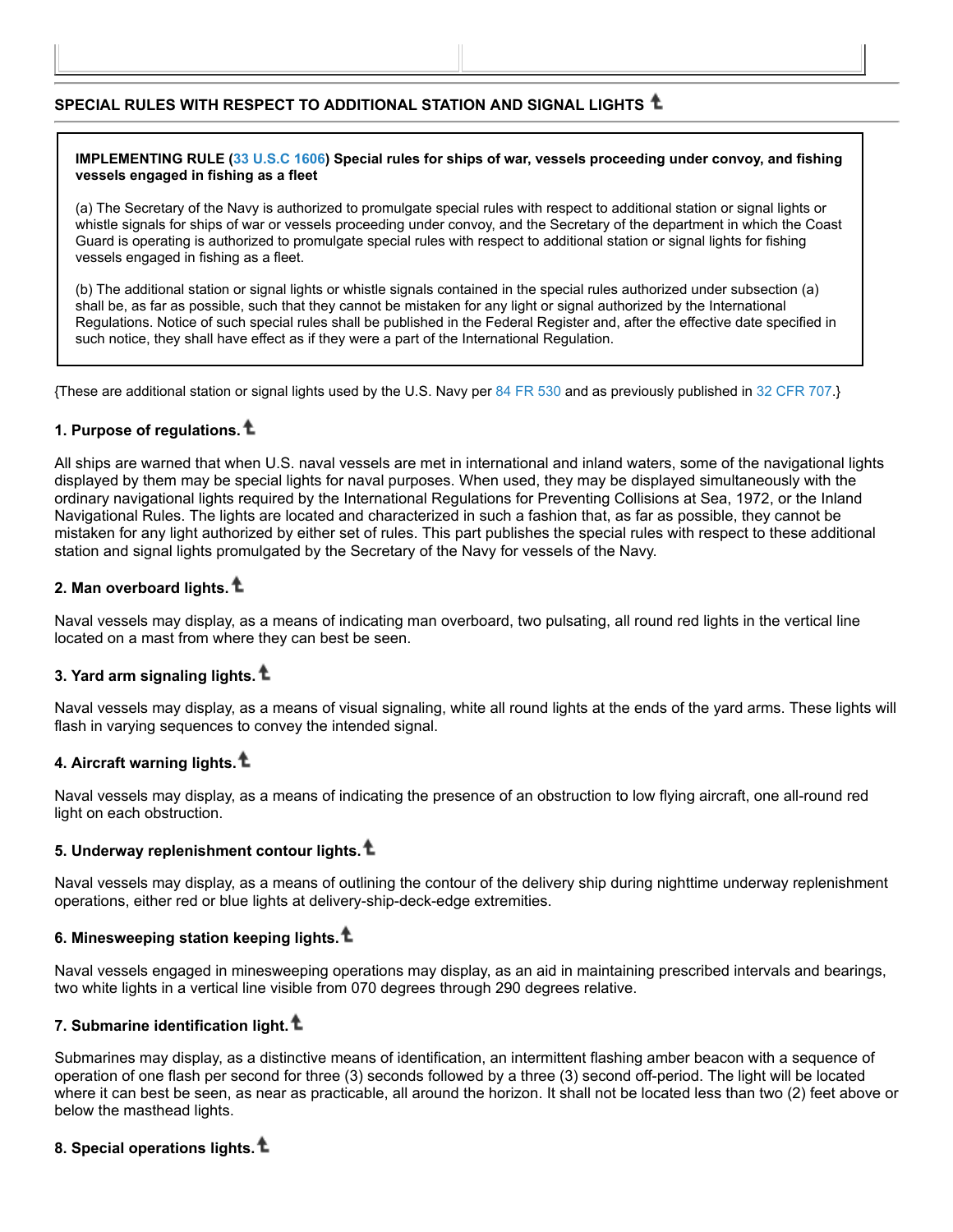[Naval vessels may display, as a means of coordinating certain special operations, a revolving beam colored red, green, or](#page-0-0) amber, located on either yard arm or the mast platform from where it can best be seen all around the horizon.

## **[9. Convoy operations stern light.](#page-0-0)**

[Naval vessels may display, during periods of convoy operations, a blue light located near the stern with the same](#page-0-0) characteristics as, but in lieu of, the normal white stern light.

## **[10. Wake illumination light.](#page-0-0)**

[Naval vessels may display a white spotlight located near the stern to illuminate the wake.](#page-0-0)

# **[11. Flight operations lights.](#page-0-0)**

Naval vessels engaged in night flight operations may display various arrangements of light systems containing combinations [of different colored lights as a means of assisting in the launch and recovery of aircraft and enhancing flight safety. These light](#page-0-0) systems will be located at various points on the vessels, depending on the vessel type and the nature of the flight operations being conducted.

## **[12. Amphibious operations lights.](#page-0-0)**

Naval vessels engaged in night amphibious operations may display various arrangements of light systems containing [combinations of different colored lights as a means of assisting in the launch and recovery of assault craft and enhancing the](#page-0-0) safety of the amphibious operation. These light systems will be located at various points on the vessel, depending on the vessel type and the nature of the amphibious operations being conducted.

# <span id="page-31-0"></span>**ALTERNATIVE COMPLIANCE [\(33 CFR 81ǂ](https://www.ecfr.gov/cgi-bin/text-idx?SID=ad3a21db057dee8f1183f817a3a56028&mc=true&node=sg33.1.81_13.sg0&rgn=div7)[89\)](https://www.ecfr.gov/cgi-bin/text-idx?SID=b98e1f6faa3414d8cf0d4a58ced7d57e&mc=true&node=sp33.1.89.a&rgn=div6)**

# **1. Definitions.**

As used in this part:

| <b>International</b>                                     | <i><b>Inland</b></i>                                         |
|----------------------------------------------------------|--------------------------------------------------------------|
| "72 COLREGS" refers to the International Regulations for | "Inland Rules" refers to the Inland Navigation Rules         |
| Preventing Collisions at Sea, 1972, done at London,      | contained in the Inland Navigational Rules Act of 1980 (Pub. |
| October 20, 1972, as rectified by the Proces-Verbal of   | L. 96-591) and the technical annexes established under that  |
| December 1, 1973, as amended.                            | Act.                                                         |

A "vessel of special construction or purpose" means a vessel designed or modified to perform a special function and whose arrangement is thereby made relatively inflexible.

"Interference with the special function of the vessel" occurs when installation or use of lights, shapes, or sound-signaling appliances under the ‹ 72 COLREGS › ‹‹ *Inland Rules* ›› prevents or significantly hinders the operation in which the vessel is usually engaged.

# **3. General.**

Vessels of special construction or purpose which cannot fully comply with the light, shape, and sound signal provisions of the Rules without interfering with their special function may instead meet alternative requirements. The Chief of the Prevention Division in each Coast Guard District Office makes this determination and requires that alternative compliance be as close as possible with the Rules. These regulations set out the procedure by which a vessel may be certified for alternative compliance. The information collection and recordkeeping requirements in §§5 and 18 have been approved by the Office of Management and Budget under OMB control No. 1625- 0019.

## **5. Application For a Certificate of alternative compliance.**

(a) The owner, builder, operator, or agent of a vessel of special construction or purpose who believes the vessel cannot fully comply with the Rules light, shape, or sound signal provisions without interference with its special function may apply for a determination that alternative compliance is justified. The application must be in writing, submitted to the Chief of the Prevention Division of the Coast Guard District in which the vessel is being built or operated, and include the following information:

- (1) The name, address, and telephone number of the applicant.
- (2) The identification of the vessel by its: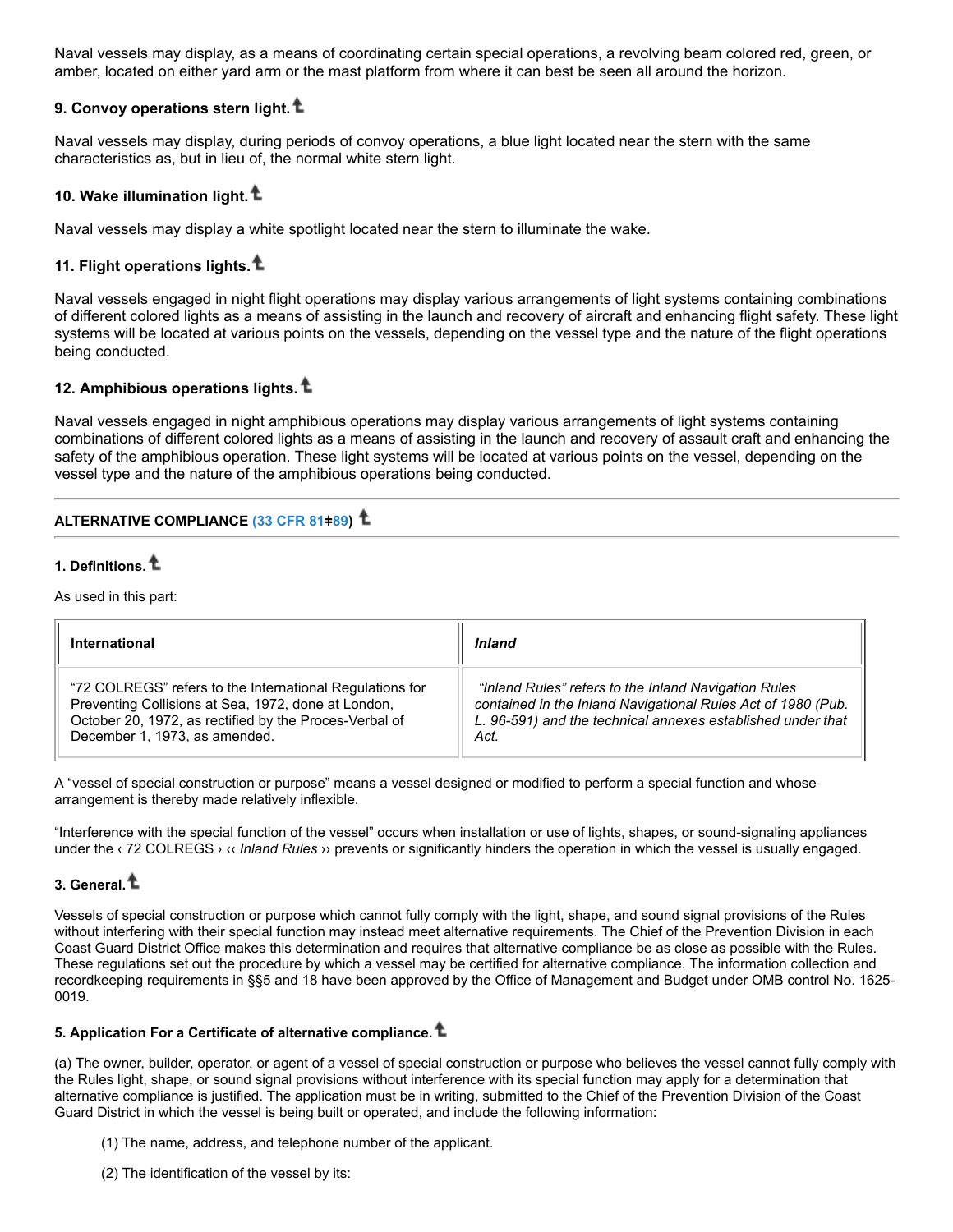(i) Official number;

- (ii) Shipyard hull number;
- (iii) Hull identification number; or
- (iv) State number, if the vessel does not have an official number or hull identification number.

(3) Vessel name and home port, if known.

(4) A description of the vessel's area of operation.

(5) A description of the provision for which the Certificate of Alternative Compliance is sought, including:

(i) the Rules or Annex section number for which the Certificate of Alternative Compliance is sought;

 (ii) a description of the special function of the vessel that would be interfered with by full compliance with the provision of that Rule or Annex section; and

(iii) a statement of how full compliance would interfere with the special function of the vessel.

(6) A description of the alternative installation that is in closest possible compliance with the applicable Rules Rule or Annex section.

(7) A copy of the vessel's plans or an accurate scale drawing that clearly shows:

(i) the required installation of the equipment under the Rules ,

- (ii) the proposed installation of the equipment for which certification is being sought, and
- (iii) any obstructions that may interfere with the equipment when installed in:
	- (A) the required location; and
	- (B) the proposed location.

(b) The Coast Guard may request from the applicant additional information concerning the application.

## **9. Certificate of alternative compliance: contents.**

The Chief of the Prevention Division issues the Certificate of Alternative Compliance to the vessel based on a determination that it cannot comply fully with Rules light, shape, and sound signal provisions without interference with its special function. This Certificate includes:

*(*a) Identification of the vessel as supplied in the application under §5(a)(2);

(b) The provision of the Rules for which the Certificate authorizes alternative compliance;

(c) A certification that the vessel is unable to comply fully with the Rules light, shape, and sound signal requirements without interference with its special function;

(d) A statement of why full compliance would interfere with the special function of the vessel;

(e) The required alternative installation;

(f) A statement that the required alternative installation is in the closest possible compliance with the Rules without interfering with the special function of the vessel;

(g) The date of issuance;

(h) A statement that the Certificate of Alternative Compliance terminates when the vessel ceases to be usually engaged in the operation for which the certificate is issued.

# **17. Certificate of alterative compliance: termination.**

The Certificate of Alternative Compliance terminates if the information supplied under §5(a) or the Certificate issued under §9 is no longer applicable to the vessel.

## **18. Notice and record of certification of vessels of special construction or purpose.**

### **International**

(a) In accordance with  $33 \cup S.C. 1605(c)$ , a notice is published in the Federal Register if the following:

(i) each Certificate of Alternative Compliance issued under §9; and

(ii) each Coast Guard vessel determined by the Commandant to be a vessel of special construction or purpose.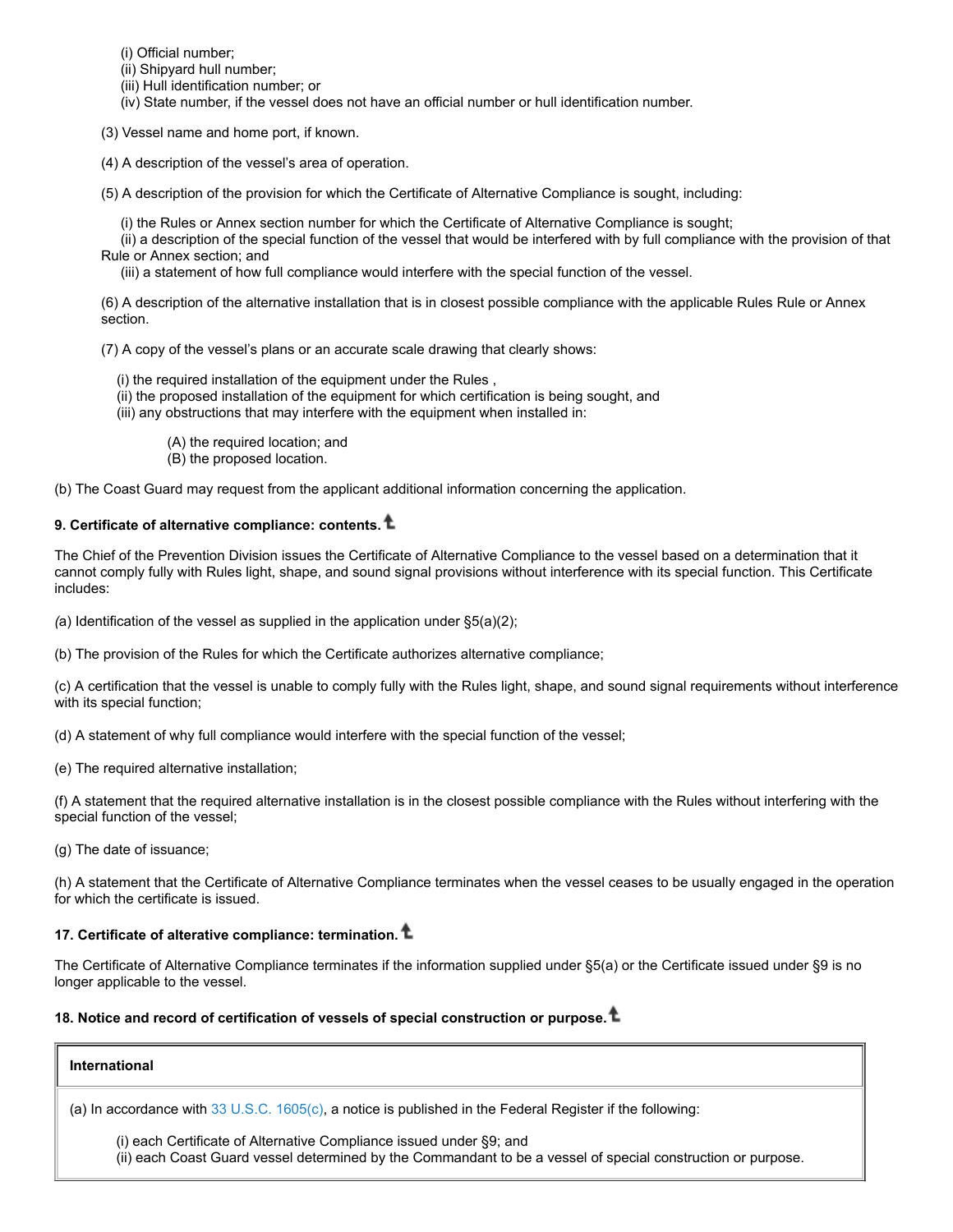(b)ǂ(a) Copies of Certificates of Alternative Compliance and documentation concerning Coast Guard vessels are available for inspection at the offices of the Marine Transportation Systems Directorate, U.S. Coast Guard Headquarters (CG–5PW), Stop 7509, 2703 Martin Luther King Ave SE, Washington, DC 20593–7509.

<span id="page-33-0"></span> (c)ǂ(b) The owner or operator of a vessel issued a certificate shall ensure that the vessel does not operate unless the Certificate of Alternative Compliance or a certified copy of that certificate is on board the vessel and available for inspection by Coast Guard personnel.

**PENALTIES:** Civil Penalties [\(33 U.S.C 1608](https://uscode.house.gov/view.xhtml?req=granuleid:USC-prelim-title33-section1608&num=0&edition=prelim)) ‡ Violations of Inland Navigational Rules ([33 U.S.C 2072](http://uscode.house.gov/view.xhtml?req=granuleid:USC-prelim-title33-section2072&num=0&edition=prelim)[\)](#page-0-0)<sup>1</sup>

(a) Liability of operator for civil penalty. Whoever operates a vessel in violation of [33 U.S.C. 1601-1608](https://uscode.house.gov/view.xhtml;jsessionid=432D2961857CBD0C0C88B24F1EBF5821?req=granuleid%3AUSC-prelim-title33-chapter30&saved=%7CZ3JhbnVsZWlkOlVTQy1wcmVsaW0tdGl0bGUzMy1zZWN0aW9uMTYwNw%3D%3D%7C%7C%7C0%7Cfalse%7Cprelim&edition=prelim) ǂ [33 CFR 83-90](https://www.ecfr.gov/cgi-bin/text-idx?SID=b03a5fa03ca8798609a7051c62e253c4&mc=true&tpl=/ecfrbrowse/Title33/33CIsubchapE.tpl) ‹‹ *or of any regulation issued thereunder, or in violation of a certificate of alternative compliance issued under Rule 1*  $\rightarrow$  is liable to a civil penalty of not more than \$5,000 for each violation.

(b) Liability of vessel for ‹ violations › *‹‹ civil penalties ››*[; seizure of vessel. Every vessel subject to ‹ the provisions of › 33 U.S.C. 1601-](https://uscode.house.gov/view.xhtml;jsessionid=432D2961857CBD0C0C88B24F1EBF5821?req=granuleid%3AUSC-prelim-title33-chapter30&saved=%7CZ3JhbnVsZWlkOlVTQy1wcmVsaW0tdGl0bGUzMy1zZWN0aW9uMTYwNw%3D%3D%7C%7C%7C0%7Cfalse%7Cprelim&edition=prelim) 1608 ǂ [33 CFR 83-90](https://www.ecfr.gov/cgi-bin/text-idx?SID=b03a5fa03ca8798609a7051c62e253c4&mc=true&tpl=/ecfrbrowse/Title33/33CIsubchapE.tpl) [other than a public vessel being used for noncommercial purposes, ‹ which ›](https://uscode.house.gov/view.xhtml;jsessionid=432D2961857CBD0C0C88B24F1EBF5821?req=granuleid%3AUSC-prelim-title33-chapter30&saved=%7CZ3JhbnVsZWlkOlVTQy1wcmVsaW0tdGl0bGUzMy1zZWN0aW9uMTYwNw%3D%3D%7C%7C%7C0%7Cfalse%7Cprelim&edition=prelim) ‹‹ *that* ›› is operated in violation of 33 U.S.C. 1601-1608 ǂ [33 CFR 83-90](https://www.ecfr.gov/cgi-bin/text-idx?SID=b03a5fa03ca8798609a7051c62e253c4&mc=true&tpl=/ecfrbrowse/Title33/33CIsubchapE.tpl) or of any regulation ‹ promulgated pursuant to §1607, shall be › ‹‹ *issued there under, or in violation of a certificate of alternative compliance issued under {<i>Inland*} *Rule 1* is  $\rightarrow$  liable to a civil penalty of not more than \$5,000 for each such violation, for which penalty the vessel may be seized and proceeded against in the district court of the United States of any district within which such vessel may be found.

(c) Assessment of ‹ penalties; notice; opportunity for hearing; remission, mitigation, and compromise of penalty; action for › ‹‹ civil penalty by Secretary; ›› collection. The Secretary ‹ of the department in which the Coast Guard is operating › may assess any civil penalty authorized by this section. No such penalty may be assessed until the person charged, or the owner of the vessel charged, as appropriate, shall have been given notice of the violation involved and an opportunity for a hearing. For good cause shown, the Secretary may remit, mitigate, or compromise any penalty assessed. Upon the failure of the person charged, or the owner of the vessel charged, to pay an assessed penalty, as it may have been mitigated or compromised, the Secretary may request the Attorney General to commence an action in the appropriate district court of the United States for collection of the penalty as assessed, without regard to the amount involved, together with such other relief as may be appropriate.

#### *Inland*

*(d) Withholding of clearance.*

*(1) If any owner, operator, or individual in charge of a vessel is liable for a penalty under this section, or if reasonable cause exists to believe that the owner, operator, or individual in charge may be subject to a penalty under this section, the Secretary of the Treasury, upon the request of the Secretary, shall with respect to such vessel refuse or revoke any clearance required by §60105 of Title 46.*

*(2) Clearance or a permit refused or revoked under this subsection may be granted upon filing of a bond or other surety satisfactory to the Secretary.*

# **PENALTIES FOR NEGLIGENT OPERATIONS AND INTERFERING WITH SAFE OPERATION [\(33 U.S.C. 2302\)](http://uscode.house.gov/view.xhtml?req=granuleid:USC-prelim-title46-section2302&num=0&edition=prelim)<sup>1</sup>**

(a) A person operating a vessel in a negligent manner or interfering with the safe operation of a vessel, so as to endanger the life, limb, or property of a person is liable to the United States Government for a civil penalty of not more than \$5,000 in the case of a recreational vessel, or \$25,000 in the case of any other vessel.

(b) A person operating a vessel in a grossly negligent manner that endangers the life, limb, or property of a person commits a class A misdemeanor.

(c) An individual who is under the influence of alcohol, or a dangerous drug in violation of a law of the United States when operating a vessel, as determined under standards prescribed by the Secretary by regulation—

- (1) is liable to the United States Government for a civil penalty of not more than \$5,000; or
- (2) commits a class A misdemeanor.

(d) For a penalty imposed under this section, the vessel also is liable in rem unless the vessel is—

- (1) owned by a State or a political subdivision of a State;
- (2) operated principally for governmental purposes; and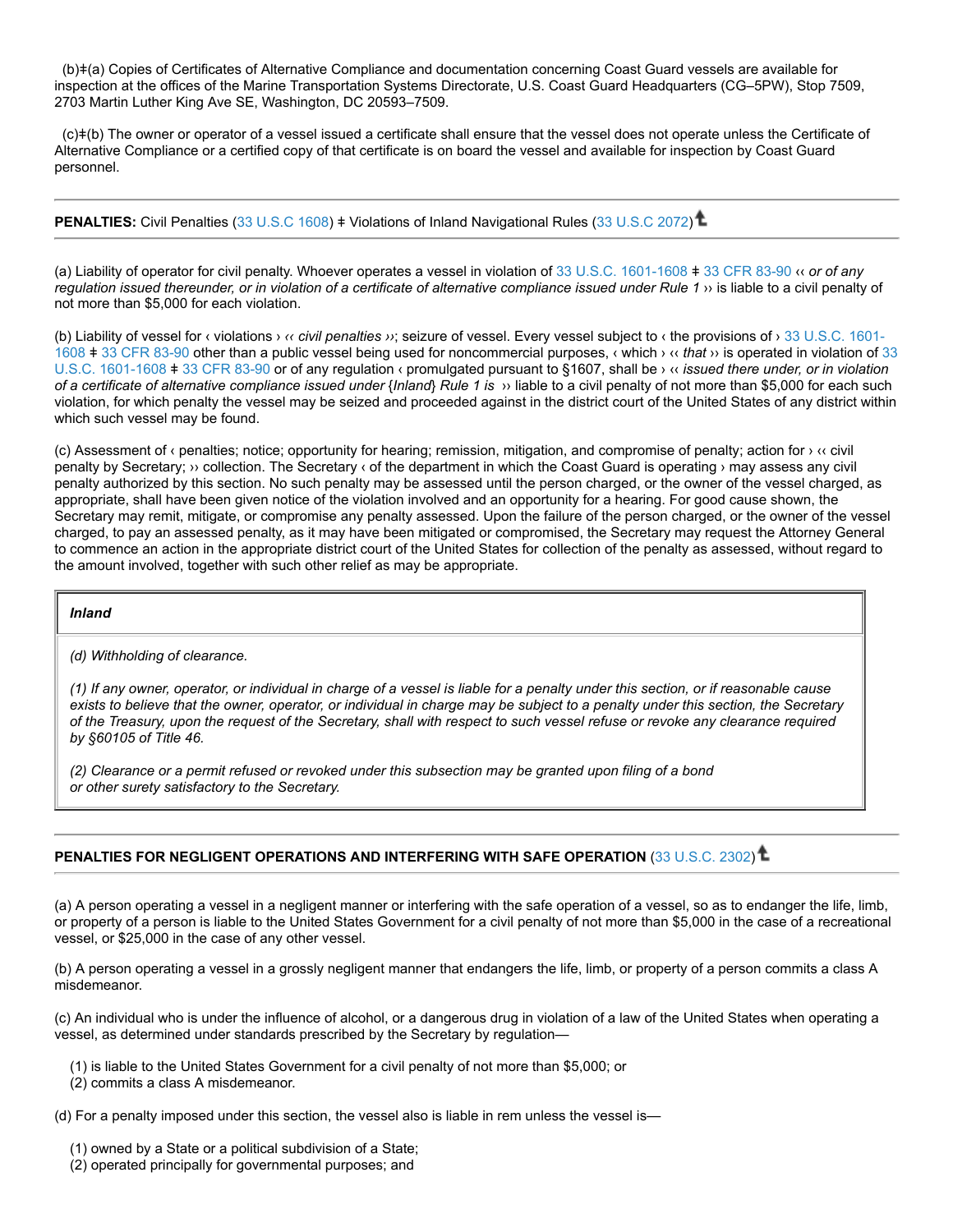(3) identified clearly as a vessel of that State or subdivision.

(e)

(1) A vessel may not transport Government-impelled cargoes if—

 (A) the vessel has been detained and determined to be substandard by the Secretary for violation of an international safety convention to which the United States is a party, and the Secretary has published notice of that detention and determination in an electronic form, including the name of the owner of the vessel; or

 (B) the operator of the vessel has on more than one occasion had a vessel detained and determined to be substandard by the Secretary for violation of an international safety convention to which the United States is a party, and the Secretary has published notice of that detention and determination in an electronic form, including the name of the owner of the vessel.

(2) The prohibition in  $\S(1)$  expires for a vessel on the earlier of-

<span id="page-34-0"></span>(A) one year after the date of the publication in electronic form on which the prohibition is based; or

 (B) any date on which the owner or operator of the vessel prevails in an appeal of the violation of the relevant international convention on which the detention is based.

# **VESSEL BRIDGE-TO-BRIDGE RADIOTELEPHONE REGULATIONS** ([33 CFR 26](https://www.ecfr.gov/cgi-bin/text-idx?SID=3f1421dc9fb9ba18e51aa131ae806704&mc=true&node=pt33.1.26&rgn=div5)[\)](#page-0-0)

## 1. Purpose. <sup>1</sup>

(a) The purpose of this part is to implement the provisions of the Vessel Bridge-to-Bridge Radiotelephone Act. This part:

(1) Requires the use of the vessel bridge-to-bridge radiotelephone;

(2) Provides the Coast Guard's interpretation of the meaning of important terms in the Act;

 (3) Prescribes the procedures for applying for an exemption from the Act and the regulations issued under the Act and a listing of exemptions.

(b) Nothing in this part relieves any person from the obligation of complying with the rules of the road and the applicable pilot rules.

### 2. Definitions.

For the purpose of this part and interpreting the Act:

"Act" means the "Vessel Bridge-to-Bridge Radiotelephone Act", 33 U.S.C. §§1201-1208;

"Length" is measured from end to end over the deck excluding sheer;

"Power-driven vessel" means any vessel propelled by machinery; and

"Secretary" means the Secretary of the Department in which the Coast Guard is operating;

"Territorial sea" means all waters as defined in  $\{33 \text{ CFR}\}\ \frac{\$2.22(a)(1)}{b}$ .

"Towing vessel" means any commercial vessel engaged in towing another vessel astern, alongside, or by pushing ahead.

 "Vessel Traffic Services (VTS)" means a service implemented under [33 CFR 161](https://www.ecfr.gov/cgi-bin/text-idx?SID=4a7916c6dc54c70f1b486e7d44bad992&tpl=/ecfrbrowse/Title33/33cfr161_main_02.tpl) by the United States Coast Guard designed to improve the safety and efficiency of vessel traffic and to protect the environment. The VTS has the capability to interact with marine traffic and respond to traffic situations developing in the VTS area.

 "Vessel Traffic Service Area or VTS Area" means the geographical area encompassing a specific VTS area of service as described in [33 CFR 161.](https://www.ecfr.gov/cgi-bin/text-idx?SID=4a7916c6dc54c70f1b486e7d44bad992&tpl=/ecfrbrowse/Title33/33cfr161_main_02.tpl) This area of service may be subdivided into sectors for the purpose of allocating responsibility to individual Vessel Traffic Centers or to identify different operating requirements.

Note: Although regulatory jurisdiction is limited to the navigable waters of the United States, certain vessels will be encouraged or may be required, as a condition of port entry, to report beyond this area to facilitate traffic management within the VTS area.

3. Radiotelephone required[.](#page-0-0)

(a) Unless an exemption is granted under §9 and except as provided in §(a)(4) , this part applies to:

(1) Every power-driven vessel of 20 meters or over in length while navigating;

(2) Every vessel of 100 gross tons and upward carrying one or more passengers for hire while navigating;

(3) Every towing vessel of 26 feet or over in length while navigating; and

 (4) Every dredge and floating plant engaged in or near a channel or fairway in operations likely to restrict or affect navigation of other vessels except for an unmanned or intermittently manned floating plant under the control of a dredge.

(b) Every vessel, dredge, or floating plant described in §(a) must have a radiotelephone on board capable of operation from its navigational bridge, or in the case of a dredge, from its main control station, and capable of transmitting and receiving on the frequency or frequencies within the 156-162 Mega-Hertz band using the classes of emissions designated by the Federal Communications Commission for the exchange of navigational information.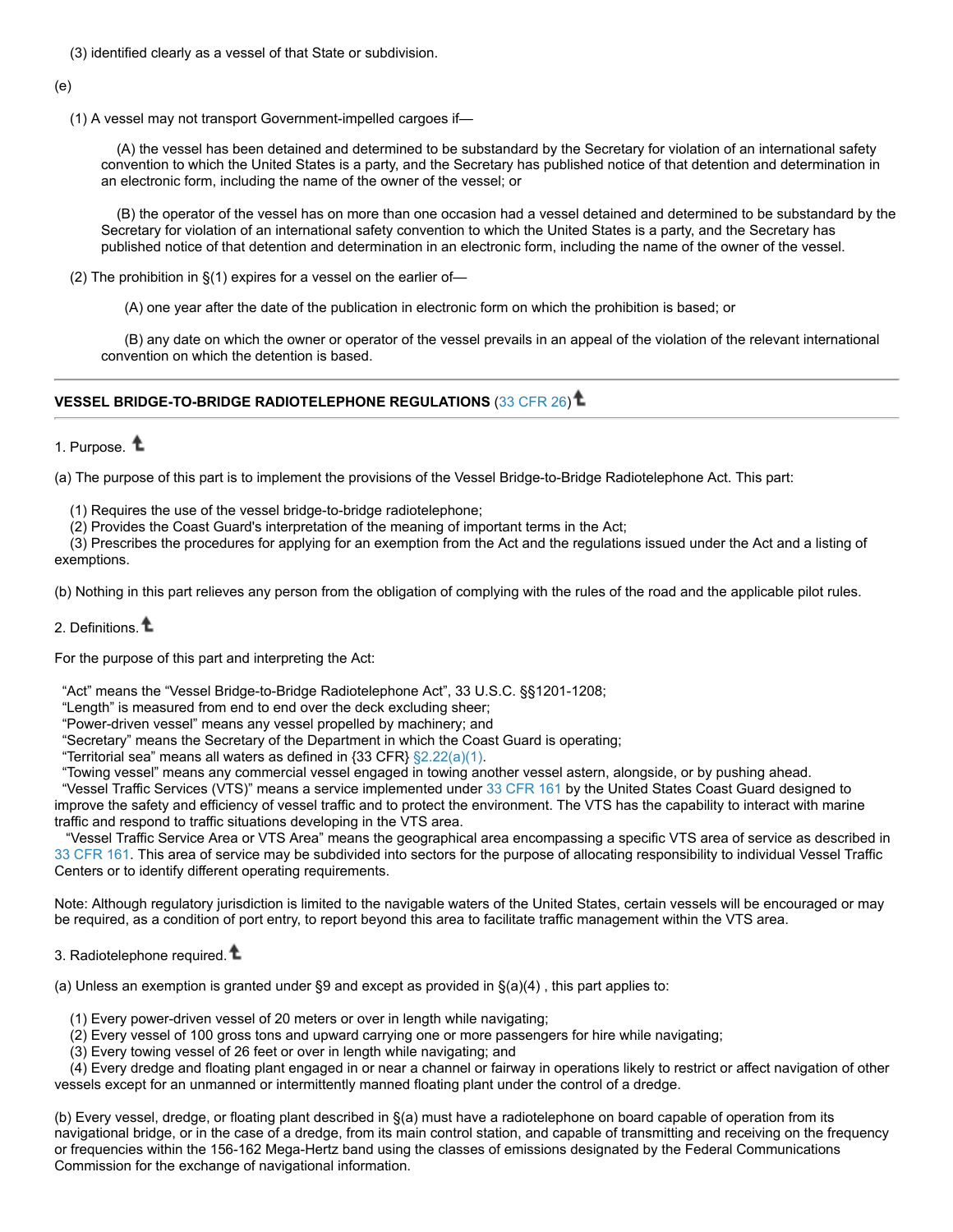(c) The radiotelephone required by §(b) must be carried on board the described vessels, dredges, and floating plants upon the navigable waters of the United States.

(d) The radiotelephone required by §(b) must be capable of transmitting and receiving on VHF FM channel 22A (157.1 MHz).

(e) While transiting any of the following waters, each vessel described in §(a) also must have on board a radiotelephone capable of transmitting and receiving on VHF FM channel 67 (156.375 MHz):

 (1) The lower Mississippi River from the territorial sea boundary, and within either the Southwest Pass safety fairway or the South Pass safety fairway specified in [33 CFR 166.200](https://www.ecfr.gov/cgi-bin/text-idx?SID=5b885e91ee8562d233338bfea461ebaf&mc=true&node=pt33.2.166&rgn=div5#se33.2.166_1200), to mile 242.4 AHP (Above Head of Passes) near Baton Rouge;

 (2) The Mississippi River-Gulf Outlet from the territorial sea boundary, and within the Mississippi River-Gulf outlet Safety Fairway specified in [33 CFR 166.200](https://www.ecfr.gov/cgi-bin/text-idx?SID=5b885e91ee8562d233338bfea461ebaf&mc=true&node=pt33.2.166&rgn=div5#se33.2.166_1200), to that channel's junction with the Inner Harbor Navigation Canal; and

 (3) The full length of the Inner Harbor Navigation Canal from its junction with the Mississippi River to that canal's entry to Lake Pontchartrain at the New Seabrook vehicular bridge.

(f) In addition to the radiotelephone required by §(b) , each vessel described in §(a) while transiting any waters within a Vessel Traffic [Service Area, must have on board a radiotelephone capable of transmitting and receiving on the VTS designated frequency in Table](https://www.ecfr.gov/cgi-bin/text-idx?SID=3f1421dc9fb9ba18e51aa131ae806704&mc=true&node=se33.2.161_112&rgn=div8) 161.12(c) (VTS and VMRS Centers, Call Signs/MMSI, Designated Frequencies, and Monitoring Areas).

Note: A single VHF-FM radio capable of scanning or sequential monitoring (often referred to as "dual watch" capability) will not meet the requirements for two radios.

4. Use of the designated frequency.

(a) No person may use the frequency designated by the Federal Communications Commission under §8 of the Act, 33 U.S.C. 1207(a), to transmit any information other than information necessary for the safe navigation of vessels or necessary tests.

(b) Each person who is required to maintain a listening watch under §5 of the Act shall, when necessary, transmit and confirm, on the designated frequency, the intentions of his vessel and any other information necessary for the safe navigation of vessels.

(c) Nothing in these regulations may be construed as prohibiting the use of the designated frequency to communicate with shore stations to obtain or furnish information necessary for the safe navigation of vessels.

(d) On the navigable waters of the United States, channel 13 (156.65 MHz) is the designated frequency required to be monitored in accordance with §5(a) except that in the area prescribed in §3(e), channel 67 (156.375 MHz) is the designated frequency.

(e) On those navigable waters of the United States within a VTS area, the designated VTS frequency is an additional designated frequency required to be monitored in accordance with §5.

### 5. Use of radiotelephone.  $\triangle$

§5 of the Act states that the radiotelephone required by this Act is for the exclusive use of the master or person in charge of the vessel, or the person designated by the master or person in charge to pilot or direct the movement of the vessel, who shall maintain a listening watch on the designated frequency. Nothing herein shall be interpreted as precluding the use of portable radiotelephone equipment to satisfy the requirements of this act.

### 6. Maintenance of radiotelephone; failure of radiotelephone.

### §6 of the Act states:

(a) Whenever radiotelephone capability is required by this Act, a vessel's radiotelephone equipment shall be maintained in effective operating condition. If the radiotelephone equipment carried aboard a vessel ceases to operate, the master shall exercise due diligence to restore it or cause it to be restored to effective operating condition at the earliest practicable time. The failure of a vessel's radiotelephone equipment shall not, in itself, constitute a violation of this Act, nor shall it obligate the master of any vessel to moor or anchor his vessel; however, the loss of radiotelephone capability shall be given consideration in the navigation of the vessel.

## 7. Communications.<sup>1</sup>

No person may use the services of, and no person may serve as, a person required to maintain a listening watch under §5 of the Act, 33 U.S.C. 1204, unless the person can communicate in the English language.

### 8. Exemption procedures. <sup>1</sup>

(a) The Commandant has redelegated to the Assistant Commandant for Prevention Policy, U.S. Coast Guard Headquarters, with the reservation that this authority shall not be further redelegated, the authority to grant exemptions from provisions of the Vessel Bridge-to-Bridge Radiotelephone Act and this part.